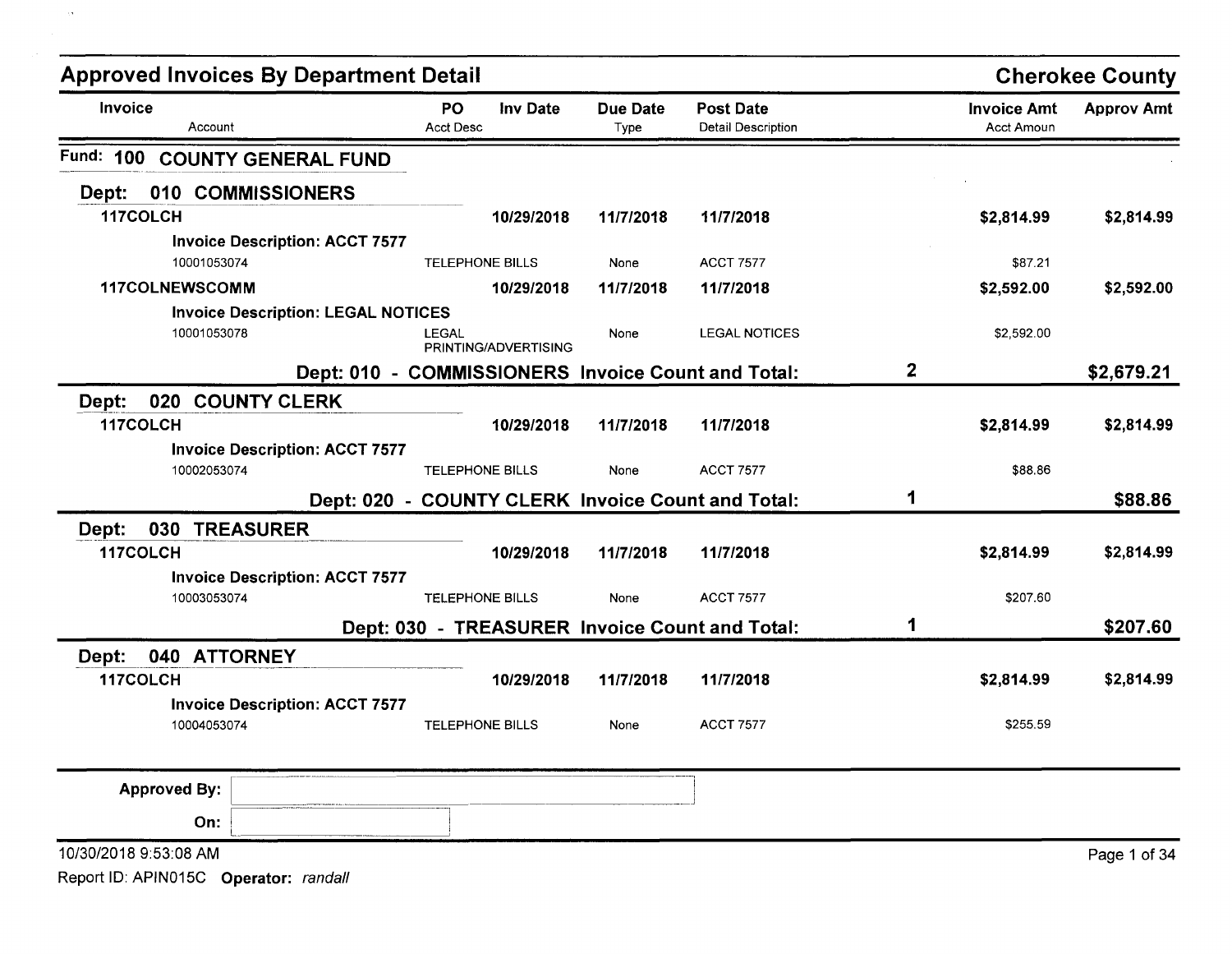| <b>Approved Invoices By Department Detail</b>        |                                                        |                         |                                               |   |                                  | <b>Cherokee County</b> |
|------------------------------------------------------|--------------------------------------------------------|-------------------------|-----------------------------------------------|---|----------------------------------|------------------------|
| Invoice<br>Account                                   | <b>PO</b><br><b>Inv Date</b><br><b>Acct Desc</b>       | <b>Due Date</b><br>Type | <b>Post Date</b><br><b>Detail Description</b> |   | <b>Invoice Amt</b><br>Acct Amoun | <b>Approv Amt</b>      |
| Fund:<br>100<br><b>COUNTY GENERAL FUND</b>           |                                                        |                         |                                               |   |                                  |                        |
| 040 ATTORNEY<br>Dept:                                |                                                        |                         |                                               |   |                                  |                        |
| 117KISSATT                                           | 10/29/2018                                             | 11/7/2018               | 11/7/2018                                     |   | \$100.00                         | \$100.00               |
| <b>Invoice Description: INV 2120</b>                 |                                                        |                         |                                               |   |                                  |                        |
| 10004053024                                          | OPER/REPAIR MACH &<br><b>EQUIP</b>                     | None                    | <b>INSTALL HARD DRIVE</b>                     |   | \$100.00                         |                        |
| 117TOTALATT                                          | 10/29/2018                                             | 11/7/2018               | 11/7/2018                                     |   | \$10.80                          | \$10.80                |
| <b>Invoice Description: INV 90457</b><br>10004053021 | PRINTING/OFFICE SUPPLIES None                          |                         | <b>COPIER CHARGES</b>                         |   | \$10.80                          |                        |
|                                                      | Dept: 040 - ATTORNEY Invoice Count and Total:          |                         |                                               | 3 |                                  | \$366.39               |
| 050<br>Dept:<br><b>REGISTER OF DEEDS</b>             |                                                        |                         |                                               |   |                                  |                        |
| 117COLCH                                             | 10/29/2018                                             | 11/7/2018               | 11/7/2018                                     |   | \$2,814.99                       | \$2,814.99             |
| <b>Invoice Description: ACCT 7577</b>                |                                                        |                         |                                               |   |                                  |                        |
| 10005053074                                          | UTILITIES/TELEPHONE BILLS None                         |                         | <b>ACCT 7577</b>                              |   | \$86.74                          |                        |
|                                                      | Dept: 050 - REGISTER OF DEEDS Invoice Count and Total: |                         |                                               | 1 |                                  | \$86.74                |
| 060 SHERIFF & JAIL<br>Dept:                          |                                                        |                         |                                               |   |                                  |                        |
| <b>117AXONSH</b>                                     | 10/26/2018                                             | 11/7/2018               | 11/7/2018                                     |   | \$200.00                         | \$200.00               |
| <b>Invoice Description: INV SI1556319</b>            |                                                        |                         |                                               |   |                                  |                        |
| 10006053022                                          | <b>EMPLOYEE</b><br>UNIFORMS/ACCESSORIES                | None                    | INV SI1556319                                 |   | \$200.00                         |                        |
| 117BUTCHSH                                           | 10/26/2018                                             | 11/7/2018               | 11/7/2018                                     |   | \$75.00                          | \$75.00                |
| Invoice Description: INV 181067670                   |                                                        |                         |                                               |   |                                  |                        |
| 10006053080                                          | <b>MAINTENANCE/BLDGS &amp;</b><br><b>GROUNDS</b>       | None                    | INV 181067670                                 |   | \$75.00                          |                        |
| 117CITYSH                                            | 10/26/2018                                             | 11/7/2018               | 11/7/2018                                     |   | \$2,000.00                       | \$2,000.00             |
| <b>Invoice Description: INV 17929</b>                |                                                        |                         |                                               |   |                                  |                        |
| <b>Approved By:</b>                                  |                                                        |                         |                                               |   |                                  |                        |
| On:                                                  |                                                        |                         |                                               |   |                                  |                        |
| 10/30/2018 9:53:08 AM                                |                                                        |                         |                                               |   |                                  | Page 2 of 34           |
| Report ID: APIN015C Operator: randall                |                                                        |                         |                                               |   |                                  |                        |

 $\sim$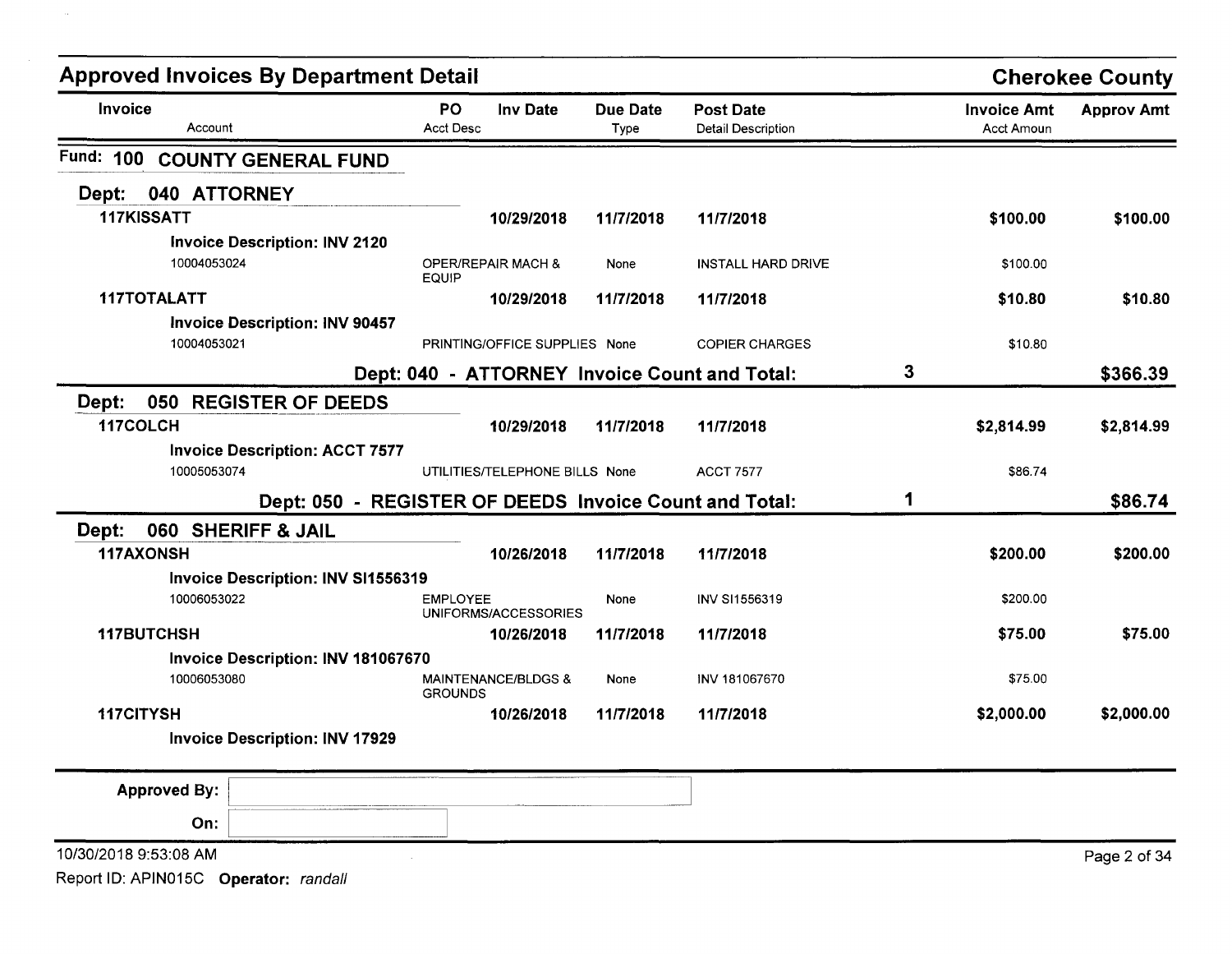| <b>Approved Invoices By Department Detail</b> |                                          |                                                                     |                         |                                                          |                                         | <b>Cherokee County</b> |
|-----------------------------------------------|------------------------------------------|---------------------------------------------------------------------|-------------------------|----------------------------------------------------------|-----------------------------------------|------------------------|
| Invoice                                       | Account                                  | PO<br><b>Inv Date</b><br><b>Acct Desc</b>                           | <b>Due Date</b><br>Type | <b>Post Date</b><br><b>Detail Description</b>            | <b>Invoice Amt</b><br><b>Acct Amoun</b> | <b>Approv Amt</b>      |
| Fund: 100                                     | <b>COUNTY GENERAL FUND</b>               |                                                                     |                         |                                                          |                                         |                        |
| Dept:                                         | 060 SHERIFF & JAIL                       |                                                                     |                         |                                                          |                                         |                        |
| 117CITYSH                                     |                                          | 10/26/2018                                                          | 11/7/2018               | 11/7/2018                                                | \$2,000.00                              | \$2,000.00             |
|                                               | <b>Invoice Description: INV 17929</b>    |                                                                     |                         |                                                          |                                         |                        |
|                                               | 10006053737                              | <b>INMATE PERSONAL ITEMS</b>                                        | None                    | <b>CALLING CARDS</b>                                     | \$2,000.00                              |                        |
| 117CONSSH                                     |                                          | 10/26/2018                                                          | 11/7/2018               | 11/7/2018                                                | \$10,891.32                             | \$10,891.32            |
|                                               | <b>Invoice Description: INV 19090518</b> |                                                                     |                         |                                                          |                                         |                        |
|                                               | 10006053732                              | <b>INMATE FOOD</b>                                                  | None                    | INV 19090518                                             | \$10,891.32                             |                        |
| 117COOPSH                                     |                                          | 10/26/2018                                                          | 11/7/2018               | 11/7/2018                                                | \$27.52                                 | \$27.52                |
|                                               | <b>Invoice Description: INV 237938</b>   |                                                                     |                         |                                                          |                                         |                        |
|                                               | 10006053068                              | OTHER COMMODITIES                                                   | None                    | <b>INV 237938</b>                                        | \$27.52                                 |                        |
| 117CORRSH                                     |                                          | 10/26/2018                                                          | 11/7/2018               | 11/7/2018                                                | \$54.00                                 | \$54.00                |
|                                               | <b>Invoice Description: INV CCS42916</b> |                                                                     |                         |                                                          |                                         |                        |
|                                               | 10006053786                              | <b>INMATE MEDICAL</b>                                               | None                    | <b>INV CCS42916</b>                                      | \$54.00                                 |                        |
| 117EMPSH                                      |                                          | 10/26/2018                                                          | 11/7/2018               | 11/7/2018                                                | \$5,728.30                              | \$5,728.30             |
|                                               | Invoice Description: ACCT 643108-13-7    |                                                                     |                         |                                                          |                                         |                        |
|                                               | 10006053072                              | GAS, ELECTRIC, WATER                                                | None                    | ACCT 643108-13-7                                         | \$5,728.30                              |                        |
| <b>117MERCYCOLSH</b>                          |                                          | 10/26/2018                                                          | 11/7/2018               | 11/7/2018                                                | \$64.33                                 | \$64.33                |
|                                               |                                          | Invoice Description: NEGOTIATED RATES, 9400002453200, 9400002453201 |                         |                                                          |                                         |                        |
|                                               | 10006053786                              | <b>INMATE MEDICAL</b>                                               | None                    | <b>NEGOTIATED RATES.</b><br>9400002453200, 9400002453201 | \$37.73                                 |                        |
|                                               | 10006053786                              | <b>INMATE MEDICAL</b>                                               | None                    | <b>NEGOTIATED RATES,</b><br>9400002453200, 9400002453201 | \$26.60                                 |                        |
| 117NATSH                                      |                                          | 10/26/2018                                                          | 11/7/2018               | 11/7/2018                                                | \$91.66                                 | \$91.66                |
|                                               | Invoice Description: INV 684237, 684849  |                                                                     |                         |                                                          |                                         |                        |
|                                               | 10006053025                              | PARTS/VEHICLE REPAIRS                                               | None                    | INV 684237, 684849                                       | \$5.29                                  |                        |

| <b>Approved By:</b>   | ____________<br>___<br>-------<br>processing and the contract of |
|-----------------------|------------------------------------------------------------------|
| On:                   |                                                                  |
| 10/30/2018 9:53:08 AM |                                                                  |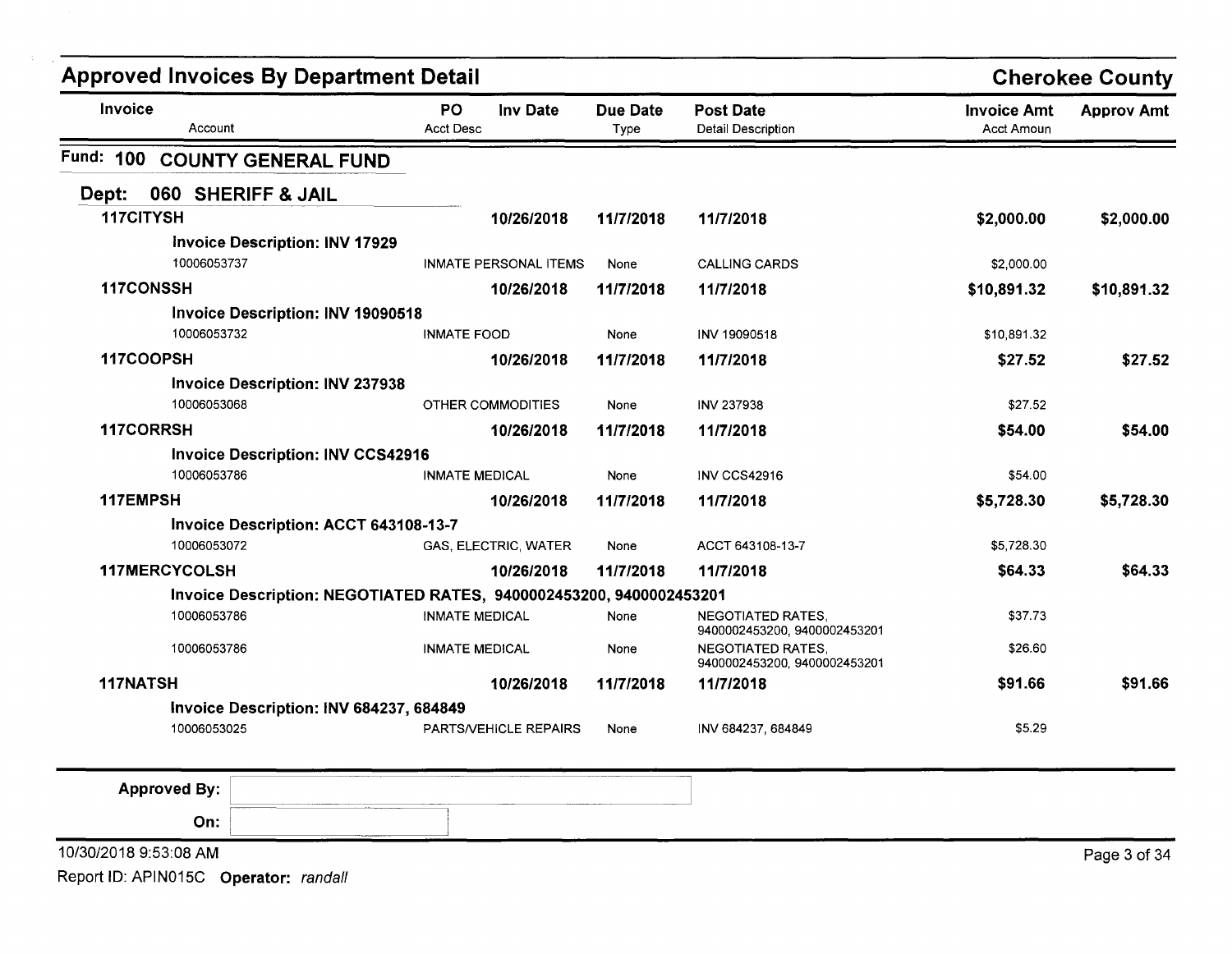| <b>Approved Invoices By Department Detail</b> |                                                                   |                                                  |                  |                                                 |                                         | <b>Cherokee County</b> |
|-----------------------------------------------|-------------------------------------------------------------------|--------------------------------------------------|------------------|-------------------------------------------------|-----------------------------------------|------------------------|
| <b>Invoice</b>                                | Account                                                           | <b>PO</b><br><b>Inv Date</b><br><b>Acct Desc</b> | Due Date<br>Type | <b>Post Date</b><br><b>Detail Description</b>   | <b>Invoice Amt</b><br><b>Acct Amoun</b> | <b>Approv Amt</b>      |
| Fund: 100                                     | <b>COUNTY GENERAL FUND</b>                                        |                                                  |                  |                                                 |                                         |                        |
| Dept:                                         | 060 SHERIFF & JAIL                                                |                                                  |                  |                                                 |                                         |                        |
| 117NATSH                                      |                                                                   | 10/26/2018                                       | 11/7/2018        | 11/7/2018                                       | \$91.66                                 | \$91.66                |
|                                               | Invoice Description: INV 684237, 684849                           |                                                  |                  |                                                 |                                         |                        |
|                                               | 10006053025                                                       | PARTS/VEHICLE REPAIRS                            | None             | INV 684237, 684849                              | \$86.37                                 |                        |
| 117NATSH1                                     |                                                                   | 10/29/2018                                       | 11/7/2018        | 11/7/2018                                       | \$172.07                                | \$172.07               |
|                                               | Invoice Description: INV 685181, 685271, 685197,                  |                                                  |                  |                                                 |                                         |                        |
|                                               | 10006053025                                                       | <b>PARTS/VEHICLE REPAIRS</b>                     | None             | INV 685181, 685271, 685197,                     | \$37.62                                 |                        |
|                                               | 10006053025                                                       | <b>PARTS/VEHICLE REPAIRS</b>                     | None             | INV 685181, 685271, 685197,                     | \$57.97                                 |                        |
|                                               | 10006053025                                                       | <b>PARTS/VEHICLE REPAIRS</b>                     | None             | INV 685181, 685271, 685197,                     | \$76.48                                 |                        |
| 117SOUTHSH                                    |                                                                   | 10/26/2018                                       | 11/7/2018        | 11/7/2018                                       | \$754.70                                | \$754.70               |
|                                               | Invoice Description: INV 76355, 76371, 76377, 76380. 76460, 76619 |                                                  |                  |                                                 |                                         |                        |
|                                               | 10006053022                                                       | <b>EMPLOYEE</b><br>UNIFORMS/ACCESSORIES          | None             | INV 76355, 76371, 76377, 76380.<br>76460, 76619 | \$155.77                                |                        |
|                                               | 10006053022                                                       | <b>EMPLOYEE</b><br>UNIFORMS/ACCESSORIES          | None             | INV 76355, 76371, 76377, 76380.<br>76460, 76619 | \$202.99                                |                        |
|                                               | 10006053022                                                       | <b>EMPLOYEE</b><br>UNIFORMS/ACCESSORIES          | None             | INV 76355, 76371, 76377, 76380.<br>76460, 76619 | \$67.99                                 |                        |
|                                               | 10006053022                                                       | <b>EMPLOYEE</b><br>UNIFORMS/ACCESSORIES          | None             | INV 76355, 76371, 76377, 76380.<br>76460, 76619 | \$73.99                                 |                        |
|                                               | 10006053022                                                       | <b>EMPLOYEE</b><br>UNIFORMS/ACCESSORIES          | None             | INV 76355, 76371, 76377, 76380.<br>76460, 76619 | \$185.97                                |                        |
|                                               | 10006053022                                                       | <b>EMPLOYEE</b><br>UNIFORMS/ACCESSORIES          | None             | INV 76355, 76371, 76377, 76380.<br>76460, 76619 | \$67.99                                 |                        |
| 117SOUTHSH1                                   |                                                                   | 10/26/2018                                       | 11/7/2018        | 11/7/2018                                       | \$780.87                                | \$780.87               |
|                                               | <b>Invoice Description: INV 76698</b>                             |                                                  |                  |                                                 |                                         |                        |
|                                               | 10006053022                                                       | <b>EMPLOYEE</b><br>UNIFORMS/ACCESSORIES          | None             | <b>INV 76698</b>                                | \$780.87                                |                        |

| <b>Approved By:</b><br>Property of the second and | <b>CONTRACTOR COMPANY IN THE CONTRACTOR COMPANY</b> | _________________<br><b><i><u><u>ALCOHOL BERTH PERSON</u></u></i></b> |  |              |
|---------------------------------------------------|-----------------------------------------------------|-----------------------------------------------------------------------|--|--------------|
| On:                                               | ______________________________                      |                                                                       |  |              |
| 10/30/2018 9:53:08 AM                             |                                                     |                                                                       |  | Page 4 of 34 |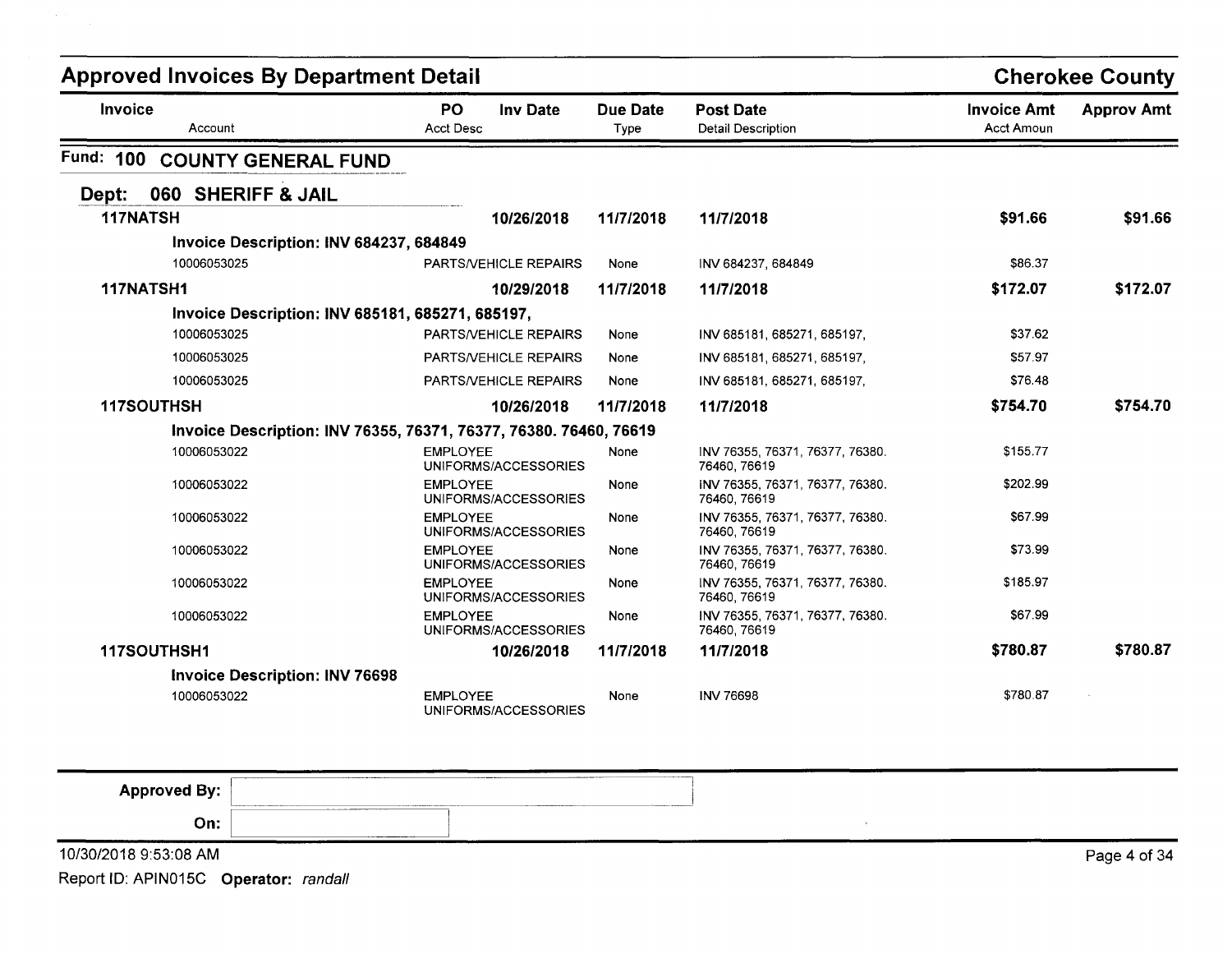| <b>Approved Invoices By Department Detail</b>   |                                                     |                         |                                               |                                         | <b>Cherokee County</b> |
|-------------------------------------------------|-----------------------------------------------------|-------------------------|-----------------------------------------------|-----------------------------------------|------------------------|
| Invoice<br>Account                              | <b>Inv Date</b><br>PO<br>Acct Desc                  | <b>Due Date</b><br>Type | <b>Post Date</b><br><b>Detail Description</b> | <b>Invoice Amt</b><br><b>Acct Amoun</b> | <b>Approv Amt</b>      |
| <b>Fund: 100</b><br><b>COUNTY GENERAL FUND</b>  |                                                     |                         |                                               |                                         |                        |
| 060 SHERIFF & JAIL<br>Dept:                     |                                                     |                         |                                               |                                         |                        |
| <b>117TURNSH</b>                                | 10/26/2018                                          | 11/7/2018               | 11/7/2018                                     | \$1,617.51                              | \$1,617.51             |
| Invoice Description: 114620181015C              |                                                     |                         |                                               |                                         |                        |
| 10006053737                                     | <b>INMATE PERSONAL ITEMS</b>                        | None                    | 114620181015C                                 | \$1,617.51                              |                        |
| 117VIASH                                        | 10/26/2018                                          | 11/7/2018               | 11/7/2018                                     | \$213.60                                | \$213.60               |
| Invoice Description: NEGOTIATED RATE 4040018968 |                                                     |                         |                                               |                                         |                        |
| 10006053786                                     | <b>INMATE MEDICAL</b>                               | None                    | NEGOTIATED RATE 4040018968                    | \$213.60                                |                        |
|                                                 | Dept: 060 - SHERIFF & JAIL Invoice Count and Total: |                         | 23                                            |                                         | \$22,670.88            |
| 070<br>Dept:<br><b>DISTRICT COURT</b>           |                                                     |                         |                                               |                                         |                        |
| 117ADVDC                                        | 10/29/2018                                          | 11/7/2018               | 11/7/2018                                     | \$538.75                                | \$538.75               |
| <b>Invoice Description: INV 66973</b>           |                                                     |                         |                                               |                                         |                        |
| 10007053028                                     | <b>COMPUTER SUPPLIES</b>                            | None                    | <b>INV 66973</b>                              | \$538.75                                |                        |
| 117BINGDC                                       | 10/26/2018                                          | 11/7/2018               | 11/7/2018                                     | \$2,750.00                              | \$2,750.00             |
| Invoice Description: MONTHLY ATTY/CO CONTRACT   |                                                     |                         |                                               |                                         |                        |
| 10007053089                                     | OTHER CONTRACTUAL                                   | None                    | MONTHLY ATTY/CO CONTRACT                      | \$2,750.00                              |                        |
| 117CHAPDC                                       | 10/29/2018                                          | 11/7/2018               | 11/7/2018                                     | \$217.77                                | \$217.77               |
| <b>Invoice Description: TRAVEL EXPENSE</b>      |                                                     |                         |                                               |                                         |                        |
| 10007053073                                     | <b>TRANSPORTATION</b>                               | None                    | <b>TRAVEL EXPENSE</b>                         | \$217.77                                |                        |
| 117CIZDC                                        | 10/29/2018                                          | 11/7/2018               | 11/7/2018                                     | \$445.71                                | \$445.71               |
| <b>Invoice Description: TRAVEL EXPENSE</b>      |                                                     |                         |                                               |                                         |                        |
| 10007053073                                     | <b>TRANSPORTATION</b>                               | None                    | <b>TRAVEL EXPENSE</b>                         | \$445.71                                |                        |
| 117COLCH                                        | 10/29/2018                                          | 11/7/2018               | 11/7/2018                                     | \$2,814.99                              | \$2,814.99             |
| <b>Invoice Description: ACCT 7577</b>           |                                                     |                         | <b>ACCT 7577</b>                              | \$493.65                                |                        |
| 10007053074                                     | <b>TELEPHONE BILLS</b>                              | None                    |                                               |                                         |                        |
| <b>Approved By:</b>                             |                                                     |                         |                                               |                                         |                        |
| On:                                             |                                                     |                         |                                               |                                         |                        |
| 10/30/2018 9:53:08 AM                           |                                                     |                         |                                               |                                         | Page 5 of 34           |
| Report ID: APIN015C Operator: randall           |                                                     |                         |                                               |                                         |                        |

 $\mathcal{L}(\mathcal{L}^{\mathcal{L}})$  and  $\mathcal{L}^{\mathcal{L}}$  are the set of the set of  $\mathcal{L}^{\mathcal{L}}$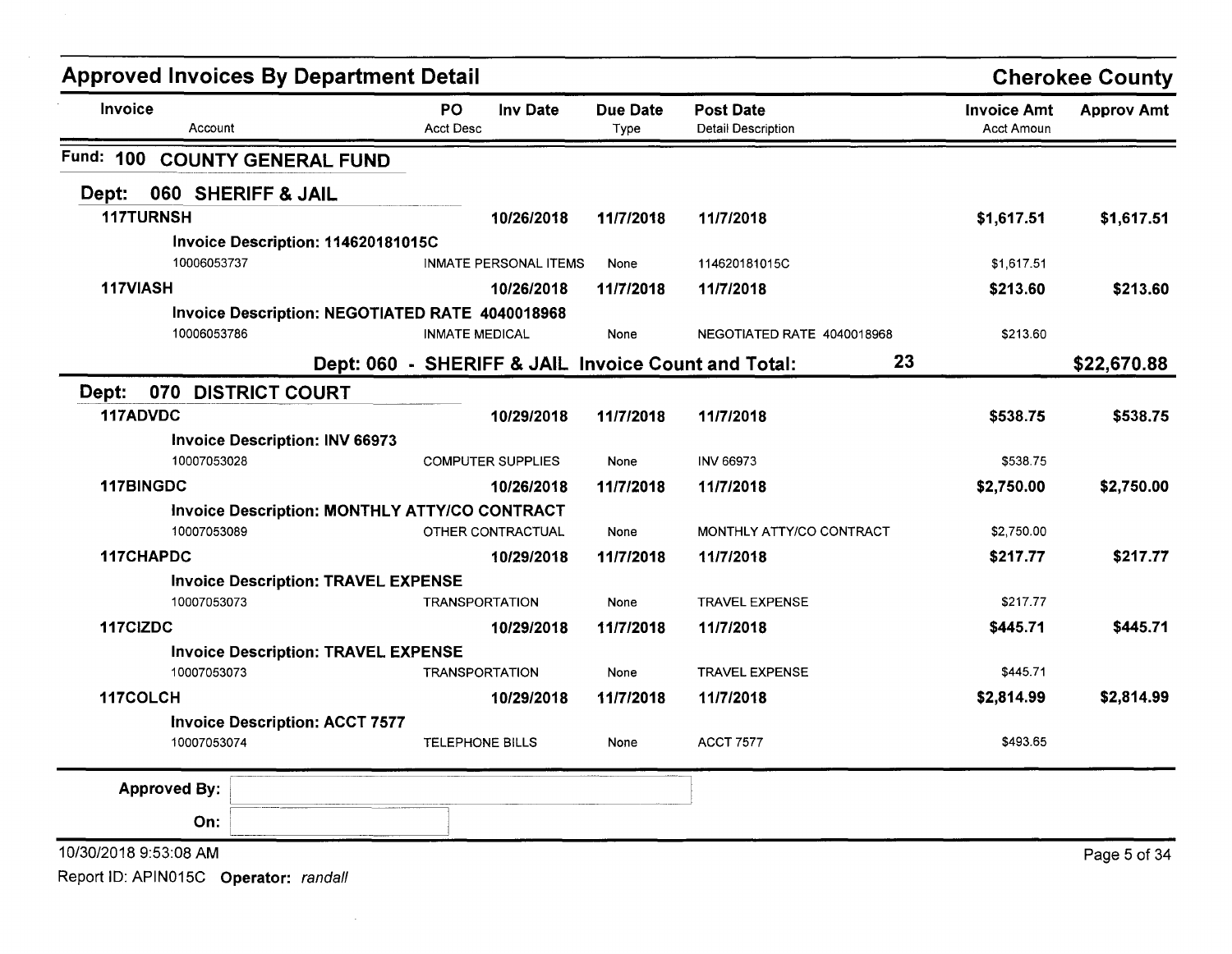|                     | <b>Approved Invoices By Department Detail</b>         |                                                      |                         |                                               |                                         | <b>Cherokee County</b> |
|---------------------|-------------------------------------------------------|------------------------------------------------------|-------------------------|-----------------------------------------------|-----------------------------------------|------------------------|
| Invoice             | Account                                               | PO<br><b>Inv Date</b><br><b>Acct Desc</b>            | <b>Due Date</b><br>Type | <b>Post Date</b><br><b>Detail Description</b> | <b>Invoice Amt</b><br><b>Acct Amoun</b> | <b>Approv Amt</b>      |
|                     | Fund: 100 COUNTY GENERAL FUND                         |                                                      |                         |                                               |                                         |                        |
| Dept:               | 070 DISTRICT COURT                                    |                                                      |                         |                                               |                                         |                        |
| 117CPIDC            |                                                       | 10/29/2018                                           | 11/7/2018               | 11/7/2018                                     | \$433.47                                | \$433.47               |
|                     | <b>Invoice Description: INV 255730</b>                |                                                      |                         |                                               |                                         |                        |
|                     | 10007053079                                           | <b>MAINT/REPAIRS</b><br><b>MACH/EQUIP</b>            | None                    | <b>INV 255730</b>                             | \$433.47                                |                        |
| 117CULLDC           |                                                       | 10/29/2018                                           | 11/7/2018               | 11/7/2018                                     | \$15.60                                 | \$15.60                |
|                     | <b>Invoice Description: INV 130097</b><br>10007053083 | EQUIPMENT LEASE/RENTAL None                          |                         | <b>INV 130097</b>                             | \$15.60                                 |                        |
| 117DERDC            |                                                       | 10/26/2018                                           | 11/7/2018               | 11/7/2018                                     | \$2,750.00                              | \$2,750.00             |
|                     |                                                       | Invoice Description: MONTHLY ATTY/CO CONTRACT        |                         |                                               |                                         |                        |
|                     | 10007053089                                           | OTHER CONTRACTUAL                                    | None                    | MONTHLY ATTY/CO CONTRACT                      | \$2,750.00                              |                        |
| 117GAYDC            |                                                       | 10/26/2018                                           | 11/7/2018               | 11/7/2018                                     | \$2,750.00                              | \$2,750.00             |
|                     |                                                       | <b>Invoice Description: MONTHLY ATTY/CO CONTRACT</b> |                         |                                               |                                         |                        |
|                     | 10007053089                                           | OTHER CONTRACTUAL                                    | None                    | MONTHLY ATTY/CO CONTRACT                      | \$2,750.00                              |                        |
| 117KDJUDGEDC        |                                                       | 10/29/2018                                           | 11/7/2018               | 11/7/2018                                     | \$100.00                                | \$100.00               |
|                     | <b>Invoice Description: 2019 DUES</b>                 |                                                      |                         |                                               |                                         |                        |
|                     | 10007053075                                           | DUES/SUBSCRIPTIONS                                   | None                    | <b>2019 DUES</b>                              | \$100.00                                |                        |
| <b>117MILLERDC</b>  |                                                       | 10/29/2018                                           | 11/7/2018               | 11/7/2018                                     | \$27.50                                 | \$27.50                |
|                     | <b>Invoice Description: TRAVEL EXPENSE</b>            |                                                      |                         |                                               |                                         |                        |
|                     | 10007053073                                           | <b>TRANSPORTATION</b>                                | None                    | <b>TRAVEL EXPENSE</b>                         | \$27.50                                 |                        |
| <b>117SHUMAKEDC</b> |                                                       | 10/29/2018                                           | 11/7/2018               | 11/7/2018                                     | \$177.50                                | \$177.50               |
|                     | Invoice Description: 2016CR293, INV10393              |                                                      |                         |                                               |                                         |                        |
|                     | 10007053076                                           | PROFESSIONAL SERVICES                                | None                    | 2016CR293, INV10393                           | \$177.50                                |                        |
| 117STEDC            |                                                       | 10/26/2018                                           | 11/7/2018               | 11/7/2018                                     | \$2,750.00                              | \$2,750.00             |
|                     |                                                       | Invoice Description: MONTHLY ATTY/CO CONTRACT        |                         |                                               |                                         |                        |
| <b>Approved By:</b> |                                                       |                                                      |                         |                                               |                                         |                        |
|                     | On:                                                   |                                                      |                         |                                               |                                         |                        |
|                     |                                                       |                                                      |                         |                                               |                                         |                        |

10/30/20189:53:08 AM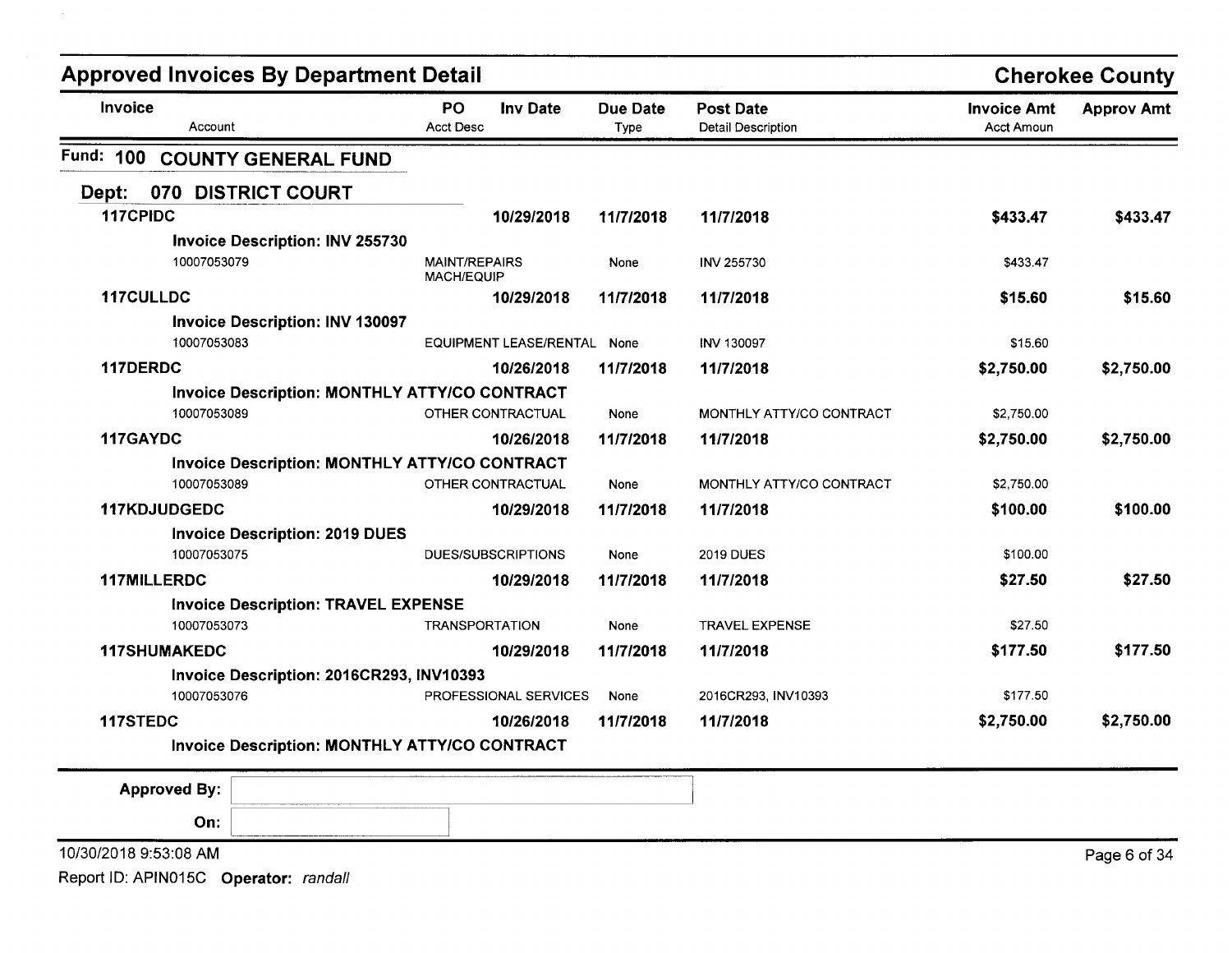| <b>Approved Invoices By Department Detail</b> |                                                      |                               |                                |                         |                                        |                                  | <b>Cherokee County</b> |
|-----------------------------------------------|------------------------------------------------------|-------------------------------|--------------------------------|-------------------------|----------------------------------------|----------------------------------|------------------------|
| Invoice<br>Account                            |                                                      | <b>PO</b><br><b>Acct Desc</b> | Inv Date                       | <b>Due Date</b><br>Type | <b>Post Date</b><br>Detail Description | <b>Invoice Amt</b><br>Acct Amoun | <b>Approv Amt</b>      |
| Fund: 100                                     | <b>COUNTY GENERAL FUND</b>                           |                               |                                |                         |                                        |                                  |                        |
| 070<br>Dept:                                  | <b>DISTRICT COURT</b>                                |                               |                                |                         |                                        |                                  |                        |
| 117STEDC                                      |                                                      |                               | 10/26/2018                     | 11/7/2018               | 11/7/2018                              | \$2,750.00                       | \$2,750.00             |
|                                               | <b>Invoice Description: MONTHLY ATTY/CO CONTRACT</b> |                               |                                |                         |                                        |                                  |                        |
| 10007053089                                   |                                                      |                               | OTHER CONTRACTUAL              | None                    | MONTHLY ATTY/CO CONTRACT               | \$2,750.00                       |                        |
| 117TURDC                                      |                                                      |                               | 10/29/2018                     | 11/7/2018               | 11/7/2018                              | \$200.00                         | \$200.00               |
|                                               | <b>Invoice Description: TRANSCRIPT, 2018CR7</b>      |                               |                                |                         |                                        |                                  |                        |
| 10007053076                                   |                                                      |                               | PROFESSIONAL SERVICES          | None                    | TRANSCRIPT, 2018CR7                    | \$200.00                         |                        |
|                                               | Dept: 070 - DISTRICT COURT Invoice Count and Total:  |                               |                                |                         | 14                                     |                                  | \$13,649.95            |
| 080 COURTHOUSE<br>Dept:                       |                                                      |                               |                                |                         |                                        |                                  |                        |
| 117COLCH                                      |                                                      |                               | 10/29/2018                     | 11/7/2018               | 11/7/2018                              | \$2,814.99                       | \$2,814.99             |
|                                               | <b>Invoice Description: ACCT 7577</b>                |                               |                                |                         |                                        |                                  |                        |
| 10008053074                                   |                                                      |                               | UTILITIES/TELEPHONE BILLS None |                         | <b>ACCT 7577</b>                       | \$1,008.15                       |                        |
| 117CULLCH                                     |                                                      |                               | 10/26/2018                     | 11/7/2018               | 11/7/2018                              | \$20.80                          | \$20.80                |
|                                               | <b>Invoice Description: INV 130112</b>               |                               |                                |                         |                                        |                                  |                        |
| 10008053083                                   |                                                      |                               | EQUIPMENT LEASE/RENTAL None    |                         | <b>WATER</b>                           | \$20.80                          |                        |
| 117DERCH                                      |                                                      |                               | 10/26/2018                     | 11/7/2018               | 11/7/2018                              | \$2,875.00                       | \$2,875.00             |
|                                               | Invoice Description: TRANSPORTS, 15, 16, 17, 18, 19  |                               |                                |                         |                                        |                                  |                        |
| 10008053089                                   |                                                      |                               | OTHER CONTRACTUAL              | None                    | TRANSPORTS, 15, 16, 17, 18, 19         | \$387.50                         |                        |
| 10008053089                                   |                                                      |                               | OTHER CONTRACTUAL              | None                    | TRANSPORTS, 15, 16, 17, 18, 19         | \$700.00                         |                        |
| 10008053089                                   |                                                      |                               | OTHER CONTRACTUAL              | None                    | TRANSPORTS, 15, 16, 17, 18, 19         | \$387.50                         |                        |
| 10008053089                                   |                                                      |                               | OTHER CONTRACTUAL              | None                    | TRANSPORTS, 15, 16, 17, 18, 19         | \$700.00                         |                        |
| 10008053089                                   |                                                      |                               | OTHER CONTRACTUAL              | None                    | TRANSPORTS, 15, 16, 17, 18, 19         | \$700.00                         |                        |
| 117EMPCH                                      |                                                      |                               | 10/26/2018                     | 11/7/2018               | 11/7/2018                              | \$3,316.46                       | \$3,316.46             |
|                                               | Invoice Description: ACCT 305532-35-0                |                               |                                |                         |                                        |                                  |                        |
| <b>Approved By:</b>                           |                                                      |                               |                                |                         |                                        |                                  |                        |
| On:                                           |                                                      |                               |                                |                         |                                        |                                  |                        |
| 10/30/2018 9:53:08 AM                         |                                                      |                               |                                |                         |                                        |                                  | Page 7 of 34           |
| Report ID: APIN015C Operator: randall         |                                                      |                               |                                |                         |                                        |                                  |                        |

 $\sim 10^{-1}$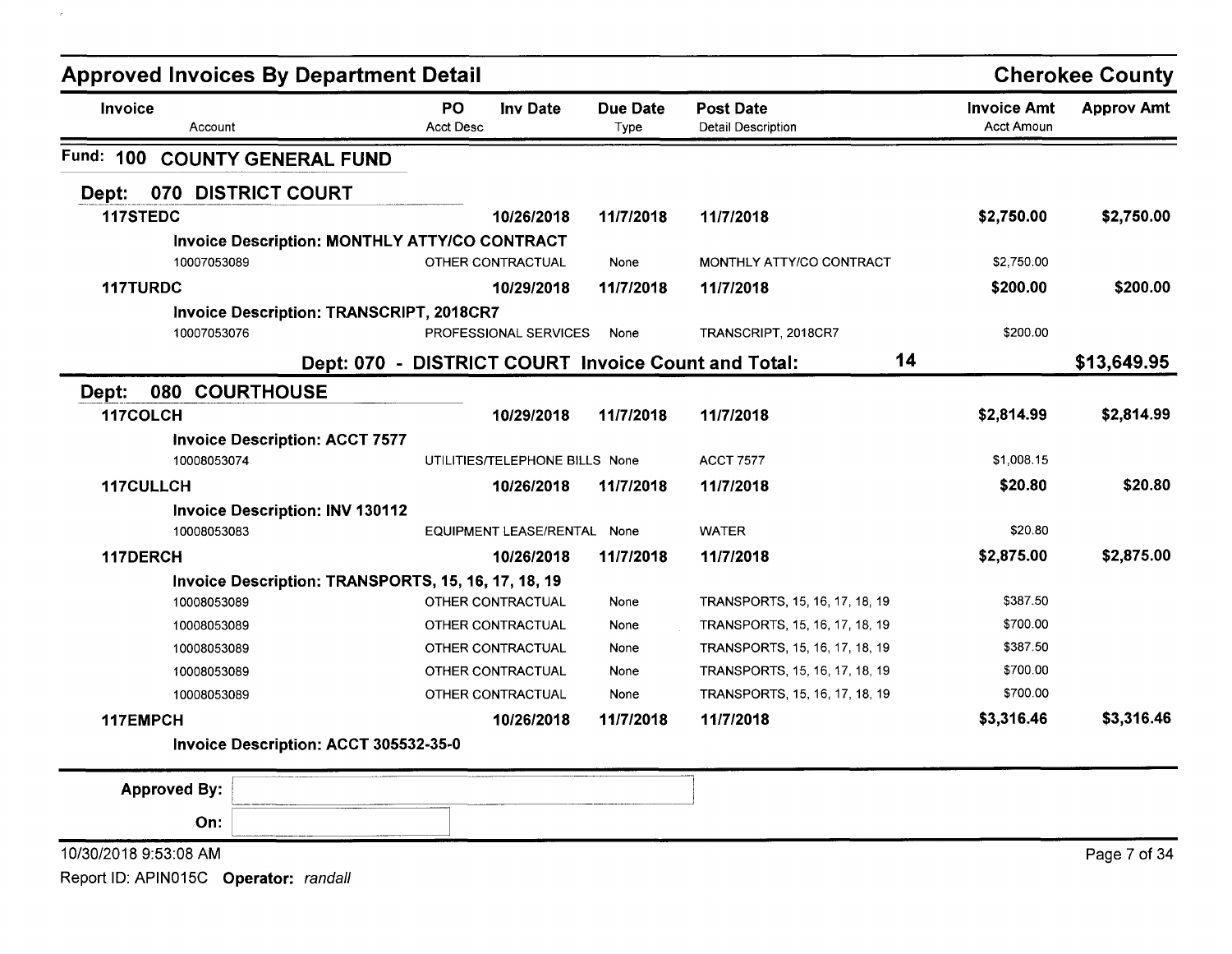| <b>Approved Invoices By Department Detail</b>                          |                                                  |                         |                                                      | <b>Cherokee County</b>                  |                   |
|------------------------------------------------------------------------|--------------------------------------------------|-------------------------|------------------------------------------------------|-----------------------------------------|-------------------|
| Invoice<br>Account                                                     | PO<br><b>Inv Date</b><br><b>Acct Desc</b>        | <b>Due Date</b><br>Type | <b>Post Date</b><br><b>Detail Description</b>        | <b>Invoice Amt</b><br><b>Acct Amoun</b> | <b>Approv Amt</b> |
| Fund: 100 COUNTY GENERAL FUND                                          |                                                  |                         |                                                      |                                         |                   |
| 080 COURTHOUSE<br>Dept:                                                |                                                  |                         |                                                      |                                         |                   |
| 117EMPCH                                                               | 10/26/2018                                       | 11/7/2018               | 11/7/2018                                            | \$3,316.46                              | \$3,316.46        |
| Invoice Description: ACCT 305532-35-0                                  |                                                  |                         |                                                      |                                         |                   |
| 10008053072                                                            | <b>GAS, ELECTRIC, WATER</b>                      | None                    | ACCT 305532-35-0                                     | \$3,316.46                              |                   |
| 117JOPROOFCH                                                           | 10/26/2018                                       | 11/7/2018               | 11/7/2018                                            | \$665.00                                | \$665.00          |
| <b>Invoice Description: INV 1772</b>                                   |                                                  |                         |                                                      |                                         |                   |
| 10008053080                                                            | <b>MAINTENANCE/BLDGS &amp;</b><br><b>GROUNDS</b> | None                    | CAULKING, LEAK REPAIRS                               | \$665.00                                |                   |
| 117KSREVCH                                                             | 10/29/2018                                       | 11/7/2018               | 11/7/2018                                            | \$1,633.38                              | \$1,633.38        |
| Invoice Description: DRIVER LICENSE MILEAGE, JULY, AUGUST, SEPT., 2018 |                                                  |                         |                                                      |                                         |                   |
| 10008053073                                                            | <b>TRANSPORTATION</b>                            | None                    | DRIVER LICENSE MILEAGE, JULY,<br>AUGUST, SEPT., 2018 | \$1,633.38                              |                   |
| 117MENSECH                                                             | 10/26/2018                                       | 11/7/2018               | 11/7/2018                                            | \$20,025.00                             | \$20,025.00       |
| <b>Invoice Description: INV 3322</b>                                   |                                                  |                         |                                                      |                                         |                   |
| 10008053089                                                            | OTHER CONTRACTUAL                                | None                    | AUDIT/YEAR END 2017                                  | \$20,025.00                             |                   |
| <b>117NEWSCH</b>                                                       | 10/26/2018                                       | 11/7/2018               | 11/7/2018                                            | \$48.00                                 | \$48.00           |
| <b>Invoice Description: LEGAL NOTICE</b>                               |                                                  |                         |                                                      |                                         |                   |
| 10008053078                                                            | <b>LEGAL</b><br>PRINTING/ADVERTISING             | None                    | <b>CDBG FUNDS</b>                                    | \$48.00                                 |                   |
| 117PITPURCH                                                            | 10/26/2018                                       | 11/7/2018               | 11/7/2018                                            | \$2,954.44                              | \$2,954.44        |
| Invoice Description: ACCT 8000-9000-0557-1587                          |                                                  |                         |                                                      |                                         |                   |
| 10008053089                                                            | OTHER CONTRACTUAL                                | None                    | <b>POSTAGE</b>                                       | \$2.954.44                              |                   |
| 117ROOTCH                                                              | 10/26/2018                                       | 11/7/2018               | 11/7/2018                                            | \$101.06                                | \$101.06          |
| <b>Invoice Description: INV 5493</b>                                   |                                                  |                         |                                                      |                                         |                   |
| 10008053080                                                            | <b>MAINTENANCE/BLDGS &amp;</b><br><b>GROUNDS</b> | None                    | <b>CLOSET REBUILD KITS</b>                           | \$101.06                                |                   |
| <b>Approved By:</b>                                                    |                                                  |                         |                                                      |                                         |                   |
| On:                                                                    |                                                  |                         |                                                      |                                         |                   |

10/30/20189:53:09 AM

 $\bar{\lambda}$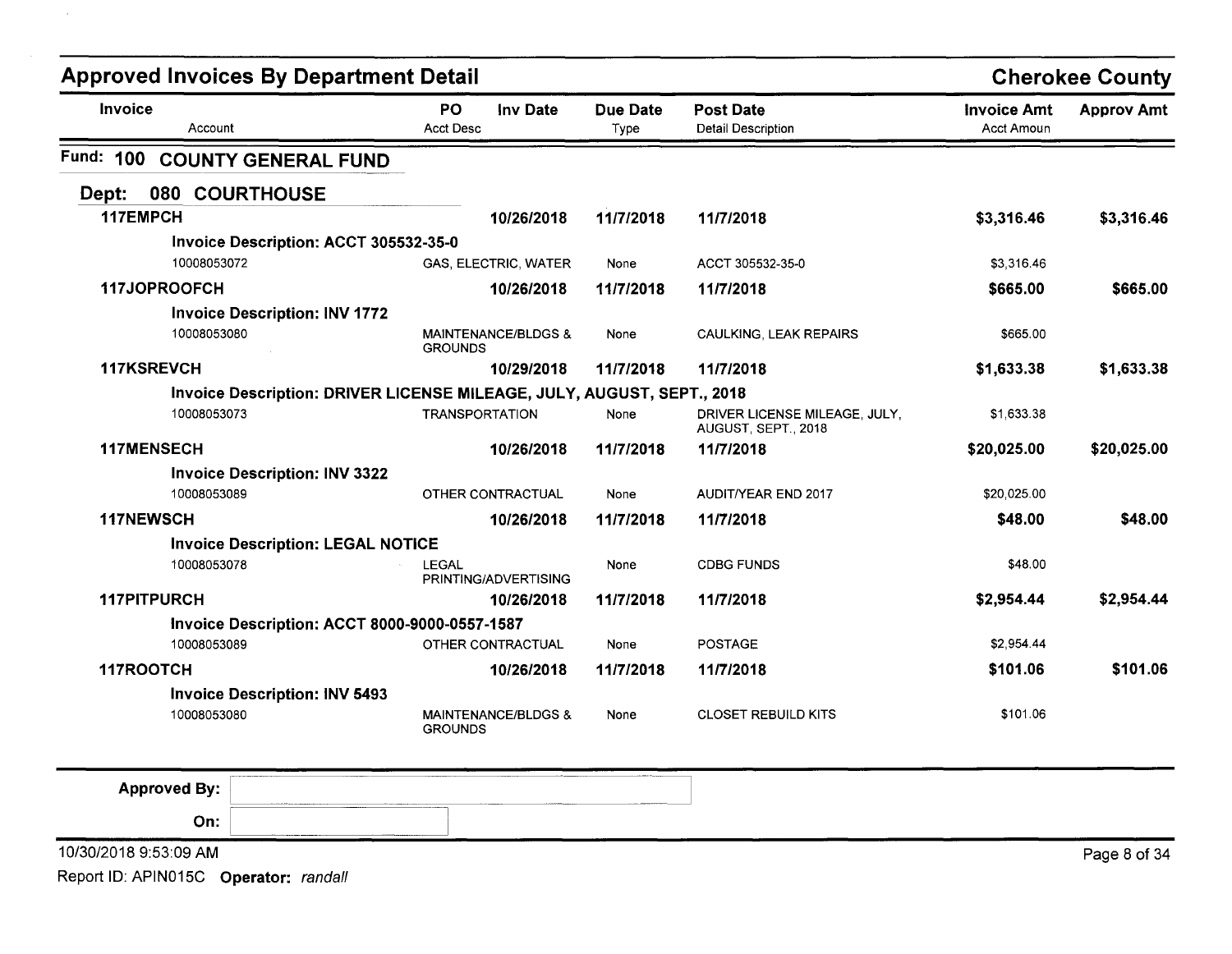|                  | <b>Approved Invoices By Department Detail</b>            |                                                  |                         |                                               |                                         | <b>Cherokee County</b> |
|------------------|----------------------------------------------------------|--------------------------------------------------|-------------------------|-----------------------------------------------|-----------------------------------------|------------------------|
| Invoice          | Account                                                  | <b>PO</b><br><b>Inv Date</b><br><b>Acct Desc</b> | <b>Due Date</b><br>Type | <b>Post Date</b><br><b>Detail Description</b> | <b>Invoice Amt</b><br><b>Acct Amoun</b> | <b>Approv Amt</b>      |
| Fund: 100        | <b>COUNTY GENERAL FUND</b>                               |                                                  |                         |                                               |                                         |                        |
| Dept:            | 080 COURTHOUSE                                           |                                                  |                         |                                               |                                         |                        |
|                  | <b>117TOUCHCH</b>                                        | 10/26/2018                                       | 11/7/2018               | 11/7/2018                                     | \$34.00                                 | \$34.00                |
|                  | <b>Invoice Description: INV 34501</b>                    | <b>MAINTENANCE</b>                               |                         |                                               |                                         |                        |
|                  | 10008053080                                              | MAINTENANCE/BLDGS &<br><b>GROUNDS</b>            | None                    | INV 34501 MAINTENANCE                         | \$34.00                                 |                        |
| 117TVCH          |                                                          | 10/26/2018                                       | 11/7/2018               | 11/7/2018                                     | \$40.06                                 | \$40.06                |
|                  | Invoice Description: A359377, A358910                    |                                                  |                         |                                               |                                         |                        |
|                  | 10008053040                                              | <b>JANITORIAL SUPPLIES</b>                       | None                    | A359377, A358910                              | \$31.57                                 |                        |
|                  | 10008053040                                              | <b>JANITORIAL SUPPLIES</b>                       | None                    | A359377                                       | \$8.49                                  |                        |
| 117VANCH         |                                                          | 10/26/2018                                       | 11/7/2018               | 11/7/2018                                     | \$4,300.00                              | \$4,300.00             |
|                  | <b>Invoice Description: VETERANS MEMORIAL</b>            |                                                  |                         |                                               |                                         |                        |
|                  | 10008053089                                              | OTHER CONTRACTUAL                                | None                    | <b>VETERANS MEMORIAL</b>                      | \$4,300.00                              |                        |
|                  |                                                          | Dept: 080 - COURTHOUSE Invoice Count and Total:  |                         | 18                                            |                                         | \$37,021.35            |
| Dept:            | 090<br><b>EMERGENCY PREPAREDNE</b>                       |                                                  |                         |                                               |                                         |                        |
| <b>1174COREP</b> |                                                          | 10/26/2018                                       | 11/7/2018               | 11/7/2018                                     | \$198.00                                | \$198.00               |
|                  | Invoice Description: 2018 CONFERENCE, CHEROKEE COUNTY KS |                                                  |                         |                                               |                                         |                        |
|                  | 10009053075                                              | <b>DUES/SUBSCRIPTIONS</b>                        | None                    | 2018 CONFERENCE, CHEROKEE<br><b>COUNTY KS</b> | \$198.00                                |                        |
| 117COLCH         |                                                          | 10/29/2018                                       | 11/7/2018               | 11/7/2018                                     | \$2,814.99                              | \$2,814.99             |
|                  | <b>Invoice Description: ACCT 7577</b>                    |                                                  |                         |                                               |                                         |                        |
|                  | 10009053074                                              | <b>TELEPHONE BILLS</b>                           | None                    | <b>ACCT 7577</b>                              | \$83.22                                 |                        |
| 117EMPEP         |                                                          | 10/26/2018                                       | 11/7/2018               | 11/7/2018                                     | \$40.58                                 | \$40.58                |
|                  | Invoice Description: ACCT 122003-60-1                    |                                                  |                         |                                               |                                         |                        |
|                  | 10009053072                                              | GAS, ELECTRIC, WATER                             | None                    | ACCT 122003-60-1                              | \$40.58                                 |                        |

| <b>Approved By:</b>   | The content three controls and the component content of the                                                                                                                                                                          | _________________<br>___________ |  |              |
|-----------------------|--------------------------------------------------------------------------------------------------------------------------------------------------------------------------------------------------------------------------------------|----------------------------------|--|--------------|
| On:                   | <b>Sense proven to a proven to a proven to a proven to the contract of the contract of the contract of the contract of the contract of the contract of the contract of the contract of the contract of the contract of the contr</b> |                                  |  |              |
| 10/30/2018 9:53:09 AM |                                                                                                                                                                                                                                      |                                  |  | Page 9 of 34 |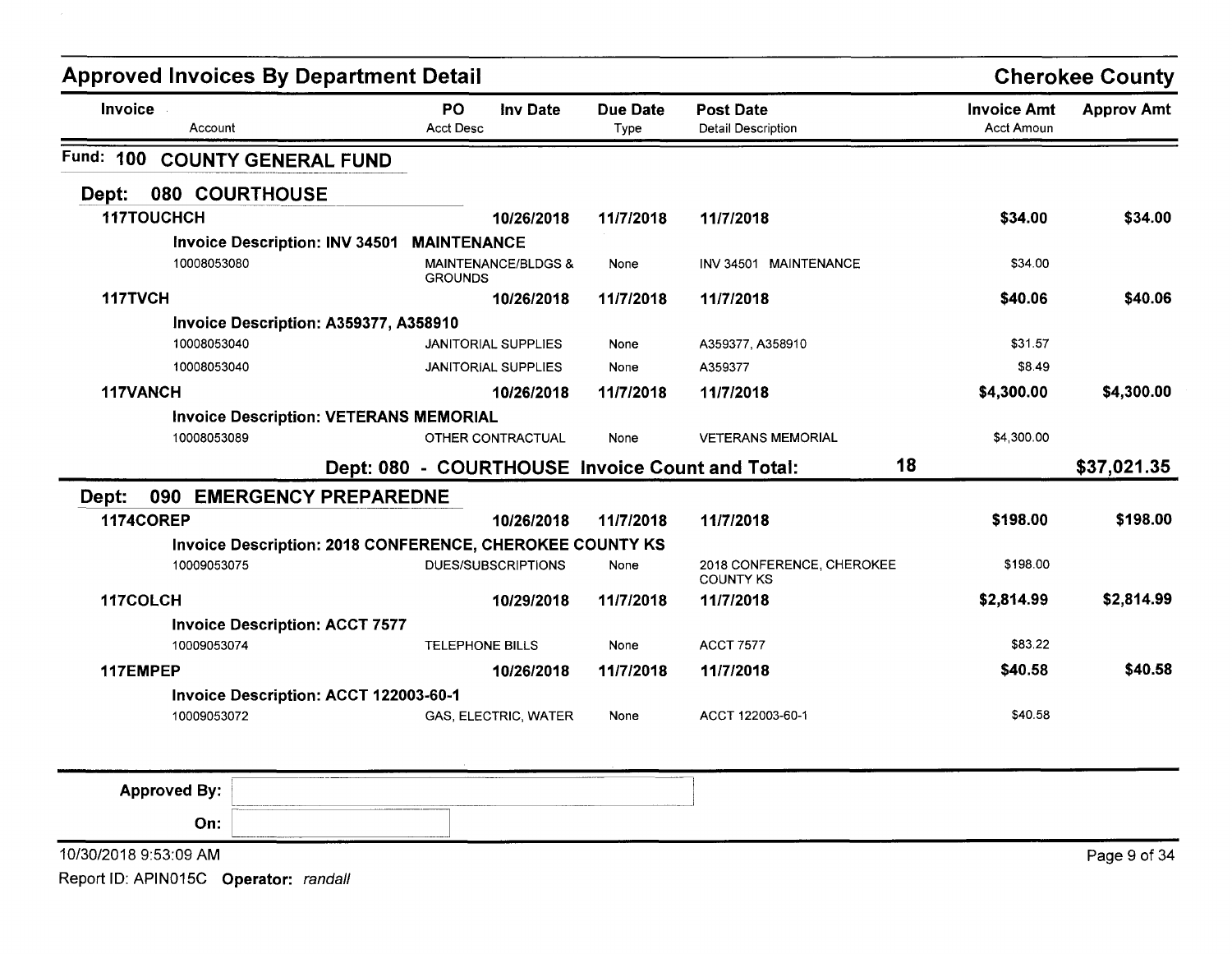|                       | <b>Approved Invoices By Department Detail</b>              |                                    |                          |                         |                                               |             |                                         | <b>Cherokee County</b> |
|-----------------------|------------------------------------------------------------|------------------------------------|--------------------------|-------------------------|-----------------------------------------------|-------------|-----------------------------------------|------------------------|
| Invoice<br>Account    |                                                            | <b>PO</b><br><b>Acct Desc</b>      | Inv Date                 | <b>Due Date</b><br>Type | <b>Post Date</b><br><b>Detail Description</b> |             | <b>Invoice Amt</b><br><b>Acct Amoun</b> | <b>Approv Amt</b>      |
| Fund: 100             | <b>COUNTY GENERAL FUND</b>                                 |                                    |                          |                         |                                               |             |                                         |                        |
| Dept:                 | 090 EMERGENCY PREPAREDNE                                   |                                    |                          |                         |                                               |             |                                         |                        |
| 117NATEP              |                                                            |                                    | 10/29/2018               | 11/7/2018               | 11/7/2018                                     |             | \$46.86                                 | \$46.86                |
|                       | Invoice Description: INV 684924                            |                                    |                          |                         |                                               |             |                                         |                        |
| 10009053025           |                                                            |                                    | PARTS/VEHICLE REPAIRS    | None                    | <b>INV 684924</b>                             |             | \$46.86                                 |                        |
| 117STRONGEP           |                                                            |                                    | 10/29/2018               | 11/7/2018               | 11/7/2018                                     |             | \$69.63                                 | \$69.63                |
| 10009053088           | <b>Invoice Description: INV 27794</b>                      | PROFESSIONAL<br><b>DEVELOPMENT</b> |                          | None                    | <b>INV 27794</b>                              |             | \$69.63                                 |                        |
|                       | ept: 090 - EMERGENCY PREPAREDNESS Invoice Count and Total: |                                    |                          |                         |                                               | 5           |                                         | \$438.29               |
| 095<br>Dept:          | <b>HUMAN RESOURCE</b>                                      |                                    |                          |                         |                                               |             |                                         |                        |
| 117CICHR              |                                                            |                                    | 10/26/2018               | 11/7/2018               | 11/7/2018                                     |             | \$2,800.00                              | \$2,800.00             |
|                       | <b>Invoice Description: B815-18-02</b>                     |                                    |                          |                         |                                               |             |                                         |                        |
| 10009553028           |                                                            |                                    | <b>COMPUTER SUPPLIES</b> | None                    | B815-18-02                                    |             | \$1,400.00                              |                        |
| 117COLCH              |                                                            |                                    | 10/29/2018               | 11/7/2018               | 11/7/2018                                     |             | \$2,814.99                              | \$2,814.99             |
|                       | <b>Invoice Description: ACCT 7577</b>                      |                                    |                          |                         |                                               |             |                                         |                        |
| 10009553074           |                                                            | <b>TELEPHONE BILLS</b>             |                          | None                    | <b>ACCT 7577</b>                              |             | \$39.13                                 |                        |
|                       | Dept: 095 - HUMAN RESOURCE Invoice Count and Total:        |                                    |                          |                         |                                               | $\mathbf 2$ |                                         | \$1,439.13             |
| Dept:<br>150          | <b>COMPUTER PROGRAMMING</b>                                |                                    |                          |                         |                                               |             |                                         |                        |
| 117COLCH              |                                                            |                                    | 10/29/2018               | 11/7/2018               | 11/7/2018                                     |             | \$2,814.99                              | \$2,814.99             |
| 10015053074           | <b>Invoice Description: ACCT 7577</b>                      | <b>TELEPHONE BILLS</b>             |                          | None                    | <b>ACCT 7577</b>                              |             | \$110.00                                |                        |
|                       | Dept: 150 - COMPUTER PROGRAMMING Invoice Count and Total:  |                                    |                          |                         |                                               | 1           |                                         | \$110.00               |
| 190<br>Dept:          | <b>EMERGENCY 911</b>                                       |                                    |                          |                         |                                               |             |                                         |                        |
|                       |                                                            |                                    |                          |                         |                                               |             |                                         |                        |
| <b>Approved By:</b>   |                                                            |                                    |                          |                         |                                               |             |                                         |                        |
| On:                   |                                                            |                                    |                          |                         |                                               |             |                                         |                        |
|                       |                                                            |                                    |                          |                         |                                               |             |                                         |                        |
| 10/30/2018 9:53:09 AM |                                                            |                                    |                          |                         |                                               |             |                                         | Page 10 of 34          |

 $\sim 10^{-1}$ 

 $\mathcal{L}^{\text{max}}$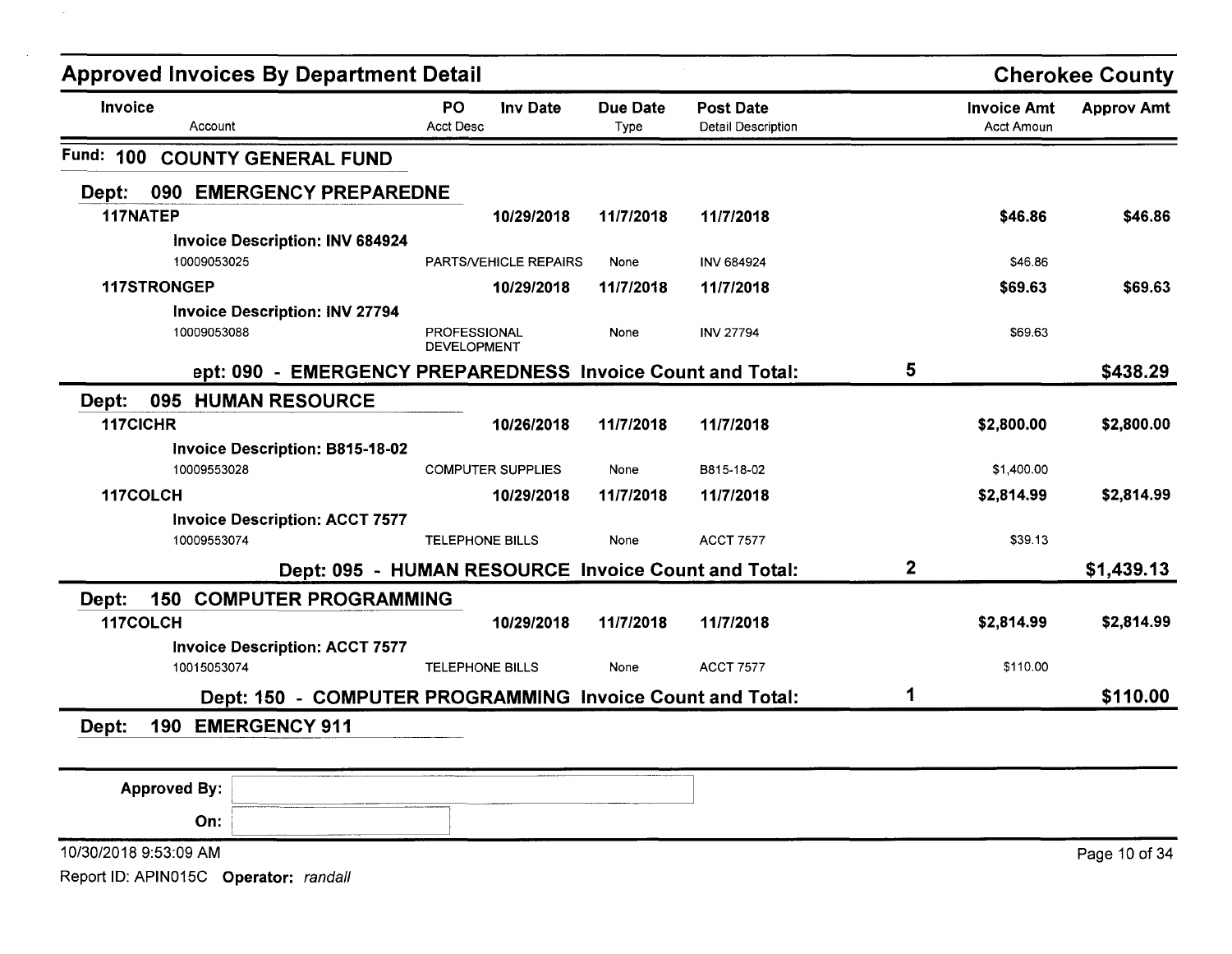| <b>Approved Invoices By Department Detail</b> |                                                               |                        |                         |                         |                                                    |   |                                         | <b>Cherokee County</b> |
|-----------------------------------------------|---------------------------------------------------------------|------------------------|-------------------------|-------------------------|----------------------------------------------------|---|-----------------------------------------|------------------------|
| <b>Invoice</b><br>Account                     |                                                               | PO<br><b>Acct Desc</b> | <b>Inv Date</b>         | <b>Due Date</b><br>Type | <b>Post Date</b><br><b>Detail Description</b>      |   | <b>Invoice Amt</b><br><b>Acct Amoun</b> | <b>Approv Amt</b>      |
| Fund:<br>100                                  | <b>COUNTY GENERAL FUND</b>                                    |                        |                         |                         |                                                    |   |                                         |                        |
| 190 EMERGENCY 911<br>Dept:                    |                                                               |                        |                         |                         |                                                    |   |                                         |                        |
| 117COLCH                                      |                                                               |                        | 10/29/2018              | 11/7/2018               | 11/7/2018                                          |   | \$2,814.99                              | \$2,814.99             |
|                                               | <b>Invoice Description: ACCT 7577</b>                         |                        |                         |                         |                                                    |   |                                         |                        |
| 10019053074                                   |                                                               | <b>TELEPHONE BILLS</b> |                         | None                    | <b>ACCT 7577</b>                                   |   | \$84.72                                 |                        |
|                                               |                                                               |                        |                         |                         | Dept: 190 - EMERGENCY 911 Invoice Count and Total: | 1 |                                         | \$84.72                |
| Dept:                                         | 210 GIS INFO HANDLING SYSTE                                   |                        |                         |                         |                                                    |   |                                         |                        |
| <b>117SANDERSGIS</b>                          |                                                               |                        | 10/29/2018              | 11/7/2018               | 11/7/2018                                          |   | \$1,812.50                              | \$1,812.50             |
|                                               | Invoice Description: INV 20181001                             |                        |                         |                         |                                                    |   |                                         |                        |
| 10021053089                                   |                                                               |                        | OTHER CONTRACTUAL       | None                    | INV 20181001                                       |   | \$1,812.50                              |                        |
|                                               | Dept: 210 - GIS INFO HANDLING SYSTEM Invoice Count and Total: |                        |                         |                         |                                                    | 1 |                                         | \$1,812.50             |
| Dept:                                         | 330 DEPT OFFICE SUPPLY                                        |                        |                         |                         |                                                    |   |                                         |                        |
| 117ETTDO                                      |                                                               |                        | 10/26/2018              | 11/7/2018               | 11/7/2018                                          |   | \$115.19                                | \$115.19               |
|                                               | <b>Invoice Description: INV 5106250</b>                       |                        |                         |                         |                                                    |   |                                         |                        |
| 10033053631                                   |                                                               | <b>COURTHOUSE</b>      |                         | None                    | <b>INV 5106250</b>                                 |   | \$115.19                                |                        |
| 117ETTDO1                                     |                                                               |                        | 10/29/2018              | 11/7/2018               | 11/7/2018                                          |   | \$134.96                                | \$134.96               |
|                                               | <b>Invoice Description: INV 5102430</b>                       |                        |                         |                         |                                                    |   |                                         |                        |
| 10033053630                                   |                                                               |                        | ATTY OFFICE SUPPLY      | None                    | INV 5102430                                        |   | \$134.96                                |                        |
| 117ETTDO3                                     |                                                               |                        | 10/29/2018              | 11/7/2018               | 11/7/2018                                          |   | \$14.70                                 | \$14.70                |
| 10033053623                                   | <b>Invoice Description: INV5106270</b>                        | <b>SUPPLY</b>          | <b>TREASURER OFFICE</b> | None                    | INV5106270                                         |   | \$14.70                                 |                        |
| 117ETTGDO                                     |                                                               |                        | 10/26/2018              | 11/7/2018               | 11/7/2018                                          |   | \$57.52                                 | \$57.52                |
|                                               | Invoice Description: INV 5104480                              |                        |                         |                         |                                                    |   |                                         |                        |
| 10033053622                                   |                                                               |                        | SHERIFF OFFICE SUPPLY   | None                    | <b>INV 5104480</b>                                 |   | \$57.52                                 |                        |
| <b>Approved By:</b>                           |                                                               |                        |                         |                         |                                                    |   |                                         |                        |
| On:                                           |                                                               |                        |                         |                         |                                                    |   |                                         |                        |
| 10/30/2018 9:53:09 AM                         |                                                               |                        |                         |                         |                                                    |   |                                         | Page 11 of 34          |
| Report ID: APIN015C Operator: randall         |                                                               |                        |                         |                         |                                                    |   |                                         |                        |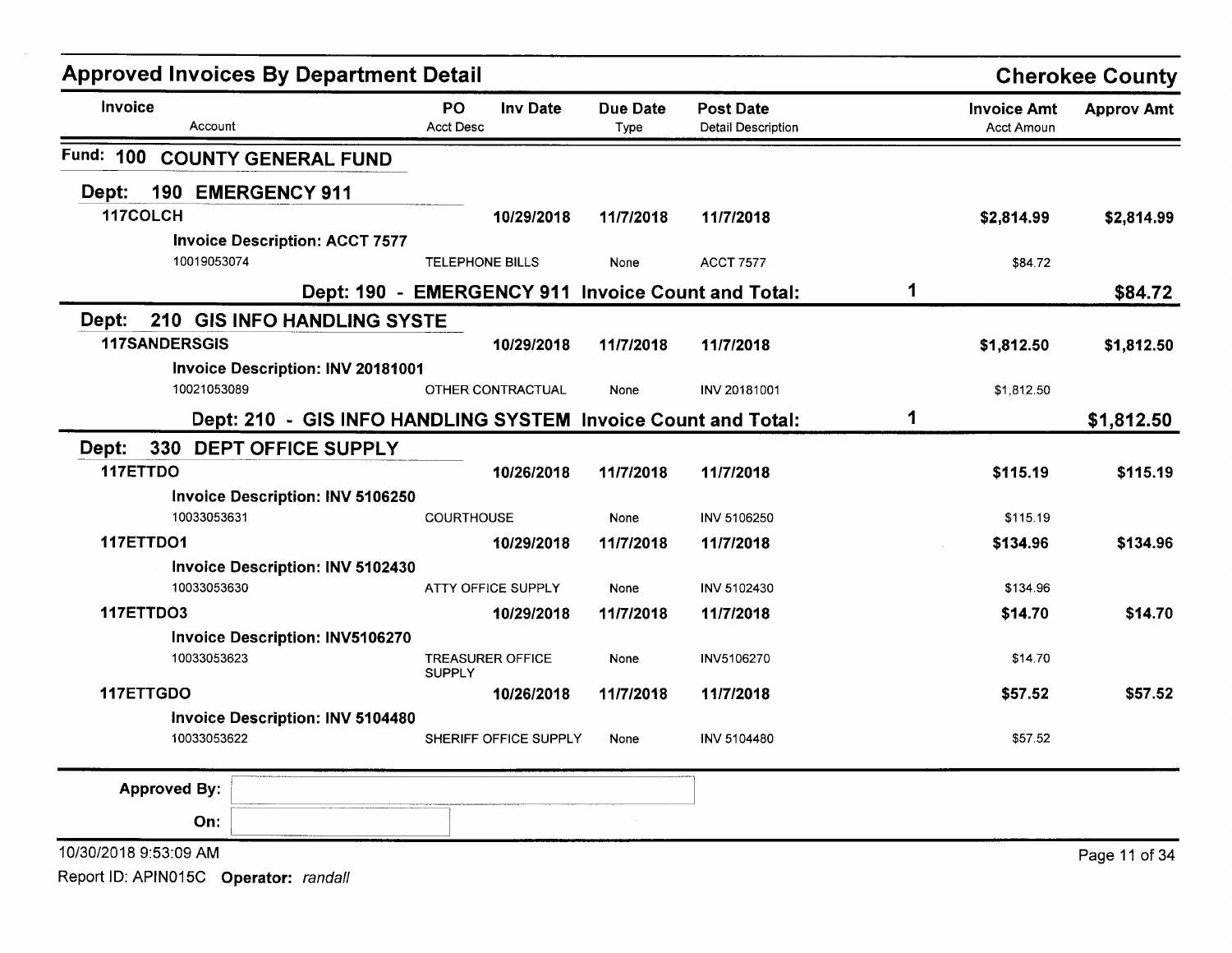| <b>Approved Invoices By Department Detail</b>      |                                                         |                  |                                        |                                  | <b>Cherokee County</b> |
|----------------------------------------------------|---------------------------------------------------------|------------------|----------------------------------------|----------------------------------|------------------------|
| <b>Invoice</b><br>Account                          | PO.<br><b>Inv Date</b><br><b>Acct Desc</b>              | Due Date<br>Type | <b>Post Date</b><br>Detail Description | <b>Invoice Amt</b><br>Acct Amoun | <b>Approv Amt</b>      |
| Fund:<br>100<br><b>COUNTY GENERAL FUND</b>         |                                                         |                  |                                        |                                  |                        |
| 330 DEPT OFFICE SUPPLY<br>Dept:                    |                                                         |                  |                                        |                                  |                        |
| 117KSLAWDO                                         | 10/26/2018                                              | 11/7/2018        | 11/7/2018                              | \$297.00                         | \$297.00               |
| <b>Invoice Description: ORDER 2251648, POSTERS</b> |                                                         |                  |                                        |                                  |                        |
| 10033053626                                        | HR OFFICE SUPPLY                                        | None             | ORDER 2251648, POSTERS                 | \$297.00                         |                        |
| 117MCCARTCH                                        | 10/26/2018                                              | 11/7/2018        | 11/7/2018                              | \$723.02                         | \$723.02               |
| Invoice Description: INV P49314-00, P49165-00      |                                                         |                  |                                        |                                  |                        |
| 10033053628                                        | <b>HWY OFFICE SUPPLY</b>                                | None             | INV P49314-00, P49165-00               | \$665.04                         |                        |
| 10033053632                                        | <b>COUNTY CLERK</b>                                     | None             | INV P49314-00, P49165-00               | \$57.98                          |                        |
| 117MONDO                                           | 10/29/2018                                              | 11/7/2018        | 11/7/2018                              | \$102.40                         | \$102.40               |
| <b>Invoice Description: INV 55969</b>              |                                                         |                  |                                        |                                  |                        |
| 10033053623                                        | <b>TREASURER OFFICE</b><br><b>SUPPLY</b>                | None             | <b>INV 55969</b>                       | \$102.40                         |                        |
|                                                    | Dept: 330 - DEPT OFFICE SUPPLY Invoice Count and Total: |                  |                                        | 8                                | \$1,444.79             |
| <b>Fund: 100</b>                                   | - COUNTY GENERAL FUND Invoice Count and Total:          |                  |                                        | 81                               | \$82,100.41            |

| <b>Approved By:</b>   | <b>A 444 BOX 500 FEB 1779 - 1779 - 1779 - 1779 - 1779 - 1779 - 1779 - 1779 - 1779 - 1779 - 1779 - 1779 - 1779 - 17</b> |               |
|-----------------------|------------------------------------------------------------------------------------------------------------------------|---------------|
| On:                   |                                                                                                                        |               |
| 10/30/2018 9:53:09 AM |                                                                                                                        | Page 12 of 34 |

 $\mathcal{A}$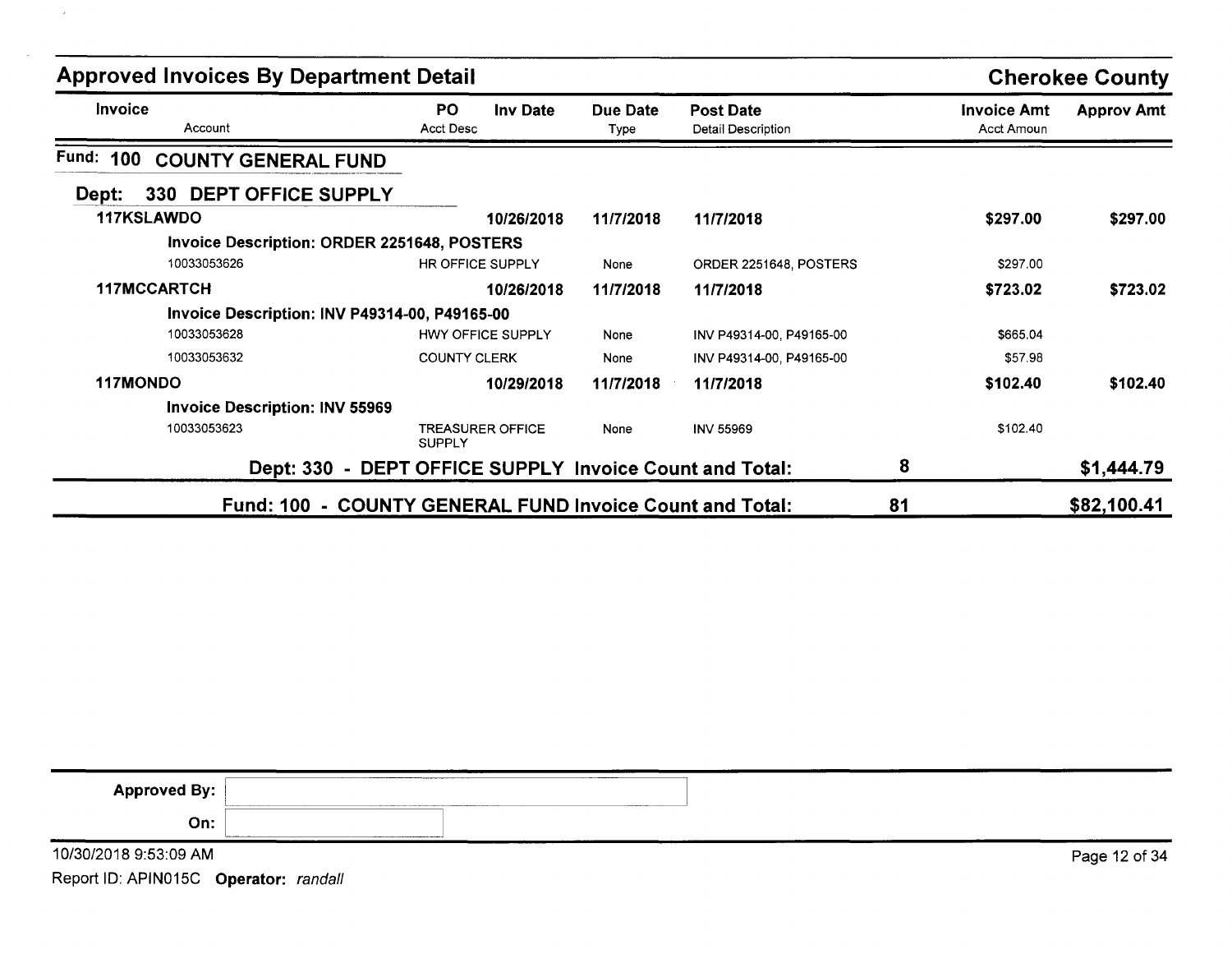| <b>Approved Invoices By Department Detail</b>        |                  |                         |                  |                                             |                                  | <b>Cherokee County</b> |
|------------------------------------------------------|------------------|-------------------------|------------------|---------------------------------------------|----------------------------------|------------------------|
| Invoice<br>Account                                   | PO.<br>Acct Desc | <b>Inv Date</b>         | Due Date<br>Type | <b>Post Date</b><br>Detail Description      | <b>Invoice Amt</b><br>Acct Amoun | <b>Approv Amt</b>      |
| Fund:<br>103<br><b>TECHNOLOGY FUND</b>               |                  |                         |                  |                                             |                                  |                        |
| <b>NON-DEPARTMENTAL</b><br>Dept:<br>000              |                  |                         |                  |                                             |                                  |                        |
| 117CORP                                              |                  | 10/26/2018              | 11/7/2018        | 11/7/2018                                   | \$9.14                           | \$9.14                 |
| Invoice Description: INV 1945980                     |                  | <b>CONTRACT CHARGES</b> |                  |                                             |                                  |                        |
| 10300053083                                          |                  | EQUIPMENT LEASE/RENTAL  | None             | CONTRACT CHARGES<br>INV 1945980             | \$9.14                           |                        |
| <b>Dept: 000</b>                                     |                  |                         |                  | - NON-DEPARTMENTAL Invoice Count and Total: |                                  | \$9.14                 |
| Fund: 103 - TECHNOLOGY FUND Invoice Count and Total: |                  |                         |                  |                                             |                                  | \$9.14                 |

 $\lambda$ 

| <b>Approved By:</b>                   | -------------- |               |
|---------------------------------------|----------------|---------------|
| On:                                   |                |               |
| 10/30/2018 9:53:09 AM                 |                | Page 13 of 34 |
| Report ID: APIN015C Operator: randall |                |               |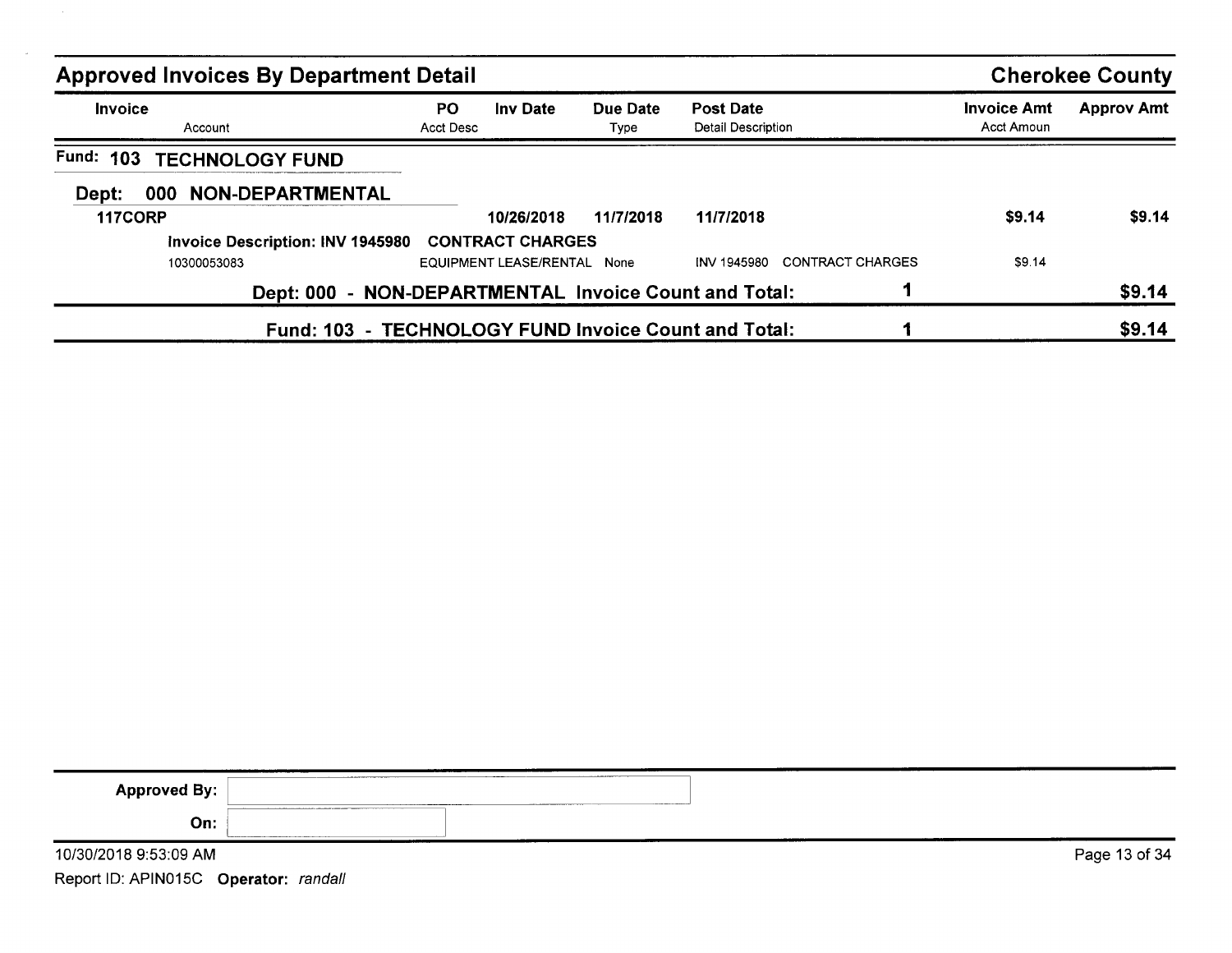|                                     | <b>Approved Invoices By Department Detail</b>        |                                |                  |                                                             |                                         | <b>Cherokee County</b> |
|-------------------------------------|------------------------------------------------------|--------------------------------|------------------|-------------------------------------------------------------|-----------------------------------------|------------------------|
| Invoice<br>Account                  | <b>PO</b><br>Acct Desc                               | <b>Inv Date</b>                | Due Date<br>Type | <b>Post Date</b><br><b>Detail Description</b>               | <b>Invoice Amt</b><br><b>Acct Amoun</b> | <b>Approv Amt</b>      |
| Fund: 110<br><b>ROAD AND BRIDGE</b> |                                                      |                                |                  |                                                             |                                         |                        |
| Dept:                               | 000 NON-DEPARTMENTAL                                 |                                |                  |                                                             |                                         |                        |
| 11-07-18SD-0160037-IN               |                                                      | 10/26/2018                     | 11/7/2018        | 11/7/2018                                                   | \$408.36                                | \$408.36               |
|                                     | Invoice Description: 0160037-IN DIESEL EXHAUST FLUID |                                |                  |                                                             |                                         |                        |
| 11000053032                         | OIL/GREASE                                           |                                | None             | 0160037-IN DIESEL EXHAUST FLUID                             | \$408.36                                |                        |
| 11-7-18 SD ANDERSON                 |                                                      | 10/26/2018                     | 11/7/2018        | 11/7/2018                                                   | \$372.24                                | \$372.24               |
|                                     | <b>Invoice Description: MILEAGE</b>                  |                                |                  |                                                             |                                         |                        |
| 11000053073                         | <b>TRANSPORTATION</b>                                |                                | None             | <b>MILEAGE</b>                                              | \$372.24                                |                        |
| 11-7-18SD                           |                                                      | 10/29/2018                     | 11/7/2018        | 11/7/2018                                                   | \$39,134.34                             | \$39,134.34            |
|                                     | Invoice Description: 7350,7349 ASPHALT               |                                |                  |                                                             |                                         |                        |
| 11000053238                         |                                                      | <b>ASPHALT - DISTRICT #1</b>   | None             | 7350.7349 ASPHALT                                           | \$27,500.92                             |                        |
| 11000053238                         |                                                      | <b>ASPHALT - DISTRICT #1</b>   | None             | 7350.7349 ASPHALT                                           | \$11,633.42                             |                        |
| 11000053079                         |                                                      | MACHINERY/EQUIPMENT            | None             | 684925,684929,685035,685054,685137,<br>685140.685135.685260 | \$161.04                                |                        |
| 11000053079                         |                                                      | MACHINERY/EQUIPMENT            | None             | 684925.684929.685035.685054.685137.<br>685140,685135,685260 | \$156.15                                |                        |
| 11000053074                         |                                                      | UTILITIES/TELEPHONE BILLS None |                  | 2586                                                        | \$215.97                                |                        |
| 11000053079                         |                                                      | <b>MACHINERY/EQUIPMENT</b>     | None             | 684925,684929,685035,685054,685137,<br>685140,685135,685260 | (\$25.99)                               |                        |
| 11000053079                         |                                                      | MACHINERY/EQUIPMENT            | None             | 684925.684929.685035.685054.685137,<br>685140.685135.685260 | $($ \$61.10)                            |                        |
| 11000053079                         |                                                      | MACHINERY/EQUIPMENT            | None             | <b>DUAL SPINDAL</b>                                         | \$130.03                                |                        |
| 11000053079                         |                                                      | MACHINERY/EQUIPMENT            | None             | 372094,372095                                               | \$938.42                                |                        |
| 11000053079                         |                                                      | <b>MACHINERY/EQUIPMENT</b>     | None             | SIJ00091453 REPAUR ELECTRIC                                 | \$664.25                                |                        |
| 11000053079                         |                                                      | MACHINERY/EQUIPMENT            | None             | 76014,76580                                                 | \$249.00                                |                        |
| 11000053079                         |                                                      | MACHINERY/EQUIPMENT            | None             | 76014 76580                                                 | \$159.00                                |                        |
| 11000053074                         |                                                      | UTILITIES/TELEPHONE BILLS None |                  | 510738202155527000.51014814911914<br>1118                   | \$53.28                                 |                        |

|                       |                                                                                                                                 | .             |
|-----------------------|---------------------------------------------------------------------------------------------------------------------------------|---------------|
| <b>Approved By:</b>   | About a model and complete the complete property of the complete the complete that the complete the complete of<br>____________ |               |
| On:                   | ----------------------                                                                                                          |               |
| 10/30/2018 9:53:09 AM |                                                                                                                                 | Page 14 of 34 |

Page 14 of 34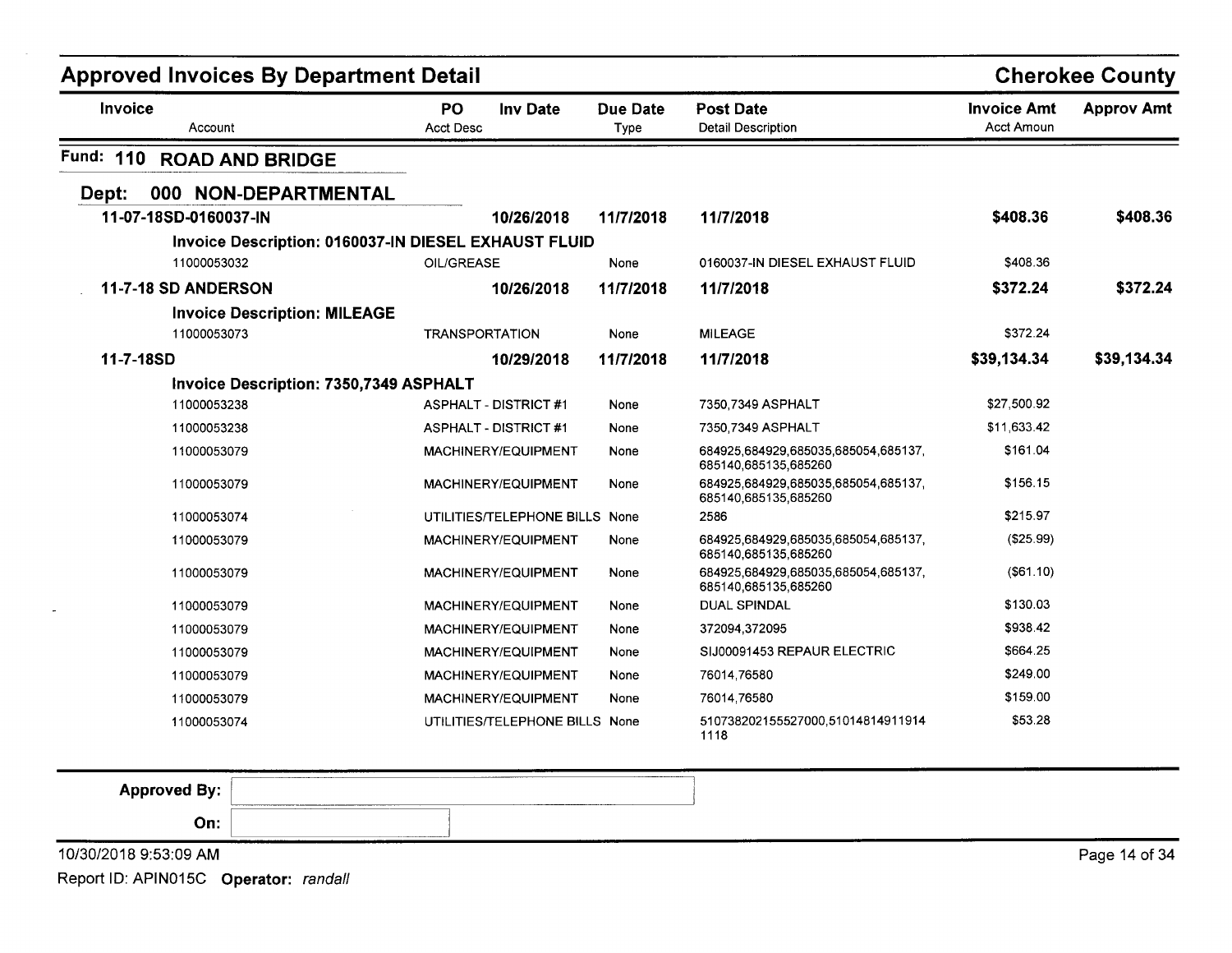| <b>PO</b><br><b>Invoice</b><br><b>Inv Date</b><br><b>Due Date</b><br><b>Post Date</b><br><b>Invoice Amt</b><br><b>Acct Desc</b><br><b>Acct Amoun</b><br><b>Detail Description</b><br>Account<br>Type<br>Fund: 110<br><b>ROAD AND BRIDGE</b><br><b>NON-DEPARTMENTAL</b><br>000<br>Dept:<br>11-7-18SD<br>10/29/2018<br>11/7/2018<br>11/7/2018<br>\$39,134.34<br>Invoice Description: 7350,7349 ASPHALT<br>11000053079<br>\$7.45<br>MACHINERY/EQUIPMENT<br>684925.684929,685035,685054,685137,<br>None<br>685140,685135,685260<br>11000053079<br>MACHINERY/EQUIPMENT<br>684925,684929,685035,685054,685137,<br>\$14.21<br>None<br>685140,685135,685260<br>684925.684929.685035.685054.685137,<br>\$38.97<br>11000053079<br>MACHINERY/EQUIPMENT<br>None<br>685140,685135,685260<br>11000053079<br>684925,684929,685035,685054,685137,<br>\$45.98<br>MACHINERY/EQUIPMENT<br>None<br>685140.685135.685260<br>510738202155527000,51014814911914<br>\$123.90<br>11000053074<br>UTILITIES/TELEPHONE BILLS None<br>1118<br>\$759.88<br>11-7-18SD 726487<br>11/7/2018<br>10/26/2018<br>11/7/2018<br><b>Invoice Description: 726487 DIESEL</b><br>\$759.88<br>11000053031<br>726487 DIESEL<br><b>DIESEL FUEL</b><br>None | <b>Cherokee County</b> |  | <b>Approved Invoices By Department Detail</b> |  |  |  |
|--------------------------------------------------------------------------------------------------------------------------------------------------------------------------------------------------------------------------------------------------------------------------------------------------------------------------------------------------------------------------------------------------------------------------------------------------------------------------------------------------------------------------------------------------------------------------------------------------------------------------------------------------------------------------------------------------------------------------------------------------------------------------------------------------------------------------------------------------------------------------------------------------------------------------------------------------------------------------------------------------------------------------------------------------------------------------------------------------------------------------------------------------------------------------------------------------------------|------------------------|--|-----------------------------------------------|--|--|--|
|                                                                                                                                                                                                                                                                                                                                                                                                                                                                                                                                                                                                                                                                                                                                                                                                                                                                                                                                                                                                                                                                                                                                                                                                              | <b>Approv Amt</b>      |  |                                               |  |  |  |
|                                                                                                                                                                                                                                                                                                                                                                                                                                                                                                                                                                                                                                                                                                                                                                                                                                                                                                                                                                                                                                                                                                                                                                                                              |                        |  |                                               |  |  |  |
|                                                                                                                                                                                                                                                                                                                                                                                                                                                                                                                                                                                                                                                                                                                                                                                                                                                                                                                                                                                                                                                                                                                                                                                                              |                        |  |                                               |  |  |  |
|                                                                                                                                                                                                                                                                                                                                                                                                                                                                                                                                                                                                                                                                                                                                                                                                                                                                                                                                                                                                                                                                                                                                                                                                              | \$39,134.34            |  |                                               |  |  |  |
|                                                                                                                                                                                                                                                                                                                                                                                                                                                                                                                                                                                                                                                                                                                                                                                                                                                                                                                                                                                                                                                                                                                                                                                                              |                        |  |                                               |  |  |  |
|                                                                                                                                                                                                                                                                                                                                                                                                                                                                                                                                                                                                                                                                                                                                                                                                                                                                                                                                                                                                                                                                                                                                                                                                              |                        |  |                                               |  |  |  |
|                                                                                                                                                                                                                                                                                                                                                                                                                                                                                                                                                                                                                                                                                                                                                                                                                                                                                                                                                                                                                                                                                                                                                                                                              |                        |  |                                               |  |  |  |
|                                                                                                                                                                                                                                                                                                                                                                                                                                                                                                                                                                                                                                                                                                                                                                                                                                                                                                                                                                                                                                                                                                                                                                                                              |                        |  |                                               |  |  |  |
|                                                                                                                                                                                                                                                                                                                                                                                                                                                                                                                                                                                                                                                                                                                                                                                                                                                                                                                                                                                                                                                                                                                                                                                                              |                        |  |                                               |  |  |  |
|                                                                                                                                                                                                                                                                                                                                                                                                                                                                                                                                                                                                                                                                                                                                                                                                                                                                                                                                                                                                                                                                                                                                                                                                              |                        |  |                                               |  |  |  |
|                                                                                                                                                                                                                                                                                                                                                                                                                                                                                                                                                                                                                                                                                                                                                                                                                                                                                                                                                                                                                                                                                                                                                                                                              | \$759.88               |  |                                               |  |  |  |
|                                                                                                                                                                                                                                                                                                                                                                                                                                                                                                                                                                                                                                                                                                                                                                                                                                                                                                                                                                                                                                                                                                                                                                                                              |                        |  |                                               |  |  |  |
|                                                                                                                                                                                                                                                                                                                                                                                                                                                                                                                                                                                                                                                                                                                                                                                                                                                                                                                                                                                                                                                                                                                                                                                                              |                        |  |                                               |  |  |  |
| 11-7-18SD 0082550-IN<br>\$82.48<br>10/17/2018<br>11/7/2018<br>11/7/2018                                                                                                                                                                                                                                                                                                                                                                                                                                                                                                                                                                                                                                                                                                                                                                                                                                                                                                                                                                                                                                                                                                                                      | \$82.48                |  |                                               |  |  |  |
| Invoice Description: 0082550-IN TIRE MOUNTING                                                                                                                                                                                                                                                                                                                                                                                                                                                                                                                                                                                                                                                                                                                                                                                                                                                                                                                                                                                                                                                                                                                                                                |                        |  |                                               |  |  |  |
| \$82.48<br>11000053089<br>OTHER CONTRACTUAL<br>0082550-IN TIRE MOUNTING<br>None                                                                                                                                                                                                                                                                                                                                                                                                                                                                                                                                                                                                                                                                                                                                                                                                                                                                                                                                                                                                                                                                                                                              |                        |  |                                               |  |  |  |
| \$51.68<br>11-7-18SD 0275095092<br>11/7/2018<br>11/7/2018<br>10/20/2018                                                                                                                                                                                                                                                                                                                                                                                                                                                                                                                                                                                                                                                                                                                                                                                                                                                                                                                                                                                                                                                                                                                                      | \$51.68                |  |                                               |  |  |  |
| Invoice Description: 0275095092                                                                                                                                                                                                                                                                                                                                                                                                                                                                                                                                                                                                                                                                                                                                                                                                                                                                                                                                                                                                                                                                                                                                                                              |                        |  |                                               |  |  |  |
| \$51.68<br>11000053074<br>UTILITIES/TELEPHONE BILLS None<br>0275095092                                                                                                                                                                                                                                                                                                                                                                                                                                                                                                                                                                                                                                                                                                                                                                                                                                                                                                                                                                                                                                                                                                                                       |                        |  |                                               |  |  |  |
| \$126.84<br>11-7-18SD 10863807<br>10/17/2018<br>11/7/2018<br>11/7/2018                                                                                                                                                                                                                                                                                                                                                                                                                                                                                                                                                                                                                                                                                                                                                                                                                                                                                                                                                                                                                                                                                                                                       | \$126.84               |  |                                               |  |  |  |
| Invoice Description: 10863807 FILTERS                                                                                                                                                                                                                                                                                                                                                                                                                                                                                                                                                                                                                                                                                                                                                                                                                                                                                                                                                                                                                                                                                                                                                                        |                        |  |                                               |  |  |  |
| \$126.84<br>11000053079<br>10863807 FILTERS<br>MACHINERY/EQUIPMENT<br>None                                                                                                                                                                                                                                                                                                                                                                                                                                                                                                                                                                                                                                                                                                                                                                                                                                                                                                                                                                                                                                                                                                                                   |                        |  |                                               |  |  |  |
| \$214.00<br>11-7-18SD 17498<br>11/7/2018<br>11/7/2018<br>10/17/2018                                                                                                                                                                                                                                                                                                                                                                                                                                                                                                                                                                                                                                                                                                                                                                                                                                                                                                                                                                                                                                                                                                                                          | \$214.00               |  |                                               |  |  |  |
| <b>Invoice Description: 17498 REPAIR ALT</b>                                                                                                                                                                                                                                                                                                                                                                                                                                                                                                                                                                                                                                                                                                                                                                                                                                                                                                                                                                                                                                                                                                                                                                 |                        |  |                                               |  |  |  |
| <b>Approved By:</b>                                                                                                                                                                                                                                                                                                                                                                                                                                                                                                                                                                                                                                                                                                                                                                                                                                                                                                                                                                                                                                                                                                                                                                                          |                        |  |                                               |  |  |  |
| On:                                                                                                                                                                                                                                                                                                                                                                                                                                                                                                                                                                                                                                                                                                                                                                                                                                                                                                                                                                                                                                                                                                                                                                                                          |                        |  |                                               |  |  |  |

10/30/20189:53:09 AM

Report 10: APIN015C **Operator:** randall

Page 15 of 34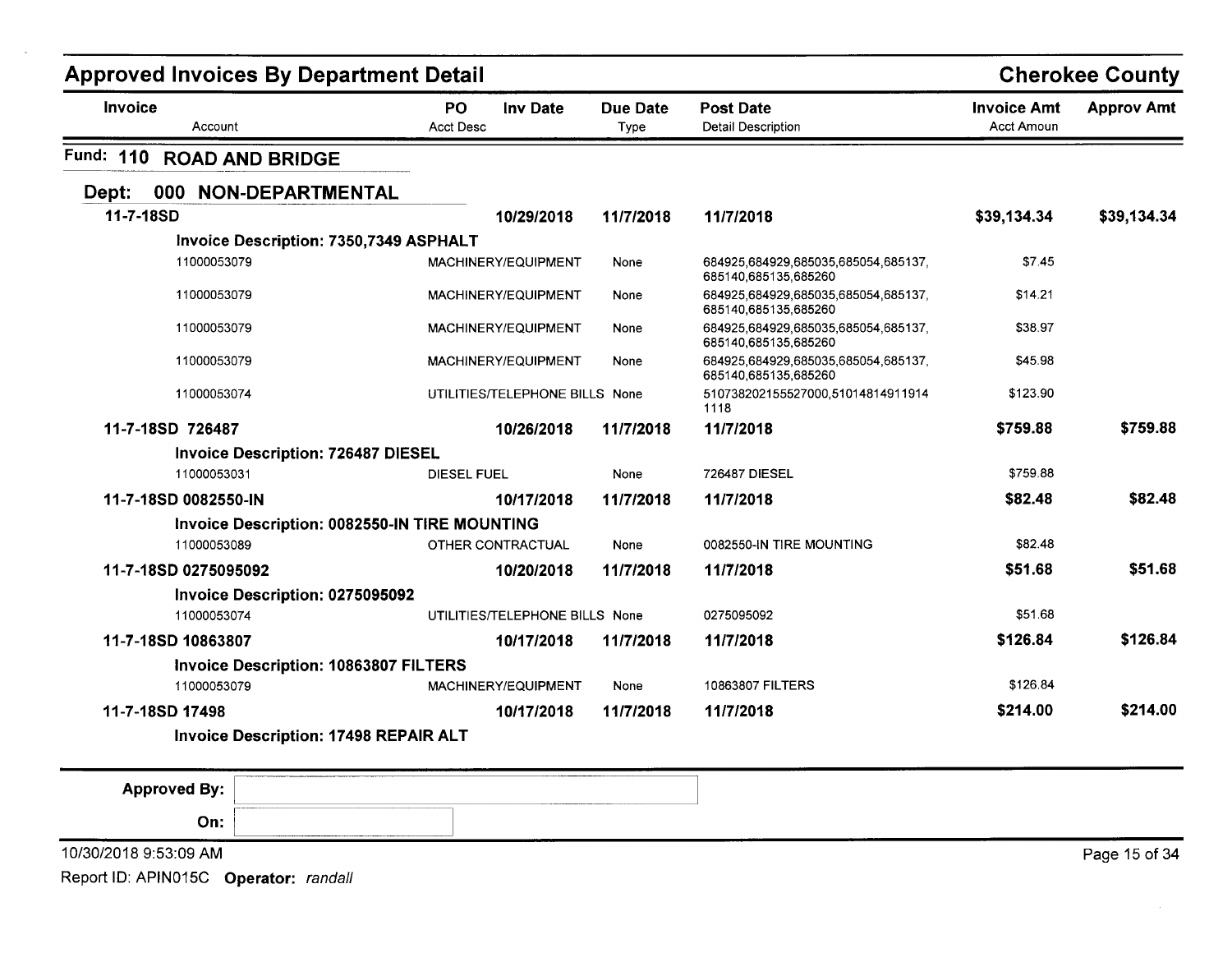| <b>Approved Invoices By Department Detail</b> |                                              |                               |                                |                         | <b>Cherokee County</b>                 |                                  |                   |
|-----------------------------------------------|----------------------------------------------|-------------------------------|--------------------------------|-------------------------|----------------------------------------|----------------------------------|-------------------|
| <b>Invoice</b><br>Account                     |                                              | <b>PO</b><br><b>Acct Desc</b> | Inv Date                       | <b>Due Date</b><br>Type | <b>Post Date</b><br>Detail Description | <b>Invoice Amt</b><br>Acct Amoun | <b>Approv Amt</b> |
| Fund: 110                                     | <b>ROAD AND BRIDGE</b>                       |                               |                                |                         |                                        |                                  |                   |
| Dept:                                         | 000 NON-DEPARTMENTAL                         |                               |                                |                         |                                        |                                  |                   |
| 11-7-18SD 17498                               |                                              |                               | 10/17/2018                     | 11/7/2018               | 11/7/2018                              | \$214.00                         | \$214.00          |
|                                               | <b>Invoice Description: 17498 REPAIR ALT</b> |                               |                                |                         |                                        |                                  |                   |
| 11000053089                                   |                                              |                               | OTHER CONTRACTUAL              | None                    | 17498 REPAIR ALT                       | \$214.00                         |                   |
| 11-7-18SD 18-102503                           |                                              |                               | 10/29/2018                     | 11/7/2018               | 11/7/2018                              | \$35.15                          | \$35.15           |
|                                               | <b>Invoice Description: 18-102503</b>        |                               |                                |                         |                                        |                                  |                   |
| 11000053042                                   |                                              |                               | <b>BREAKROOM SUPPLIES</b>      | None                    | 18-102503                              | \$35.15                          |                   |
| 11-7-18SD 20026261                            |                                              |                               | 10/22/2018                     | 11/7/2018               | 11/7/2018                              | \$115.24                         | \$115.24          |
|                                               | Invoice Description: 20026261                |                               |                                |                         |                                        |                                  |                   |
| 11000053080                                   |                                              | <b>GROUNDS</b>                | <b>MAINTENANCE/BLDGS &amp;</b> | None                    | 20026261                               | \$115.24                         |                   |
| 11-7-18SD 238253                              |                                              |                               | 10/25/2018                     | 11/7/2018               | 11/7/2018                              | \$10.25                          | \$10.25           |
|                                               | <b>Invoice Description: 238243</b>           |                               |                                |                         |                                        |                                  |                   |
| 11000053079                                   |                                              |                               | MACHINERY/EQUIPMENT            | None                    | 238243                                 | \$10.25                          |                   |
| 11-7-18SD 238467                              |                                              |                               | 10/29/2018                     | 11/7/2018               | 11/7/2018                              | \$39.00                          | \$39.00           |
|                                               | <b>Invoice Description: 23467 BREAKAWAY</b>  |                               |                                |                         |                                        |                                  |                   |
| 11000053079                                   |                                              |                               | MACHINERY/EQUIPMENT            | None                    | 23467 BREAKAWAY                        | \$39.00                          |                   |
| 11-7-18SD 2627235                             |                                              |                               | 10/23/2018                     | 11/7/2018               | 11/7/2018                              | \$603.00                         | \$603.00          |
|                                               | <b>Invoice Description: 2627235 TIRES</b>    |                               |                                |                         |                                        |                                  |                   |
| 11000053033                                   |                                              | <b>TIRES</b>                  |                                | None                    | 2627235 TIRES                          | \$603.00                         |                   |
| 11-7-18SD 363784                              |                                              |                               | 10/10/2018                     | 11/7/2018               | 11/7/2018                              | \$61.00                          | \$61.00           |
|                                               | <b>Invoice Description: 363784 ARGON MIX</b> |                               |                                |                         |                                        |                                  |                   |
| 11000053079                                   |                                              |                               | MACHINERY/EQUIPMENT            | None                    | 363784 ARGON MIX                       | \$61.00                          |                   |
| 11-7-18SD 54584406                            |                                              |                               | 10/17/2018                     | 11/7/2018               | 11/7/2018                              | \$235.30                         | \$235.30          |
|                                               | <b>Invoice Description: 54584406 PART</b>    |                               |                                |                         |                                        |                                  |                   |
| <b>Approved By:</b>                           |                                              |                               |                                |                         |                                        |                                  |                   |
| On:                                           |                                              |                               |                                |                         |                                        |                                  |                   |
| 10/30/2018 9:53:09 AM                         |                                              |                               |                                |                         |                                        |                                  | Page 16 of 34     |
|                                               |                                              |                               |                                |                         |                                        |                                  |                   |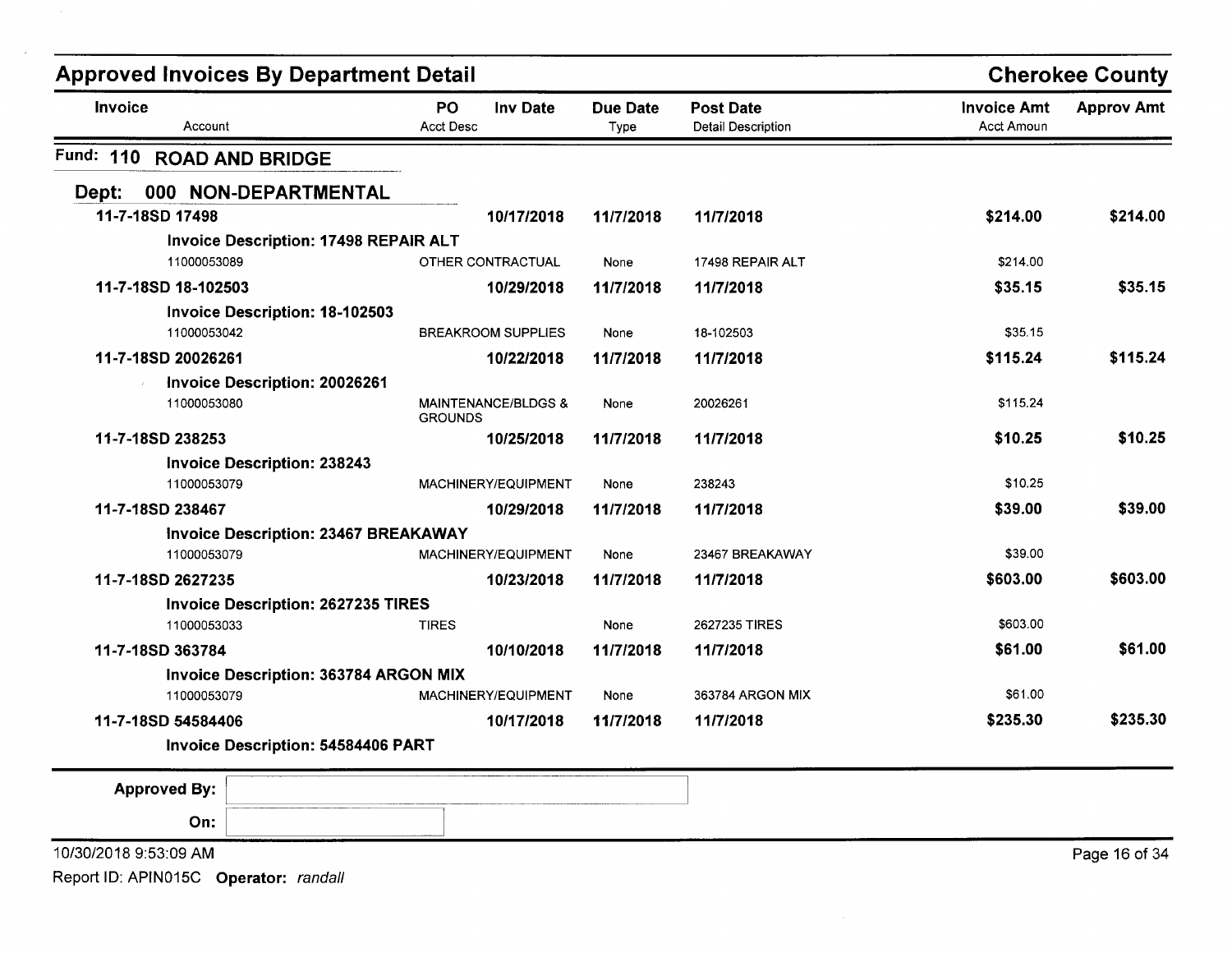| <b>Approved Invoices By Department Detail</b>                 |                                           |                         |                                            | <b>Cherokee County</b>           |                   |
|---------------------------------------------------------------|-------------------------------------------|-------------------------|--------------------------------------------|----------------------------------|-------------------|
| Invoice<br>Account                                            | PO<br><b>Inv Date</b><br><b>Acct Desc</b> | <b>Due Date</b><br>Type | <b>Post Date</b><br>Detail Description     | <b>Invoice Amt</b><br>Acct Amoun | <b>Approv Amt</b> |
| Fund: 110<br><b>ROAD AND BRIDGE</b>                           |                                           |                         |                                            |                                  |                   |
| 000 NON-DEPARTMENTAL<br>Dept:                                 |                                           |                         |                                            |                                  |                   |
| 11-7-18SD 54584406                                            | 10/17/2018                                | 11/7/2018               | 11/7/2018                                  | \$235.30                         | \$235.30          |
| <b>Invoice Description: 54584406 PART</b>                     |                                           |                         |                                            |                                  |                   |
| 11000053089                                                   | OTHER CONTRACTUAL                         | None                    | 54584406 PART                              | \$235.30                         |                   |
| 11-7-18SD 584530                                              | 10/18/2018                                | 11/7/2018               | 11/7/2018                                  | \$61.53                          | \$61.53           |
| Invoice Description: 684530 GREASE CAP, BEARING, BOLT         |                                           |                         |                                            |                                  |                   |
| 11000053079                                                   | MACHINERY/EQUIPMENT                       | None                    | 684530 GREASE CAP, BEARING,<br><b>BOLT</b> | \$61.53                          |                   |
| 11-7-18SD 684479                                              | 10/18/2018                                | 11/7/2018               | 11/7/2018                                  | \$2.31                           | \$2.31            |
| <b>Invoice Description: 684479 BATTERY</b>                    |                                           |                         |                                            |                                  |                   |
| 11000053079                                                   | MACHINERY/EQUIPMENT                       | None                    | 684479 BATTERY                             | \$2.31                           |                   |
| 11-7-18SD 710687                                              | 10/26/2018                                | 11/7/2018               | 11/7/2018                                  | \$1,470.07                       | \$1,470.07        |
| <b>Invoice Description: 710687 DIESEL</b>                     |                                           |                         |                                            |                                  |                   |
| 11000053031                                                   | <b>DIESEL FUEL</b>                        | None                    | 710687 DIESEL                              | \$1,470.07                       |                   |
| 11-7-18SD 710689                                              | 10/26/2018                                | 11/7/2018               | 11/7/2018                                  | \$1,581.96                       | \$1,581.96        |
| <b>Invoice Description: 710689 DIESEL</b>                     |                                           |                         |                                            |                                  |                   |
| 11000053031                                                   | <b>DIESEL FUEL</b>                        | None                    | 710689 DIESEL                              | \$1,581.96                       |                   |
| 11-7-18SD 711067                                              | 10/26/2018                                | 11/7/2018               | 11/7/2018                                  | \$918.32                         | \$918.32          |
| <b>Invoice Description: 711067 DIESEL</b>                     |                                           |                         |                                            |                                  |                   |
| 11000053031                                                   | <b>DIESEL FUEL</b>                        | None                    | 711067 DIESEL                              | \$918.32                         |                   |
| 11-7-18SD 726481                                              | 10/25/2018                                | 11/7/2018               | 11/7/2018                                  | \$1,465.67                       | \$1,465.67        |
| Invoice Description: 726481 DIESEL                            |                                           |                         |                                            |                                  |                   |
| 11000053031                                                   | <b>DIESEL FUEL</b>                        | None                    | 726481 DIESEL                              | \$1,465.67                       |                   |
| 11-7-18SD 726485<br><b>Invoice Description: 726485 DIESEL</b> | 10/26/2018                                | 11/7/2018               | 11/7/2018                                  | \$993.21                         | \$993.21          |
|                                                               |                                           |                         |                                            |                                  |                   |
| <b>Approved By:</b>                                           |                                           |                         |                                            |                                  |                   |
| On:                                                           |                                           |                         |                                            |                                  |                   |
| 10/30/2018 9:53:09 AM                                         |                                           |                         |                                            |                                  | Page 17 of 34     |
| Report ID: APIN015C Operator: randall                         |                                           |                         |                                            |                                  |                   |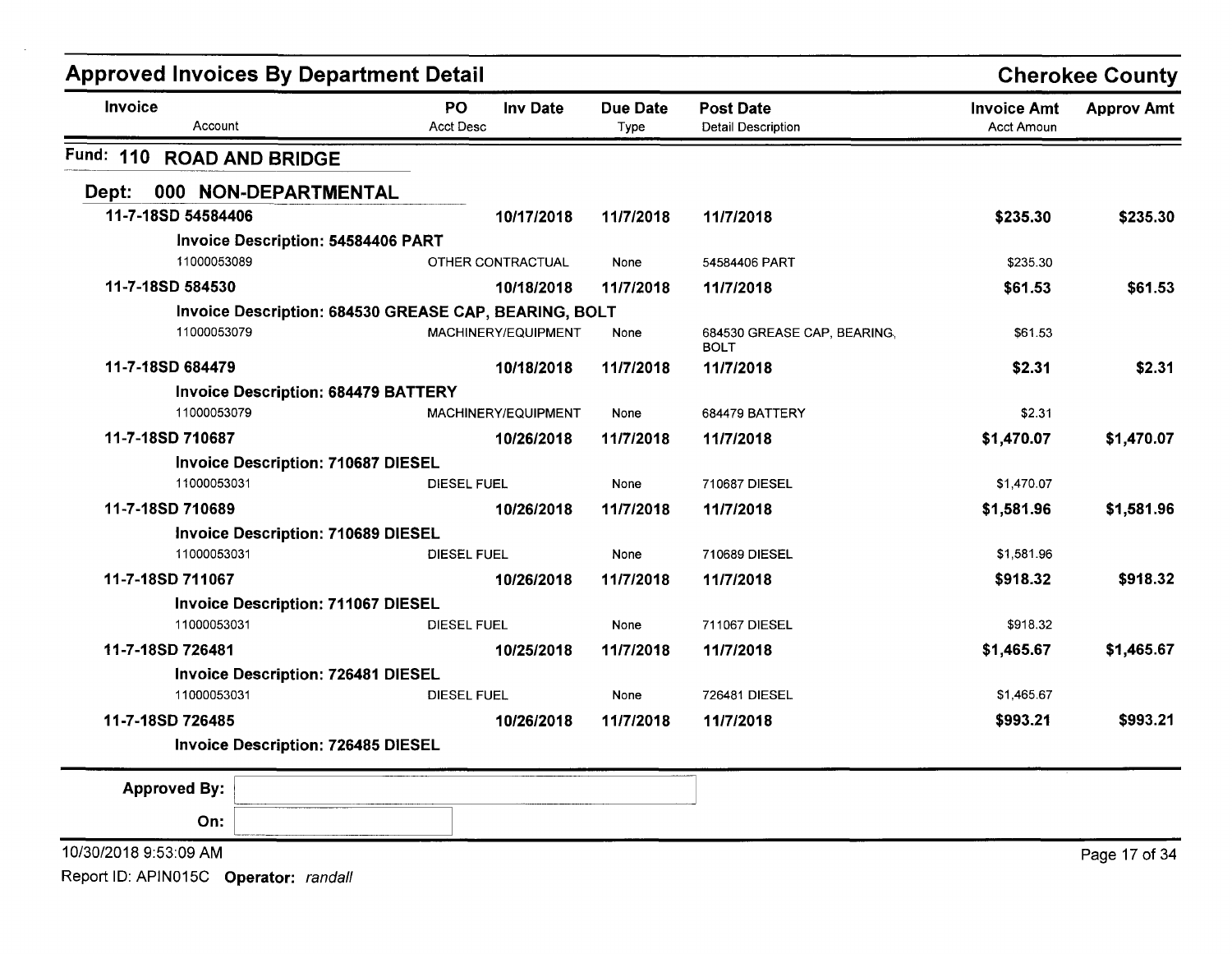| <b>Approved Invoices By Department Detail</b> |                                           |                         |                                               |                                  | <b>Cherokee County</b> |
|-----------------------------------------------|-------------------------------------------|-------------------------|-----------------------------------------------|----------------------------------|------------------------|
| <b>Invoice</b><br>Account                     | PO<br><b>Inv Date</b><br><b>Acct Desc</b> | <b>Due Date</b><br>Type | <b>Post Date</b><br><b>Detail Description</b> | <b>Invoice Amt</b><br>Acct Amoun | <b>Approv Amt</b>      |
| Fund: 110 ROAD AND BRIDGE                     |                                           |                         |                                               |                                  |                        |
| 000 NON-DEPARTMENTAL<br>Dept:                 |                                           |                         |                                               |                                  |                        |
| 11-7-18SD 726485                              | 10/26/2018                                | 11/7/2018               | 11/7/2018                                     | \$993.21                         | \$993.21               |
| <b>Invoice Description: 726485 DIESEL</b>     |                                           |                         |                                               |                                  |                        |
| 11000053031                                   | <b>DIESEL FUEL</b>                        | None                    | 726485 DIESEL                                 | \$993.21                         |                        |
| 11-7-18SD 726486                              | 10/25/2018                                | 11/7/2018               | 11/7/2018                                     | \$1,496.21                       | \$1,496.21             |
| <b>Invoice Description: 726486 DIESEL</b>     |                                           |                         |                                               |                                  |                        |
| 11000053031                                   | DIESEL FUEL                               | None                    | 726486 DIESEL                                 | \$1,496.21                       |                        |
| 11-7-18SD 726708                              | 10/25/2018                                | 11/7/2018               | 11/7/2018                                     | \$700.04                         | \$700.04               |
| <b>Invoice Description: 726708 DIESEL</b>     |                                           |                         |                                               |                                  |                        |
| 11000053031                                   | <b>DIESEL FUEL</b>                        | None                    | 726708 DIESEL                                 | \$700.04                         |                        |
| 11-7-18SD 726729                              | 10/25/2018                                | 11/7/2018               | 11/7/2018                                     | \$724.83                         | \$724.83               |
| <b>Invoice Description: 726729 DIESEL</b>     |                                           |                         |                                               |                                  |                        |
| 11000053031                                   | DIESEL FUEL                               | None                    | 726729 DIESEL                                 | \$724.83                         |                        |
| 11-7-18SD 7361                                | 10/26/2018                                | 11/7/2018               | 11/7/2018                                     | \$14,131.42                      | \$14,131.42            |
| <b>Invoice Description: 7361 ASPHALT</b>      |                                           |                         |                                               |                                  |                        |
| 11000053238                                   | <b>ASPHALT - DISTRICT #1</b>              | None                    | 7361 ASPHALT                                  | \$14,131.42                      |                        |
| 11-7-18SD KSPIT74915                          | 10/12/2018                                | 11/7/2018               | 11/7/2018                                     | \$203.18                         | \$203.18               |
| <b>Invoice Description: KSPIT74915 PART</b>   |                                           |                         |                                               |                                  |                        |
| 11000053079                                   | MACHINERY/EQUIPMENT                       | None                    | KSPIT74915 PART                               | \$203.18                         |                        |
| 11-7-18SD PIJ00350980                         | 10/24/2018                                | 11/7/2018               | 11/7/2018                                     | \$153.87                         | \$153.87               |
| Invoice Description: PIJ000350980 PARTS       |                                           |                         |                                               |                                  |                        |
| 11000053079                                   | MACHINERY/EQUIPMENT                       | None                    | PIJ000350980 PARTS                            | \$153.87                         |                        |
| 11-7-18SD PIJ00350981                         | 10/24/2018                                | 11/7/2018               | 11/7/2018                                     | (\$132.50)                       | (\$132.50)             |
| Invoice Description: PIJ00350981 PART         |                                           |                         |                                               |                                  |                        |
| <b>Approved By:</b>                           |                                           |                         |                                               |                                  |                        |
| On:                                           |                                           |                         |                                               |                                  |                        |
| 10/30/2018 9:53:09 AM                         |                                           |                         |                                               |                                  | Page 18 of 34          |

 $\lambda_{\rm L}$ 

 $\ddot{\phantom{a}}$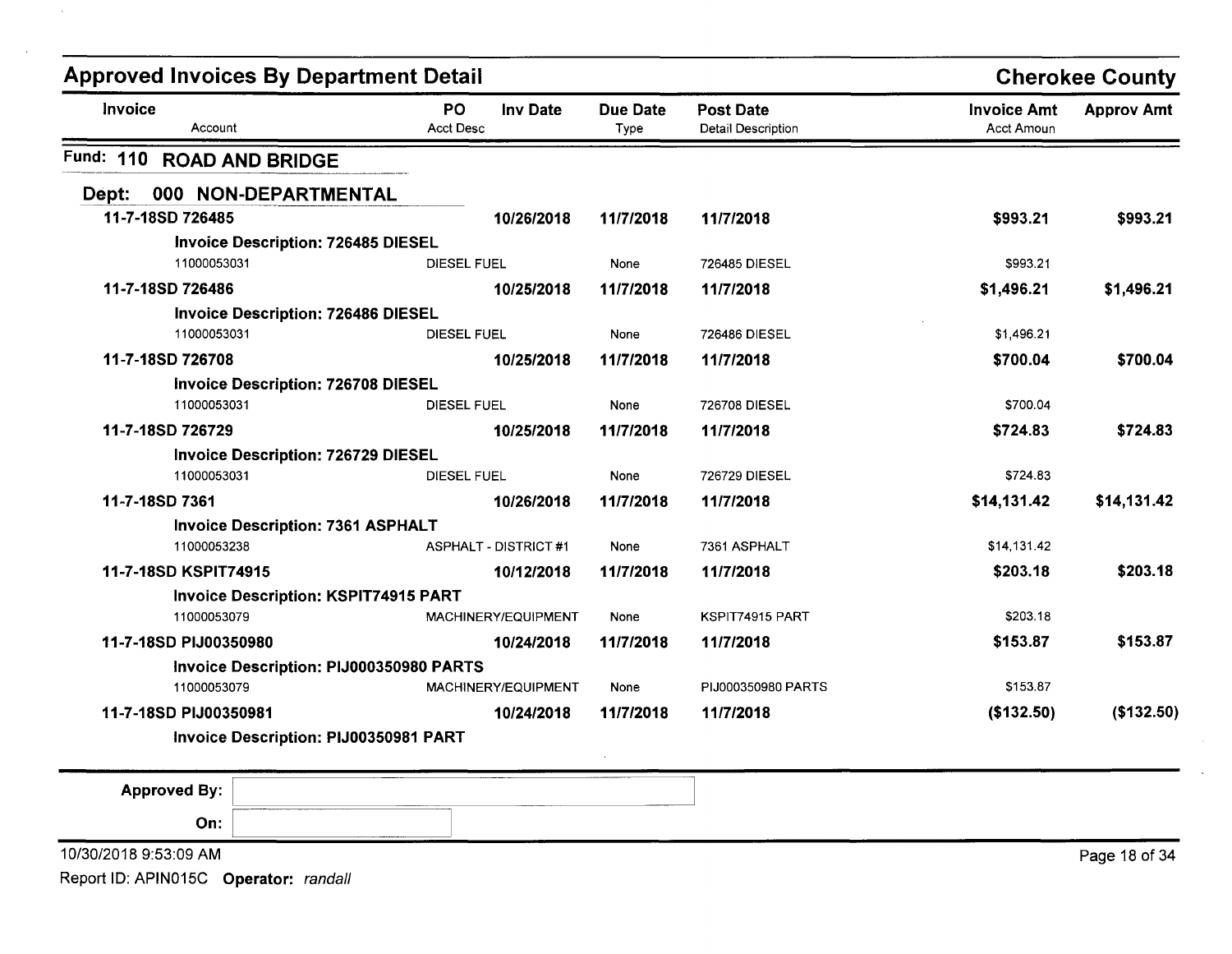| <b>Approved Invoices By Department Detail</b>    |                                           |                         |                                               |                                  | <b>Cherokee County</b> |
|--------------------------------------------------|-------------------------------------------|-------------------------|-----------------------------------------------|----------------------------------|------------------------|
| Invoice<br>Account                               | PO<br><b>Inv Date</b><br><b>Acct Desc</b> | <b>Due Date</b><br>Type | <b>Post Date</b><br><b>Detail Description</b> | <b>Invoice Amt</b><br>Acct Amoun | <b>Approv Amt</b>      |
| Fund: 110<br><b>ROAD AND BRIDGE</b>              |                                           |                         |                                               |                                  |                        |
| 000 NON-DEPARTMENTAL<br>Dept:                    |                                           |                         |                                               |                                  |                        |
| 11-7-18SD PIJ00350981                            | 10/24/2018                                | 11/7/2018               | 11/7/2018                                     | (\$132.50)                       | (\$132.50)             |
| Invoice Description: PIJ00350981 PART            |                                           |                         |                                               |                                  |                        |
| 11000053079                                      | MACHINERY/EQUIPMENT                       | None                    | PIJ00350981 PART                              | (\$132.50)                       |                        |
| 11-7-18SD110HWY                                  | 10/26/2018                                | 11/7/2018               | 11/7/2018                                     | \$211,806.33                     | \$211,806.33           |
| <b>Invoice Description: 7353,7352,7344,7345</b>  |                                           |                         |                                               |                                  |                        |
| 11000053238                                      | <b>ASPHALT - DISTRICT #1</b>              | None                    | 7353,7352,7344,7345                           | \$80,344.36                      |                        |
| 11000053238                                      | <b>ASPHALT - DISTRICT#1</b>               | None                    | 7353,7352,7344,7345                           | \$68,870.03                      |                        |
| 11000053238                                      | <b>ASPHALT - DISTRICT #1</b>              | None                    | 7353,7352,7344,7345                           | \$47,347.65                      |                        |
| 11000053238                                      | <b>ASPHALT - DISTRICT #1</b>              | None                    | 7353,7352,7344,7345                           | \$15,244.29                      |                        |
| 11-7-18SD-3607055                                | 10/24/2018                                | 11/7/2018               | 11/7/2018                                     | \$3.64                           | \$3.64                 |
| <b>Invoice Description: 3607055-OVEN CLEANER</b> |                                           |                         |                                               |                                  |                        |
| 11000053042                                      | <b>BREAKROOM SUPPLIES</b>                 | None                    | 3607055-OVEN CLEANER                          | \$3.64                           |                        |
| 11-7-18SD-54584606                               | 10/18/2018                                | 11/7/2018               | 11/7/2018                                     | \$10.77                          | \$10.77                |
| <b>Invoice Description: 54584606 COVER</b>       |                                           |                         |                                               |                                  |                        |
| 11000053079                                      | MACHINERY/EQUIPMENT                       | None                    | 54584606 COVER                                | \$10.77                          |                        |
| 11-7-18SD-710780                                 | 10/26/2018                                | 11/7/2018               | 11/7/2018                                     | \$684.19                         | \$684.19               |
| <b>Invoice Description: 710780 DIESEL</b>        |                                           |                         |                                               |                                  |                        |
| 11000053031                                      | DIESEL FUEL                               | None                    | 710780 DIESEL                                 | \$684.19                         |                        |
| 11-7-18SD-IN-188189                              | 10/22/2018                                | 11/7/2018               | 11/7/2018                                     | \$559.58                         | \$559.58               |
| <b>Invoice Description: IN-188189 SIGN</b>       |                                           |                         |                                               |                                  |                        |
| 11000053037                                      | SIGNS/POSTS                               | None                    | IN-188189 SIGN                                | \$559.58                         |                        |
| 11-7-18SD-KSPIT5002                              | 10/19/2018                                | 11/7/2018               | 11/7/2018                                     | \$112.28                         | \$112.28               |
| <b>Invoice Description: KSPIT75002 PART</b>      |                                           |                         |                                               |                                  |                        |
|                                                  |                                           |                         |                                               |                                  |                        |

| <b>Approved By:</b>   | ------------<br>------------------- |               |
|-----------------------|-------------------------------------|---------------|
| On:                   |                                     |               |
| 10/30/2018 9:53:09 AM |                                     | Page 19 of 34 |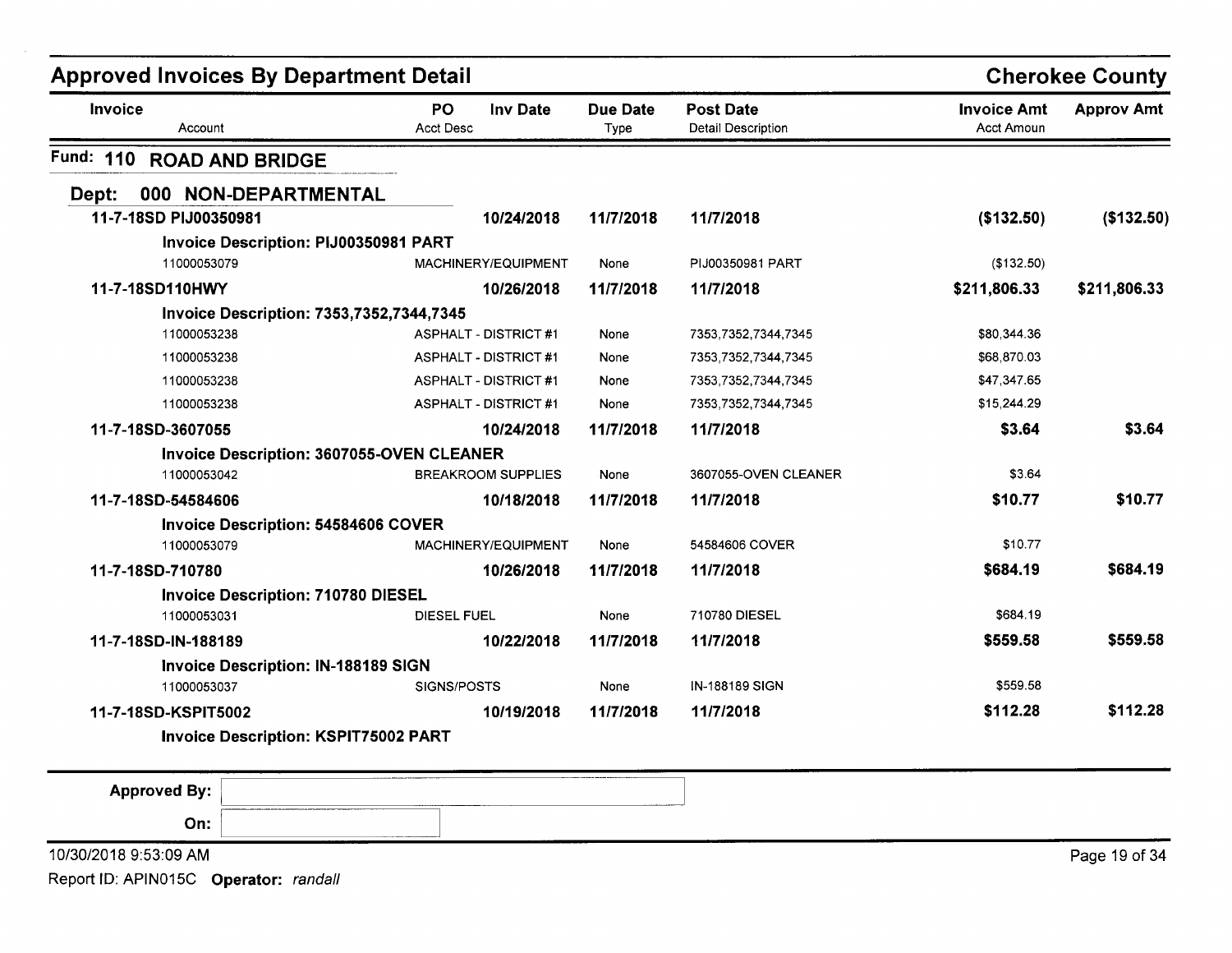| <b>Approved Invoices By Department Detail</b> |                                                       |                  |                                        | <b>Cherokee County</b>           |                   |
|-----------------------------------------------|-------------------------------------------------------|------------------|----------------------------------------|----------------------------------|-------------------|
| <b>Invoice</b><br>Account                     | <b>PO</b><br><b>Inv Date</b><br>Acct Desc             | Due Date<br>Type | <b>Post Date</b><br>Detail Description | <b>Invoice Amt</b><br>Acct Amoun | <b>Approv Amt</b> |
| Fund: 110<br><b>ROAD AND BRIDGE</b>           |                                                       |                  |                                        |                                  |                   |
| <b>NON-DEPARTMENTAL</b><br>000<br>Dept:       |                                                       |                  |                                        |                                  |                   |
| 11-7-18SD-KSPIT5002                           | 10/19/2018                                            | 11/7/2018        | 11/7/2018                              | \$112.28                         | \$112.28          |
| <b>Invoice Description: KSPIT75002 PART</b>   |                                                       |                  |                                        |                                  |                   |
| 11000053079                                   | MACHINERY/EQUIPMENT                                   | None             | KSPIT75002 PART                        | \$112.28                         |                   |
| 117CICHR                                      | 10/26/2018                                            | 11/7/2018        | 11/7/2018                              | \$2,800.00                       | \$2,800.00        |
| <b>Invoice Description: B815-18-02</b>        |                                                       |                  |                                        |                                  |                   |
| 11000053089                                   | OTHER CONTRACTUAL                                     | None             | B815-18-02                             | \$1,400.00                       |                   |
|                                               | Dept: 000 - NON-DEPARTMENTAL Invoice Count and Total: |                  |                                        | 56                               | \$283,466.23      |
|                                               | Fund: 110 - ROAD AND BRIDGE Invoice Count and Total:  |                  |                                        | 56                               | \$283,466.23      |

| <b>Approved By:</b>   | __________________ |  |               |
|-----------------------|--------------------|--|---------------|
| On:                   |                    |  |               |
| 10/30/2018 9:53:09 AM |                    |  | Page 20 of 34 |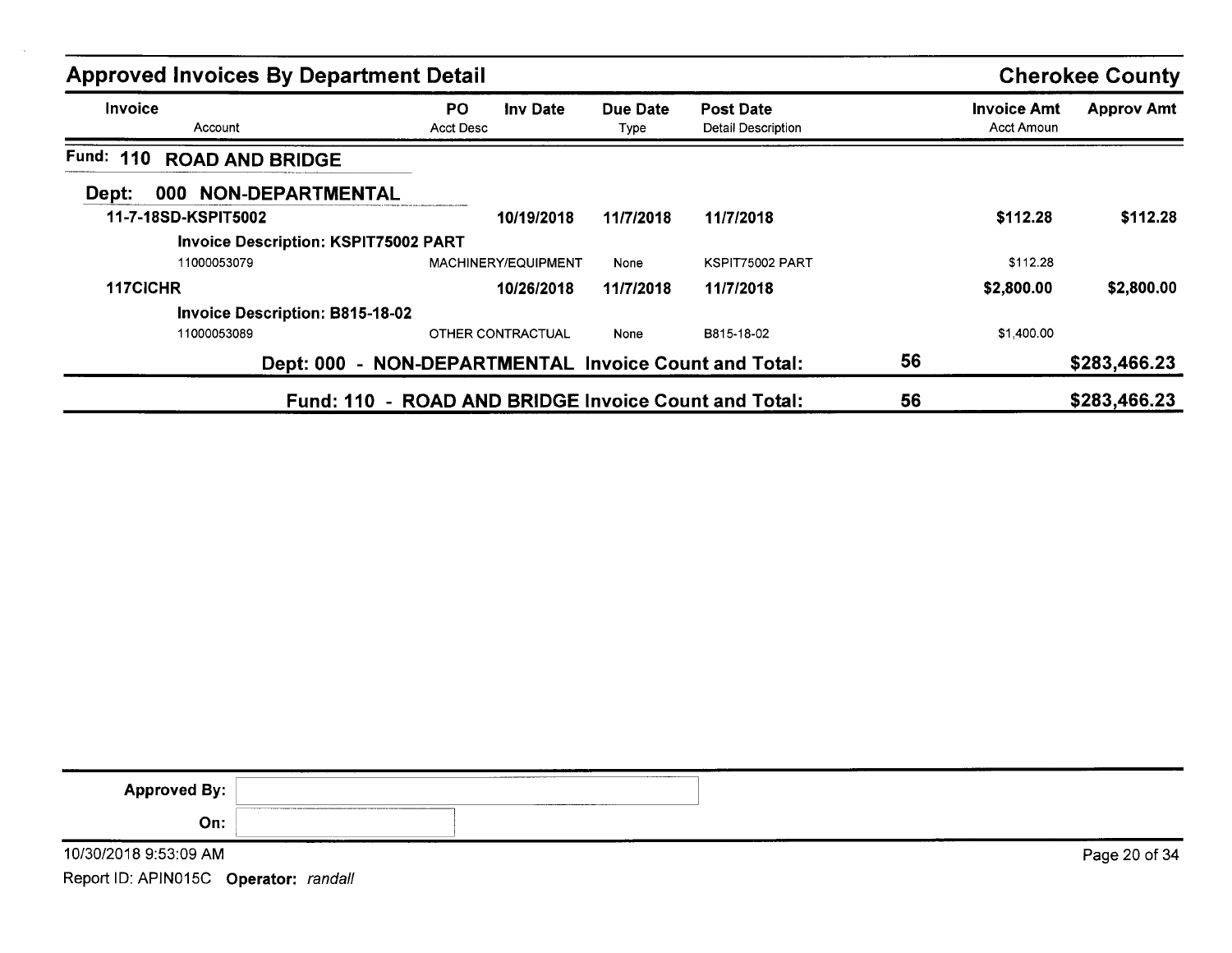| <b>Approved Invoices By Department Detail</b> |                                                       |                  |                                               |                                  | <b>Cherokee County</b> |
|-----------------------------------------------|-------------------------------------------------------|------------------|-----------------------------------------------|----------------------------------|------------------------|
| <b>Invoice</b><br>Account                     | PO.<br>Inv Date<br>Acct Desc                          | Due Date<br>Type | <b>Post Date</b><br>Detail Description        | <b>Invoice Amt</b><br>Acct Amoun | <b>Approv Amt</b>      |
| Fund: 130<br><b>NOXIOUS WEED</b>              |                                                       |                  |                                               |                                  |                        |
| 000 NON-DEPARTMENTAL<br>Dept:                 |                                                       |                  |                                               |                                  |                        |
| 117COLTELNX                                   | 10/29/2018                                            | 11/7/2018        | 11/7/2018                                     | \$109.84                         | \$109.84               |
| <b>Invoice Description: ACCT 2293</b>         |                                                       |                  |                                               |                                  |                        |
| 13000053074                                   | <b>TELEPHONE BILLS</b>                                | None             | <b>ACCT 2293</b>                              | \$109.84                         |                        |
| <b>117STARNW</b>                              | 10/26/2018                                            | 11/7/2018        | 11/7/2018                                     | \$500.00                         | \$500.00               |
| <b>Invoice Description: INV 2482</b>          | <b>SERVICE AGMT, RETAINER FEE</b>                     |                  |                                               |                                  |                        |
| 13000053089                                   | OTHER CONTRACTUAL                                     | None             | INV 2482 SERVICE AGMT.<br><b>RETAINER FEE</b> | \$500.00                         |                        |
|                                               | Dept: 000 - NON-DEPARTMENTAL Invoice Count and Total: |                  |                                               | $\mathbf{2}$                     | \$609.84               |
|                                               | Fund: 130 - NOXIOUS WEED Invoice Count and Total:     |                  |                                               | 2                                | \$609.84               |

|                                       | ---------     |
|---------------------------------------|---------------|
| <b>Approved By:</b>                   |               |
| On:                                   |               |
| 10/30/2018 9:53:09 AM                 | Page 21 of 34 |
| Report ID: APIN015C Operator: randall |               |

 $\cdot$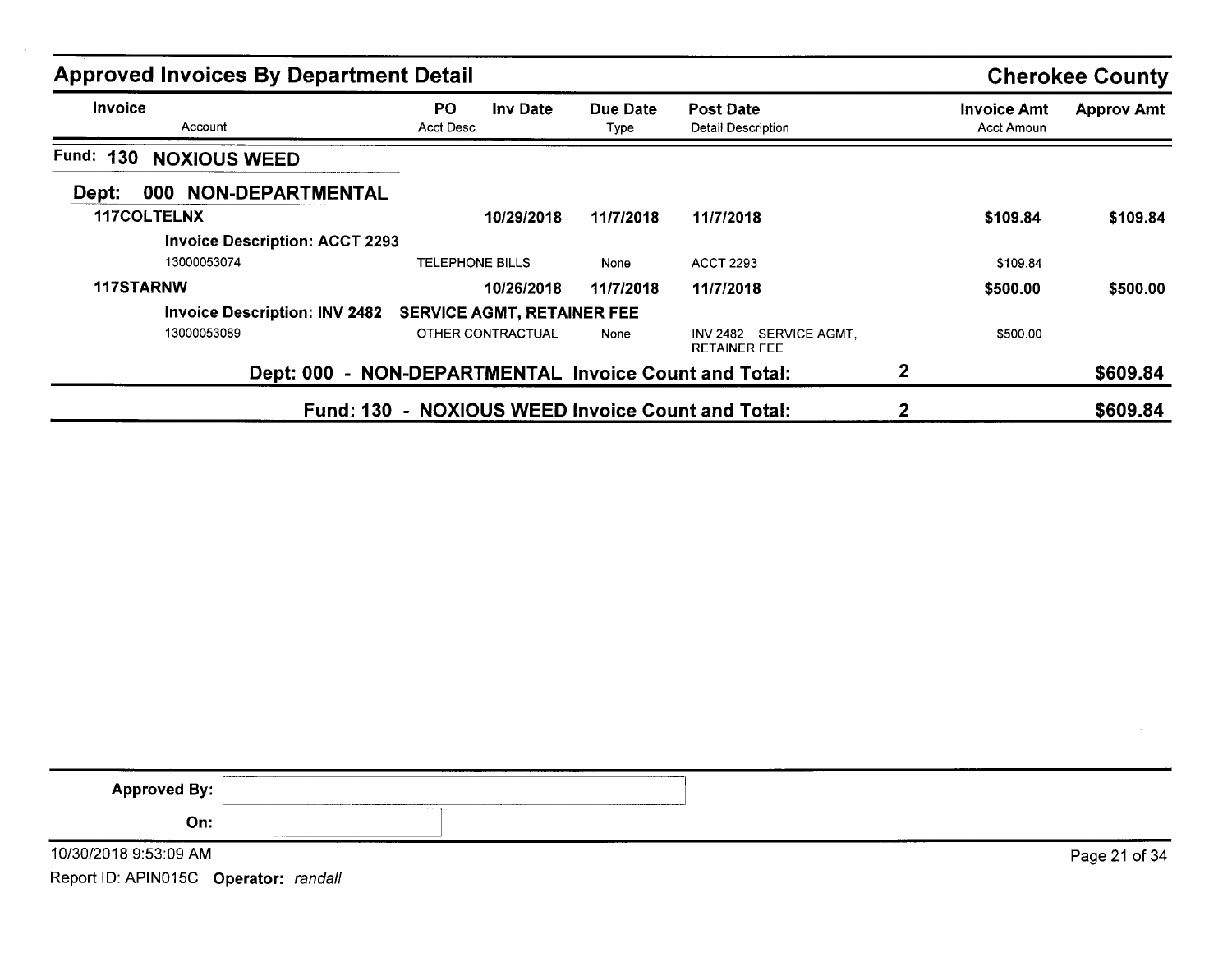|                                           |                                                                                                                                                                                                                                                                                            |                                                                                                                                                                                               |                                                                          | <b>Cherokee County</b> |
|-------------------------------------------|--------------------------------------------------------------------------------------------------------------------------------------------------------------------------------------------------------------------------------------------------------------------------------------------|-----------------------------------------------------------------------------------------------------------------------------------------------------------------------------------------------|--------------------------------------------------------------------------|------------------------|
| PO<br><b>Inv Date</b><br><b>Acct Desc</b> | <b>Due Date</b><br><b>Type</b>                                                                                                                                                                                                                                                             | <b>Post Date</b><br>Detail Description                                                                                                                                                        | <b>Invoice Amt</b><br><b>Acct Amoun</b>                                  | <b>Approv Amt</b>      |
|                                           |                                                                                                                                                                                                                                                                                            |                                                                                                                                                                                               |                                                                          |                        |
|                                           |                                                                                                                                                                                                                                                                                            |                                                                                                                                                                                               |                                                                          |                        |
| 10/29/2018                                | 11/7/2018                                                                                                                                                                                                                                                                                  | 11/7/2018                                                                                                                                                                                     | \$734.62                                                                 | \$734.62               |
|                                           |                                                                                                                                                                                                                                                                                            |                                                                                                                                                                                               |                                                                          |                        |
| <b>TRANSPORTATION</b>                     | None                                                                                                                                                                                                                                                                                       | ACCT 4246 3119 7000 5747                                                                                                                                                                      | \$310.00                                                                 |                        |
| <b>HEALTH DEPT MED</b><br><b>SUPPLIES</b> | None                                                                                                                                                                                                                                                                                       | ACCT 4246 3119 7000 5747                                                                                                                                                                      | \$42.00                                                                  |                        |
|                                           |                                                                                                                                                                                                                                                                                            | ACCT 4246 3119 7000 5747                                                                                                                                                                      | \$382.62                                                                 |                        |
| 10/26/2018                                | 11/7/2018                                                                                                                                                                                                                                                                                  | 11/7/2018                                                                                                                                                                                     | \$274.95                                                                 | \$274.95               |
|                                           |                                                                                                                                                                                                                                                                                            |                                                                                                                                                                                               |                                                                          |                        |
|                                           | None                                                                                                                                                                                                                                                                                       | HEALTH. INV W85431                                                                                                                                                                            | \$274.95                                                                 |                        |
| 10/26/2018                                | 11/7/2018                                                                                                                                                                                                                                                                                  | 11/7/2018                                                                                                                                                                                     | \$677.71                                                                 | \$677.71               |
|                                           |                                                                                                                                                                                                                                                                                            |                                                                                                                                                                                               |                                                                          |                        |
| <b>GAS, ELECTRIC, WATER</b>               | None                                                                                                                                                                                                                                                                                       | HEALTH, ACCT 616527-32-1                                                                                                                                                                      | \$677.71                                                                 |                        |
| 10/29/2018                                | 11/7/2018                                                                                                                                                                                                                                                                                  | 11/7/2018                                                                                                                                                                                     | \$9.73                                                                   | \$9.73                 |
|                                           |                                                                                                                                                                                                                                                                                            |                                                                                                                                                                                               |                                                                          |                        |
|                                           |                                                                                                                                                                                                                                                                                            | POSTAGE FOR MAILING                                                                                                                                                                           | \$9.73                                                                   |                        |
| 10/26/2018                                | 11/7/2018                                                                                                                                                                                                                                                                                  | 11/7/2018                                                                                                                                                                                     | \$301.45                                                                 | \$301.45               |
|                                           |                                                                                                                                                                                                                                                                                            |                                                                                                                                                                                               |                                                                          |                        |
| <b>HEALTH DEPT MED</b><br><b>SUPPLIES</b> | None                                                                                                                                                                                                                                                                                       | HEALTH, INV 37746753 NEEDLES<br>& BIOHAZARD CONTAINERS                                                                                                                                        | \$301.45                                                                 |                        |
| 10/26/2018                                | 11/7/2018                                                                                                                                                                                                                                                                                  | 11/7/2018                                                                                                                                                                                     | \$50.00                                                                  | \$50.00                |
|                                           |                                                                                                                                                                                                                                                                                            |                                                                                                                                                                                               |                                                                          |                        |
|                                           | None                                                                                                                                                                                                                                                                                       | <b>MONTHLY SPRAY</b>                                                                                                                                                                          | \$50.00                                                                  |                        |
| 10/26/2018                                | 11/7/2018                                                                                                                                                                                                                                                                                  | 11/7/2018                                                                                                                                                                                     | \$149.74                                                                 | \$149.74               |
|                                           |                                                                                                                                                                                                                                                                                            |                                                                                                                                                                                               |                                                                          |                        |
|                                           | <b>Approved Invoices By Department Detail</b><br>Invoice Description: ACCT 4246 3119 7000 5747<br>Invoice Description: HEALTH, INV W85431<br>Invoice Description: HEALTH, ACCT 616527-32-1<br><b>Invoice Description: POSTAGE FOR MAILING</b><br><b>Invoice Description: MONTHLY SPRAY</b> | PRINTING/OFFICE SUPPLIES None<br><b>BLDGS/FIXED EQUIPMENT</b><br>PRINTING/OFFICE SUPPLIES None<br><b>PROFESSIONAL SERVICES</b><br>Invoice Description: INV 1902466, 1949318, 1876619. 1914013 | Invoice Description: HEALTH, INV 37746753 NEEDLES & BIOHAZARD CONTAINERS |                        |

| <b>Approved By:</b>   |                  |
|-----------------------|------------------|
| On:                   |                  |
| 10/30/2018 9:53:09 AM | Page 22<br>of 34 |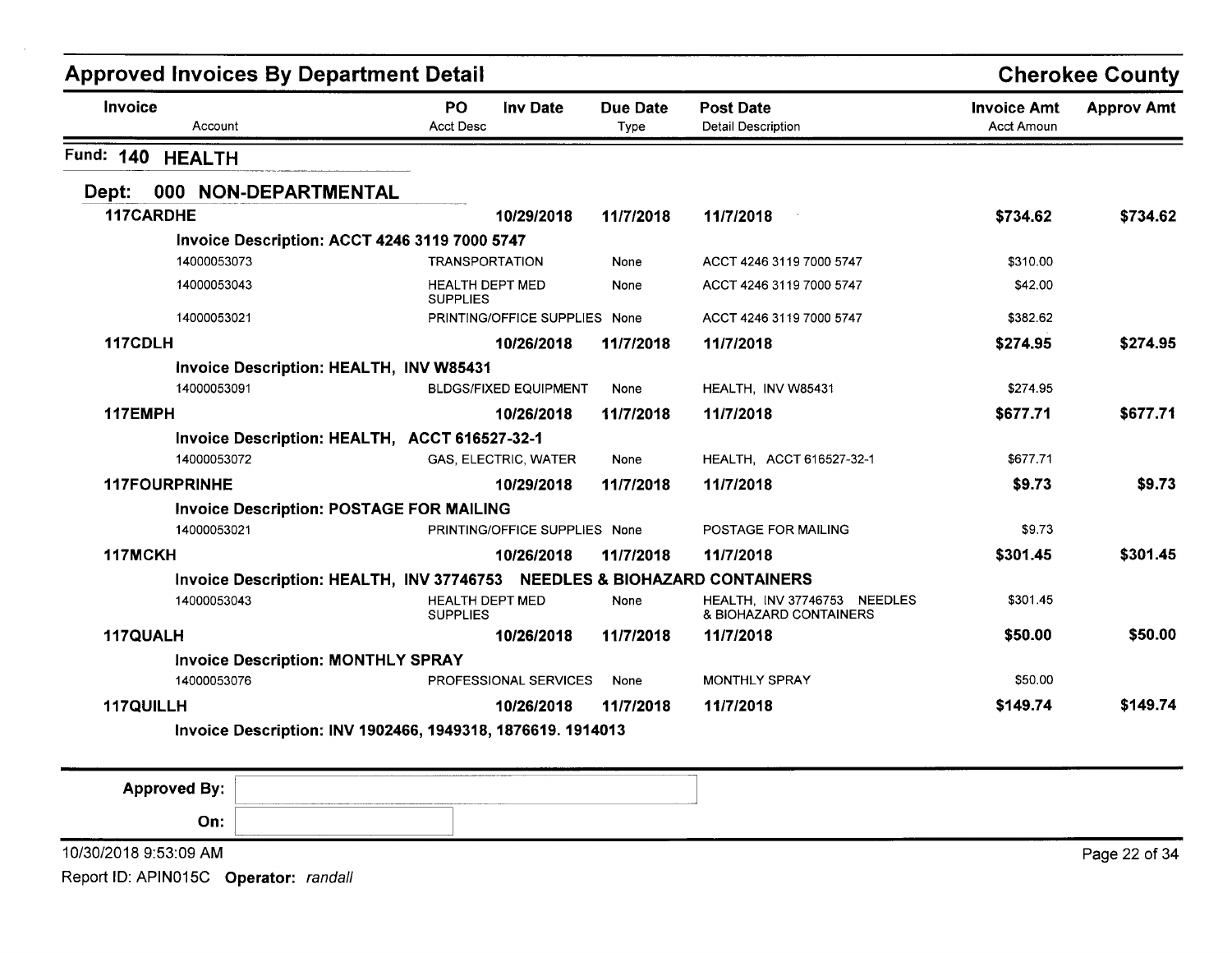| <b>Approved Invoices By Department Detail</b>               |                                                       |                  |                                               | <b>Cherokee County</b>                  |                   |
|-------------------------------------------------------------|-------------------------------------------------------|------------------|-----------------------------------------------|-----------------------------------------|-------------------|
| <b>Invoice</b><br>Account                                   | PO.<br><b>Inv Date</b><br><b>Acct Desc</b>            | Due Date<br>Type | <b>Post Date</b><br><b>Detail Description</b> | <b>Invoice Amt</b><br><b>Acct Amoun</b> | <b>Approv Amt</b> |
| Fund:<br>140<br><b>HEALTH</b>                               |                                                       |                  |                                               |                                         |                   |
| 000 NON-DEPARTMENTAL<br>Dept:                               |                                                       |                  |                                               |                                         |                   |
| <b>117QUILLH</b>                                            | 10/26/2018                                            | 11/7/2018        | 11/7/2018                                     | \$149.74                                | \$149.74          |
| Invoice Description: INV 1902466, 1949318, 1876619. 1914013 |                                                       |                  |                                               |                                         |                   |
| 14000053043                                                 | <b>HEALTH DEPT MED</b><br><b>SUPPLIES</b>             | None             | INV 1902466, 1949318, 1876619.<br>1914013     | \$16.33                                 |                   |
| 14000053043                                                 | <b>HEALTH DEPT MED</b><br><b>SUPPLIES</b>             | None             | INV 1902466, 1949318, 1876619.<br>1914013     | \$9.25                                  |                   |
| 14000053021                                                 | PRINTING/OFFICE SUPPLIES None                         |                  | INV 1902466, 1949318, 1876619.<br>1914013     | \$62.08                                 |                   |
| 14000053021                                                 | PRINTING/OFFICE SUPPLIES None                         |                  | INV 1902466, 1949318, 1876619.<br>1914013     | \$62.08                                 |                   |
| <b>117QUILLHE</b>                                           | 10/29/2018                                            | 11/7/2018        | 11/7/2018                                     | \$66.47                                 | \$66.47           |
| <b>Invoice Description: INV 2061885</b>                     |                                                       |                  |                                               |                                         |                   |
| 14000053021                                                 | PRINTING/OFFICE SUPPLIES None                         |                  | <b>FOLDERS, PAPER</b>                         | \$66.47                                 |                   |
|                                                             | Dept: 000 - NON-DEPARTMENTAL Invoice Count and Total: |                  | 13                                            |                                         | \$2,264.67        |
|                                                             | Fund: 140 - HEALTH Invoice Count and Total:           |                  | 13                                            |                                         | \$2,264.67        |

| <b>Approved By:</b>   | ________<br>,,,,,,,,,,,,,,,,,,,,,,,,,,,,,,,,,,,<br>--------<br>-----<br>------ |
|-----------------------|--------------------------------------------------------------------------------|
| On:                   | ____________________________<br>_____________________________                  |
| 10/30/2018 9:53:09 AM | Page 23 of 34                                                                  |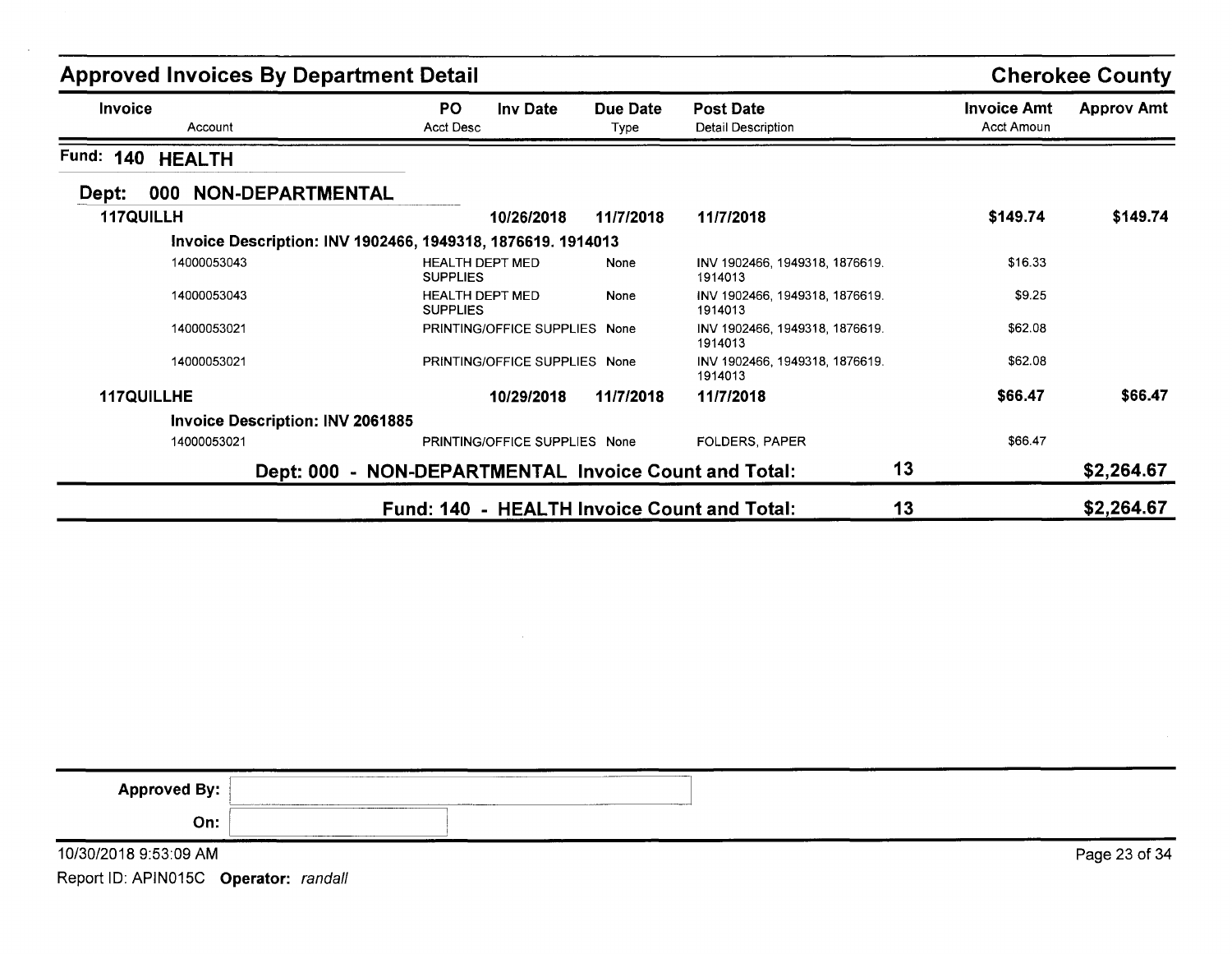| <b>Approved Invoices By Department Detail</b> |                                                       |                  |                                               |                                         | <b>Cherokee County</b> |  |
|-----------------------------------------------|-------------------------------------------------------|------------------|-----------------------------------------------|-----------------------------------------|------------------------|--|
| Invoice<br>Account                            | PO.<br><b>Inv Date</b><br>Acct Desc                   | Due Date<br>Type | <b>Post Date</b><br><b>Detail Description</b> | <b>Invoice Amt</b><br><b>Acct Amoun</b> | <b>Approv Amt</b>      |  |
| Fund: 160<br><b>DIRECT ELECTION</b>           |                                                       |                  |                                               |                                         |                        |  |
| 000 NON-DEPARTMENTAL<br>Dept:                 |                                                       |                  |                                               |                                         |                        |  |
| <b>117ARCEL</b>                               | 10/29/2018                                            | 11/7/2018        | 11/7/2018                                     | \$187.27                                | \$187.27               |  |
| <b>Invoice Description: INV 6139 CH</b>       |                                                       |                  |                                               |                                         |                        |  |
| 16000053029                                   | <b>MISC SUPPLIES</b>                                  | None             | <b>PINS</b>                                   | \$187.27                                |                        |  |
| 117CLASSE                                     | 10/26/2018                                            | 11/7/2018        | 11/7/2018                                     | \$216.30                                | \$216.30               |  |
| <b>Invoice Description: INV 000876</b>        | <b>SHRED</b>                                          |                  |                                               |                                         |                        |  |
| 16000053081                                   | <b>MISC EXPENSE</b>                                   | None             | <b>INV 000876</b><br><b>SHRED</b>             | \$216.30                                |                        |  |
| 117LOCKE                                      | 10/26/2018                                            | 11/7/2018        | 11/7/2018                                     | \$1,081.81                              | \$1,081.81             |  |
| Invoice Description: INV 122723, 122782       |                                                       |                  |                                               |                                         |                        |  |
| 16000053021                                   | PRINTING/OFFICE SUPPLIES None                         |                  | INV 122723, 122782                            | \$188.10                                |                        |  |
| 16000053021                                   | PRINTING/OFFICE SUPPLIES None                         |                  | INV 122723, 122782                            | \$893.71                                |                        |  |
|                                               | Dept: 000 - NON-DEPARTMENTAL Invoice Count and Total: |                  |                                               | 4                                       | \$1,485.38             |  |
|                                               | Fund: 160 - DIRECT ELECTION Invoice Count and Total:  |                  |                                               | 4                                       | \$1,485.38             |  |

| <b>Approved By:</b>   | ---------<br>______________<br>_________________________<br>--- |               |
|-----------------------|-----------------------------------------------------------------|---------------|
| On:                   |                                                                 |               |
| 10/30/2018 9:53:09 AM |                                                                 | Page 24 of 34 |

 $\mathbf{r}$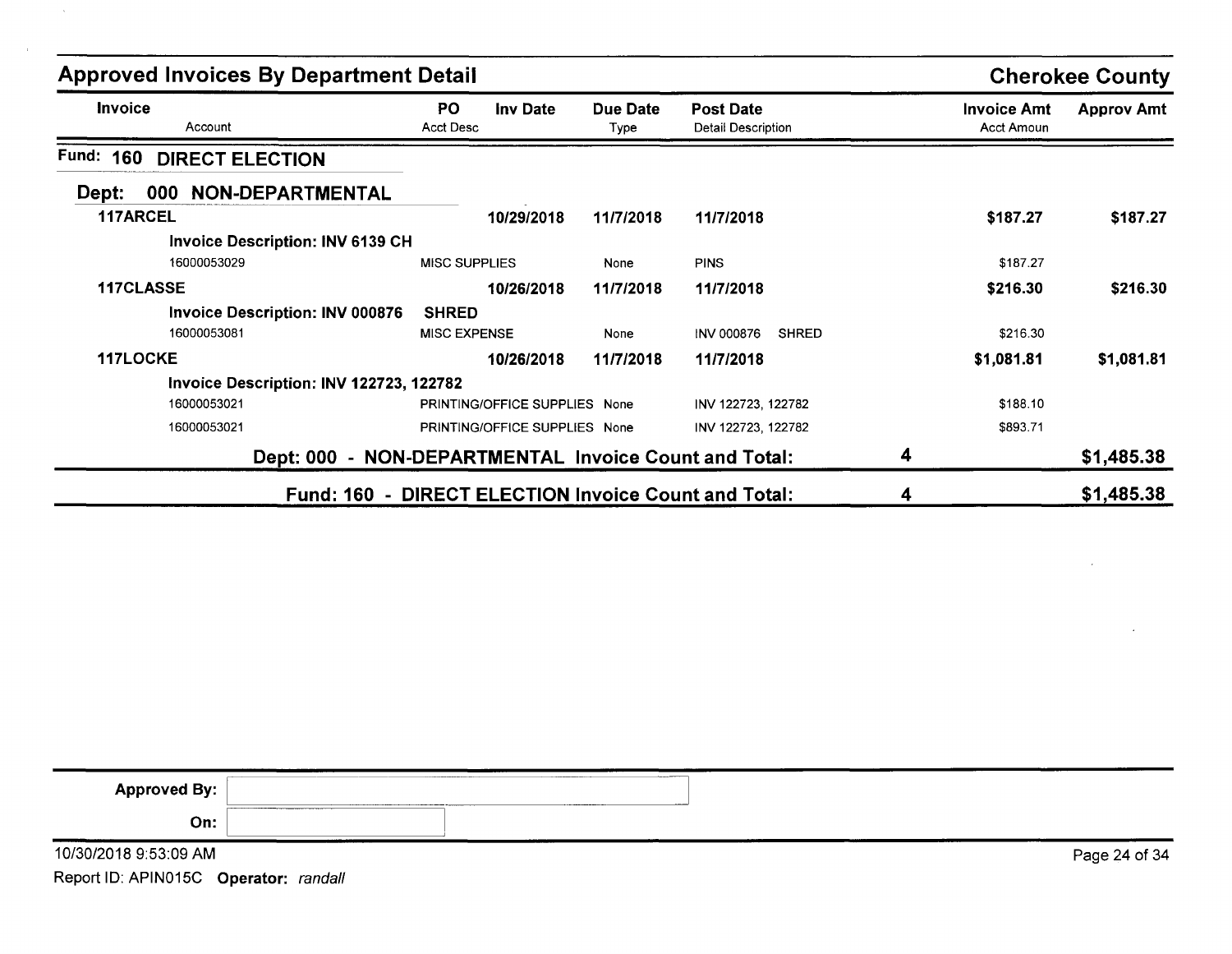|                           | <b>Approved Invoices By Department Detail</b>                |                   |                  |                                        |                                  | <b>Cherokee County</b> |
|---------------------------|--------------------------------------------------------------|-------------------|------------------|----------------------------------------|----------------------------------|------------------------|
| <b>Invoice</b><br>Account | PO.<br>Acct Desc                                             | <b>Inv Date</b>   | Due Date<br>Type | <b>Post Date</b><br>Detail Description | <b>Invoice Amt</b><br>Acct Amoun | <b>Approv Amt</b>      |
| <b>Fund: 190</b>          | <b>SPECIAL BRIDGE BUILDING</b>                               |                   |                  |                                        |                                  |                        |
| 000<br>Dept:              | <b>NON-DEPARTMENTAL</b>                                      |                   |                  |                                        |                                  |                        |
| 11-7-18SD 190BRIDGE       |                                                              | 10/26/2018        | 11/7/2018        | 11/7/2018                              | \$66,000.00                      | \$66,000.00            |
|                           | Invoice Description: 011-C-4882-01, STP-C488(201)            |                   |                  |                                        |                                  |                        |
| 19000053089               |                                                              | OTHER CONTRACTUAL | None             | 011-C-4882-01. STP-C488(201)           | \$66,000.00                      |                        |
|                           | Dept: 000 - NON-DEPARTMENTAL Invoice Count and Total:        |                   |                  |                                        |                                  | \$66,000.00            |
|                           | Fund: 190 - SPECIAL BRIDGE BUILDING Invoice Count and Total: |                   |                  |                                        |                                  | \$66,000.00            |

| <b>Approved By:</b>   | <b>CONTINUES</b> | ___________ |  |  |               |  |
|-----------------------|------------------|-------------|--|--|---------------|--|
| On:                   |                  |             |  |  |               |  |
| 10/30/2018 9:53:09 AM |                  |             |  |  | Page 25 of 34 |  |

 $\mathcal{L}^{\text{max}}_{\text{max}}$  and  $\mathcal{L}^{\text{max}}_{\text{max}}$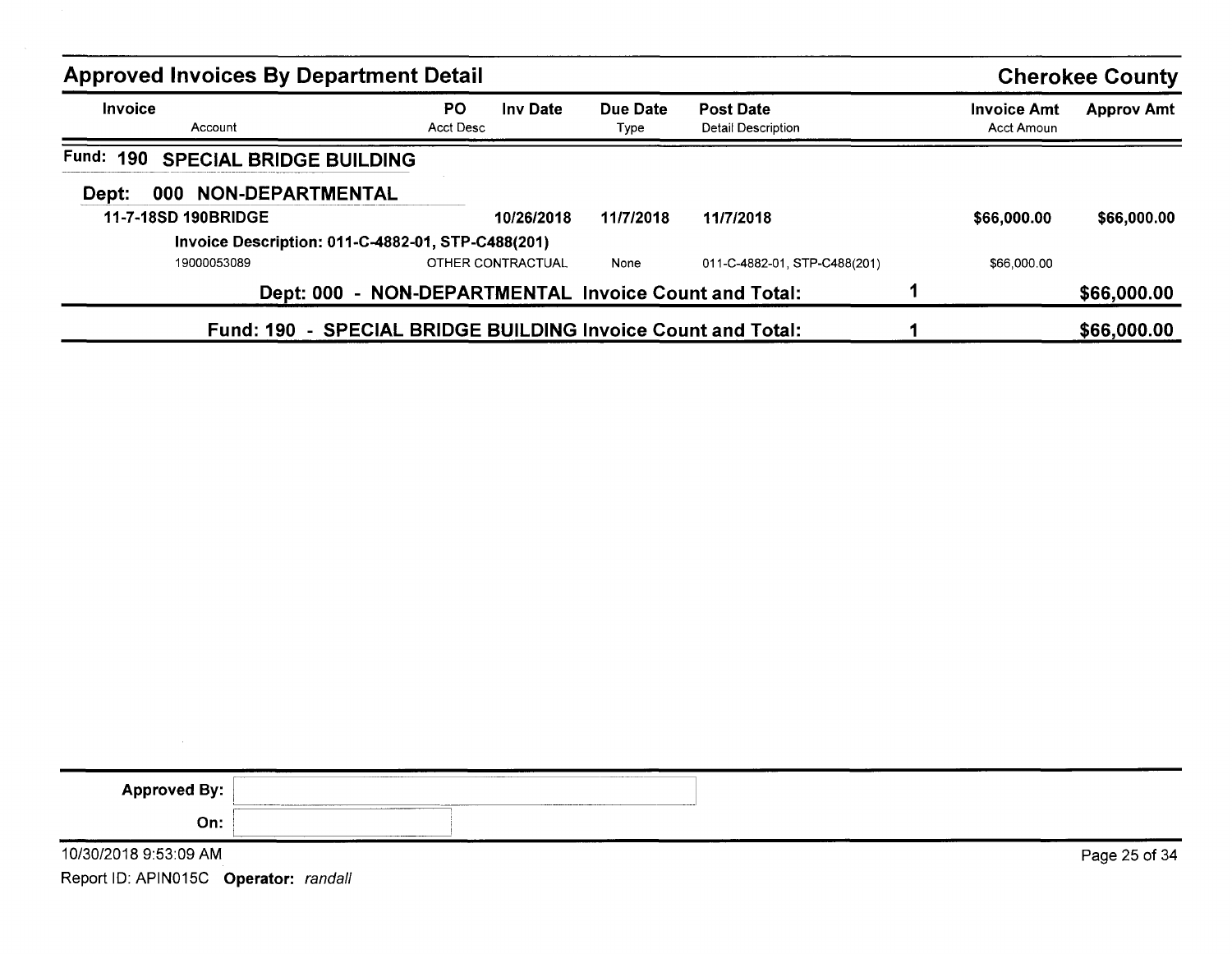| <b>Approved Invoices By Department Detail</b>  |                                                       |                  |                                               |                                  | <b>Cherokee County</b> |  |
|------------------------------------------------|-------------------------------------------------------|------------------|-----------------------------------------------|----------------------------------|------------------------|--|
| <b>Invoice</b><br>Account                      | <b>PO</b><br><b>Inv Date</b><br>Acct Desc             | Due Date<br>Type | <b>Post Date</b><br><b>Detail Description</b> | <b>Invoice Amt</b><br>Acct Amoun | <b>Approv Amt</b>      |  |
| Fund: 220<br><b>AMBULANCE</b>                  |                                                       |                  |                                               |                                  |                        |  |
| <b>NON-DEPARTMENTAL</b><br>Dept:<br><b>000</b> |                                                       |                  |                                               |                                  |                        |  |
| <b>117AMB1</b>                                 | 10/26/2018                                            | 11/7/2018        | 11/7/2018                                     | \$16,877.33                      | \$16,877.33            |  |
| <b>Invoice Description: MONTHLY SUBSIDY</b>    |                                                       |                  |                                               |                                  |                        |  |
| 22000053089                                    | OTHER CONTRACTUAL                                     | None             | <b>MONTHLY SUBSIDY</b>                        | \$16,877.33                      |                        |  |
| <b>117AMB2</b>                                 | 10/26/2018                                            | 11/7/2018        | 11/7/2018                                     | \$16,877.33                      | \$16,877.33            |  |
| <b>Invoice Description: MONTHLY SUBSIDY</b>    |                                                       |                  |                                               |                                  |                        |  |
| 22000053089                                    | OTHER CONTRACTUAL                                     | None             | <b>MONTHLY SUBSIDY</b>                        | \$16,877.33                      |                        |  |
| <b>117AMB3</b>                                 | 10/29/2018                                            | 11/7/2018        | 11/7/2018                                     | \$14,477.33                      | \$14,477.33            |  |
| <b>Invoice Description: MONTHLY SUBSIDY</b>    |                                                       |                  |                                               |                                  |                        |  |
| 22000053089                                    | OTHER CONTRACTUAL                                     | None             | <b>MONTHLY SUBSIDY</b>                        | \$14,477.33                      |                        |  |
|                                                | Dept: 000 - NON-DEPARTMENTAL Invoice Count and Total: |                  |                                               | 3                                | \$48,231.99            |  |
|                                                | Fund: 220 - AMBULANCE Invoice Count and Total:        |                  |                                               | 3                                | \$48,231.99            |  |

| <b>Approved By:</b>   | <b><i><u>ABON COMMENTANT</u></i></b><br>_______<br>A 1400 Forest Group Corp.<br>___________ |               |
|-----------------------|---------------------------------------------------------------------------------------------|---------------|
| On:                   |                                                                                             |               |
| 10/30/2018 9:53:09 AM |                                                                                             | Page 26 of 34 |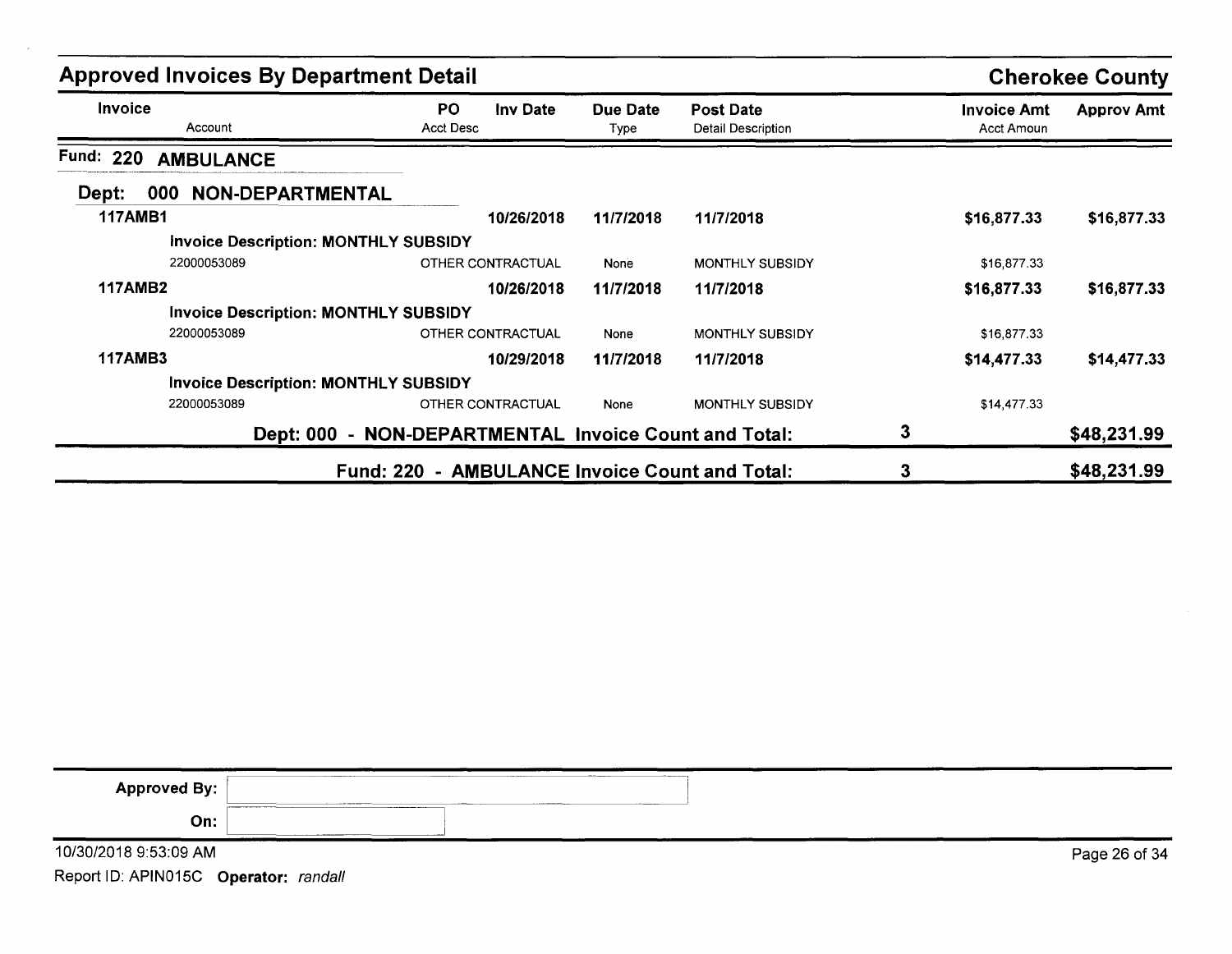| <b>Approved Invoices By Department Detail</b> |                                                          | <b>Cherokee County</b> |                                           |                                  |                   |
|-----------------------------------------------|----------------------------------------------------------|------------------------|-------------------------------------------|----------------------------------|-------------------|
| Invoice<br>Account                            | <b>PO</b><br><b>Inv Date</b><br>Acct Desc                | Due Date<br>Type       | <b>Post Date</b><br>Detail Description    | <b>Invoice Amt</b><br>Acct Amoun | <b>Approv Amt</b> |
| Fund: 224<br><b>CHEROKEE COUNTY 911</b>       |                                                          |                        |                                           |                                  |                   |
| <b>NON-DEPARTMENTAL</b><br>Dept:<br>000       |                                                          |                        |                                           |                                  |                   |
| <b>117NEWEGG224</b>                           | 10/26/2018                                               | 11/7/2018              | 11/7/2018                                 | \$349.28                         | \$349.28          |
| Invoice Description: INV 1301589483           |                                                          |                        |                                           |                                  |                   |
| 22400053300                                   | MISC PAID OUT                                            | None                   | INV 1301589483                            | \$349.28                         |                   |
| <b>117VER224</b>                              | 10/29/2018                                               | 11/7/2018              | 11/7/2018                                 | \$1,000.25                       | \$1,000.25        |
|                                               | Invoice Description: ACCT 986487568 0001 INV 9816772986  |                        |                                           |                                  |                   |
| 22400053300                                   | <b>MISC PAID OUT</b>                                     | None                   | ACCT 986487568 0001<br>-INV<br>9816772986 | \$1,000.25                       |                   |
|                                               | Dept: 000 - NON-DEPARTMENTAL Invoice Count and Total:    |                        |                                           | $\mathbf{2}$                     | \$1,349.53        |
|                                               | Fund: 224 - CHEROKEE COUNTY 911 Invoice Count and Total: |                        |                                           | 2                                | \$1,349.53        |

| Approved By:          | _____________<br>The company of the company of the company of the company of the company of the company of the company of the company of the company of the company of the company of the company of the company of the company of the company |               |
|-----------------------|------------------------------------------------------------------------------------------------------------------------------------------------------------------------------------------------------------------------------------------------|---------------|
| On:                   | <b>ANTIQUES COMPANY</b><br>------                                                                                                                                                                                                              |               |
| 10/30/2018 9:53:09 AM |                                                                                                                                                                                                                                                | Page 27 of 34 |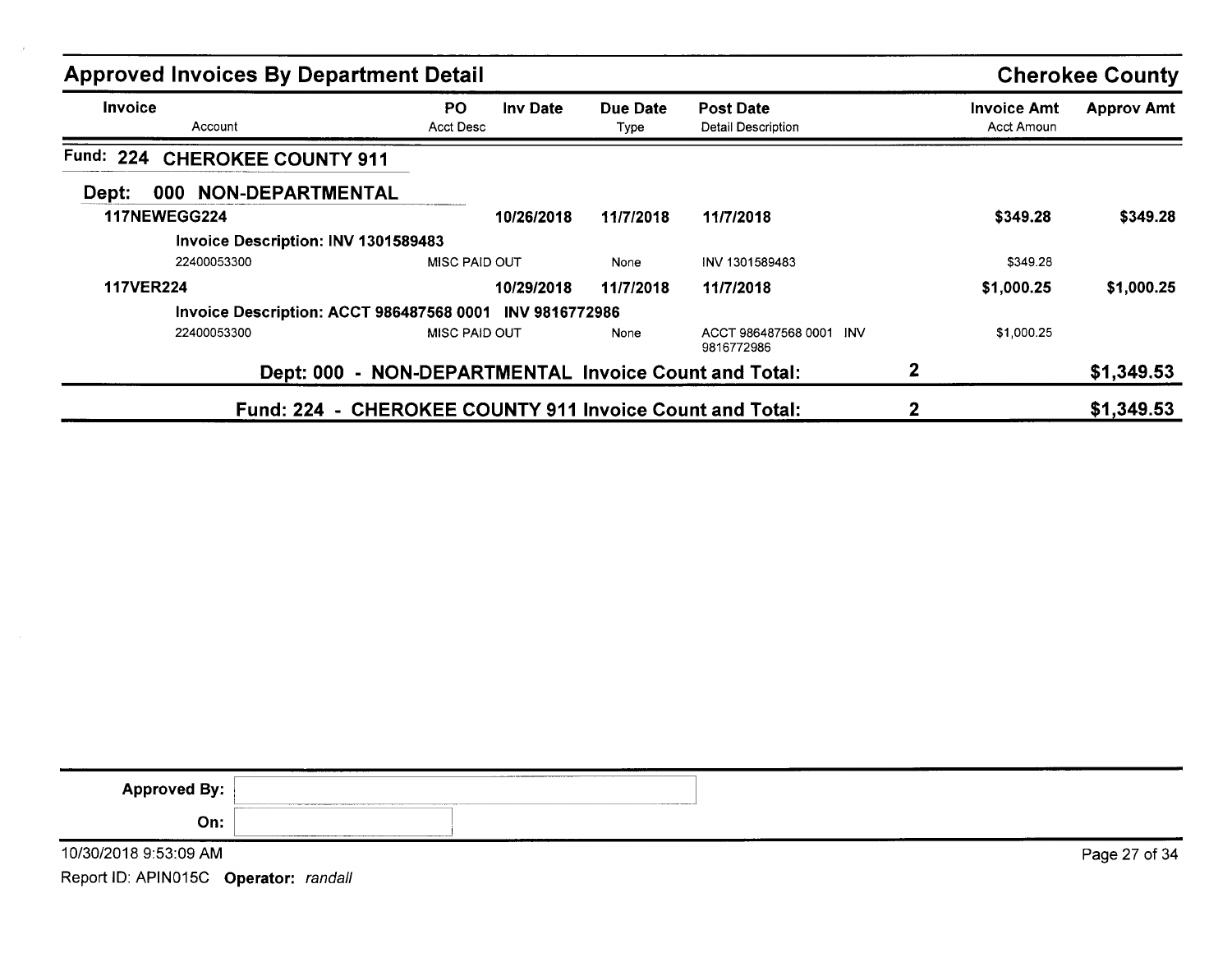| <b>Approved Invoices By Department Detail</b>                   |                                                       |                         |                                                            |                                  | <b>Cherokee County</b> |
|-----------------------------------------------------------------|-------------------------------------------------------|-------------------------|------------------------------------------------------------|----------------------------------|------------------------|
| Invoice<br>Account                                              | PO<br><b>Inv Date</b><br><b>Acct Desc</b>             | <b>Due Date</b><br>Type | <b>Post Date</b><br><b>Detail Description</b>              | <b>Invoice Amt</b><br>Acct Amoun | <b>Approv Amt</b>      |
| Fund:<br>230<br><b>APPRAISER COSTS</b>                          |                                                       |                         |                                                            |                                  |                        |
| 000 NON-DEPARTMENTAL<br>Dept:                                   |                                                       |                         |                                                            |                                  |                        |
| 117APEXAPP                                                      | 10/29/2018                                            | 11/7/2018               | 11/7/2018                                                  | \$990.00                         | \$990.00               |
| <b>Invoice Description: INV 302685</b><br>23000053075           | <b>DUES/SUBSCRIPTIONS</b>                             | None                    | INV 302685                                                 | \$990.00                         |                        |
| 117COLCH                                                        | 10/29/2018                                            | 11/7/2018               | 11/7/2018                                                  | \$2,814.99                       | \$2,814.99             |
| <b>Invoice Description: ACCT 7577</b>                           |                                                       |                         |                                                            |                                  |                        |
| 23000053074                                                     | <b>TELEPHONE BILLS</b>                                | None                    | <b>ACCT 7577</b>                                           | \$270.12                         |                        |
| 117ETTAPP                                                       | 10/29/2018                                            | 11/7/2018               | 11/7/2018                                                  | \$377.19                         | \$377.19               |
| Invoice Description: INV 5102480, 5102481                       |                                                       |                         |                                                            |                                  |                        |
| 23000053021                                                     | PRINTING/OFFICE SUPPLIES None                         |                         | INV 5102480, 5102481                                       | \$57.48                          |                        |
| 23000053021                                                     | PRINTING/OFFICE SUPPLIES None                         |                         | INV 5102480, 5102481                                       | \$319.71                         |                        |
| 117PVDAPP                                                       | 10/29/2018                                            | 11/7/2018               | 11/7/2018                                                  | \$25.00                          | \$25.00                |
| Invoice Description: JULY 2018-2019 ELIGIBILITY MAINTENANCE FEE |                                                       |                         | <b>J MARK HIXON</b>                                        |                                  |                        |
| 23000053075                                                     | DUES/SUBSCRIPTIONS                                    | None                    | JULY 2018-2019 ELIGIBILITY<br>MAINTENANCE FEE J MARK HIXON | \$25.00                          |                        |
| 117STRONGAPP                                                    | 10/29/2018                                            | 11/7/2018               | 11/7/2018                                                  | \$1,270.75                       | \$1,270.75             |
| <b>Invoice Description: INV 27828</b>                           |                                                       |                         |                                                            |                                  |                        |
| 23000053079                                                     | <b>MAINT/REPAIRS</b><br><b>MACH/EQUIP</b>             | None                    | <b>INV 27828</b>                                           | \$1,270.75                       |                        |
|                                                                 | Dept: 000 - NON-DEPARTMENTAL Invoice Count and Total: |                         | 6                                                          |                                  | \$2,933.06             |
|                                                                 | Fund: 230 - APPRAISER COSTS Invoice Count and Total:  |                         | 6                                                          |                                  | \$2,933.06             |

| _______________________<br>Approved By:<br>- 11 |                                                                                                                                                                                                                                                                             | and a second construction of the company of |  |  |
|-------------------------------------------------|-----------------------------------------------------------------------------------------------------------------------------------------------------------------------------------------------------------------------------------------------------------------------------|---------------------------------------------|--|--|
| On:                                             | <b>CONTINUOUS COMMANDS OF A REPORT OF A STATE OF A REPORT OF A STATE OF A REPORT OF A STATE OF A REPORT OF A STATE OF A REPORT OF A STATE OF A REPORT OF A REPORT OF A REPORT OF A REPORT OF A REPORT OF A REPORT OF A REPORT OF</b><br>the contract of the contract of the |                                             |  |  |

10/30/2018 9:53:09 AM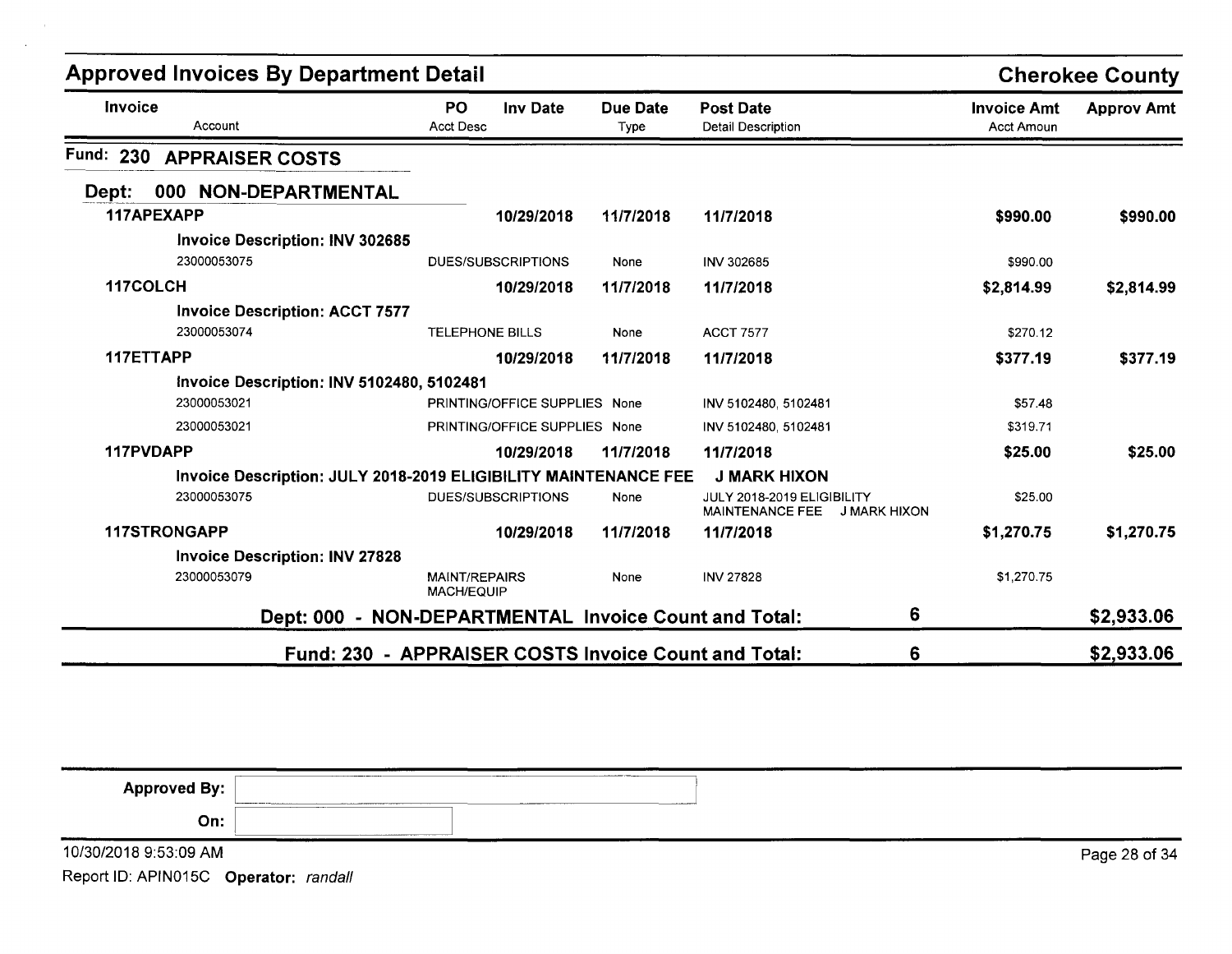| <b>Approved Invoices By Department Detail</b>  |                                                        |                  |                                        |  |                                  | <b>Cherokee County</b> |
|------------------------------------------------|--------------------------------------------------------|------------------|----------------------------------------|--|----------------------------------|------------------------|
| Invoice<br>Account                             | <b>PO</b><br>Inv Date<br>Acct Desc                     | Due Date<br>Type | <b>Post Date</b><br>Detail Description |  | <b>Invoice Amt</b><br>Acct Amoun | <b>Approv Amt</b>      |
| <b>Fund: 260</b><br><b>EMPLOYEE BENEFITS</b>   |                                                        |                  |                                        |  |                                  |                        |
| 000 NON-DEPARTMENTAL<br>Dept:                  |                                                        |                  |                                        |  |                                  |                        |
| <b>117HEALBEN</b>                              | 10/29/2018                                             | 11/7/2018        | 11/7/2018                              |  | \$1,044.00                       | \$1,044.00             |
| <b>Invoice Description: EMPLOYEE FLU SHOTS</b> |                                                        |                  |                                        |  |                                  |                        |
| 26000053005                                    | <b>EMPLOYEE BENEFITS</b>                               | None             | <b>EMPLOYEE FLU SHOTS</b>              |  | \$1,044.00                       |                        |
|                                                | Dept: 000 - NON-DEPARTMENTAL Invoice Count and Total:  |                  |                                        |  |                                  | \$1,044.00             |
|                                                | Fund: 260 - EMPLOYEE BENEFITS Invoice Count and Total: |                  |                                        |  |                                  | \$1,044.00             |

 $\sim 10^{11}$  m  $^{-1}$ 

| <b>Approved By:</b>   | <b><i>Programme</i></b><br>___________<br>of the Associated Methods Property and Technical<br>________<br>$ -$<br>_________ |               |
|-----------------------|-----------------------------------------------------------------------------------------------------------------------------|---------------|
| On:                   |                                                                                                                             |               |
| 10/30/2018 9:53:09 AM |                                                                                                                             | Page 29 of 34 |

Report ID: APIN015C **Operator:** randall

 $\sim 100$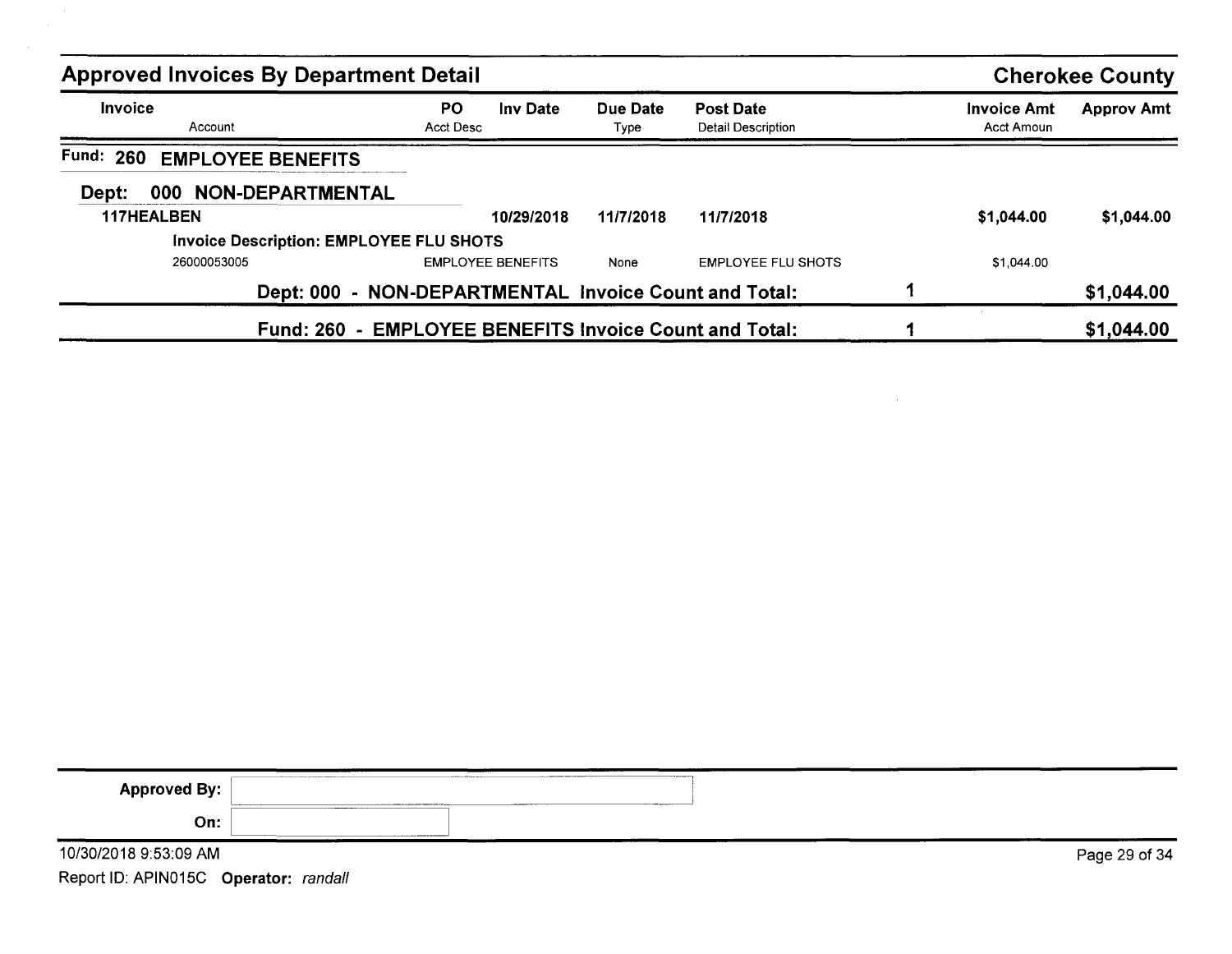| <b>Approved Invoices By Department Detail</b>         |                                                          |                  |                                        |                                         | <b>Cherokee County</b> |
|-------------------------------------------------------|----------------------------------------------------------|------------------|----------------------------------------|-----------------------------------------|------------------------|
| Invoice<br>Account                                    | PO.<br><b>Inv Date</b><br>Acct Desc                      | Due Date<br>Type | <b>Post Date</b><br>Detail Description | <b>Invoice Amt</b><br><b>Acct Amoun</b> | <b>Approv Amt</b>      |
| Fund: 300<br><b>SERVICE FOR ELDERLY</b>               |                                                          |                  |                                        |                                         |                        |
| 000 NON-DEPARTMENTAL<br>Dept:                         |                                                          |                  |                                        |                                         |                        |
| 117EMPE                                               | 10/26/2018                                               | 11/7/2018        | 11/7/2018                              | \$253.14                                | \$253.14               |
| Invoice Description: ACCT 124991-59-7, 828267-31-0    |                                                          |                  |                                        |                                         |                        |
| 30000053072                                           | GAS, ELECTRIC, WATER                                     | None             | ACCT 124991-59-7, 828267-31-0          | \$147.11                                |                        |
| 30000053072                                           | GAS, ELECTRIC, WATER                                     | None             | ACCT 124991-59-7, 828267-31-0          | \$106.03                                |                        |
| 117GASE                                               | 10/26/2018                                               | 11/7/2018        | 11/7/2018                              | \$33.14                                 | \$33.14                |
| <b>Invoice Description: ACCT 510724504201498218</b>   |                                                          |                  |                                        |                                         |                        |
| 30000053072                                           | <b>GAS. ELECTRIC, WATER</b>                              | None             | ACCT 510724504201498218                | \$33.14                                 |                        |
| <b>117KSGASEL</b>                                     | 10/29/2018                                               | 11/7/2018        | 11/7/2018                              | \$42.25                                 | \$42.25                |
| <b>Invoice Description: ACCT 510074383 1179346 45</b> |                                                          |                  |                                        |                                         |                        |
| 30000053072                                           | GAS, ELECTRIC, WATER                                     | None             | ACCT 510074383 1179346 45              | \$42.25                                 |                        |
|                                                       | Dept: 000 - NON-DEPARTMENTAL Invoice Count and Total:    |                  | 4                                      |                                         | \$328.53               |
|                                                       | Fund: 300 - SERVICE FOR ELDERLY Invoice Count and Total: |                  | 4                                      |                                         | \$328.53               |

| <b>Approved By:</b>   | _________<br>The property of the property of the local dealers | The construction of the construction of the construction of the construction of the construction of the construction of the construction of the construction of the construction of the construction of the construction of th |  |               |
|-----------------------|----------------------------------------------------------------|--------------------------------------------------------------------------------------------------------------------------------------------------------------------------------------------------------------------------------|--|---------------|
| On:                   | -----------                                                    |                                                                                                                                                                                                                                |  |               |
| 10/30/2018 9:53:10 AM |                                                                |                                                                                                                                                                                                                                |  | Page 30 of 34 |

 $\sim$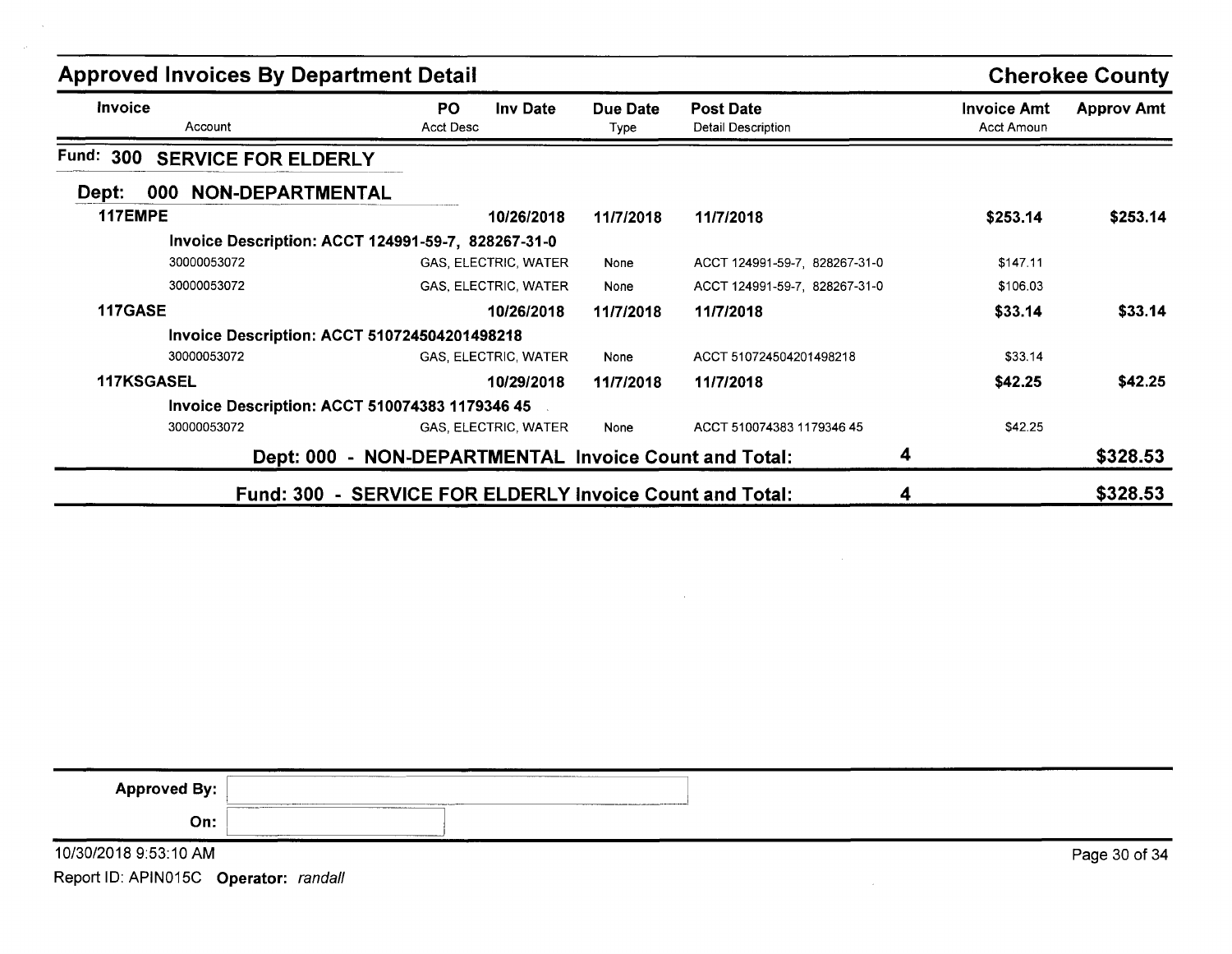| <b>Approved Invoices By Department Detail</b>     | <b>Cherokee County</b>                                     |                  |                                        |                                  |                   |
|---------------------------------------------------|------------------------------------------------------------|------------------|----------------------------------------|----------------------------------|-------------------|
| <b>Invoice</b><br>Account                         | PO.<br><b>Inv Date</b><br>Acct Desc                        | Due Date<br>Type | <b>Post Date</b><br>Detail Description | <b>Invoice Amt</b><br>Acct Amoun | <b>Approv Amt</b> |
| Fund: 450<br><b>TOURISM &amp; CONVENTION PROG</b> |                                                            |                  |                                        |                                  |                   |
| 000 NON-DEPARTMENTAL<br>Dept:                     |                                                            |                  |                                        |                                  |                   |
| <b>117BAXTOUR</b>                                 | 10/29/2018                                                 | 11/7/2018        | 11/7/2018                              | \$643.26                         | \$643.26          |
| <b>Invoice Description: GUEST TAX</b>             |                                                            |                  |                                        |                                  |                   |
| 45000053089                                       | OTHER CONTRACTUAL                                          | None             | <b>GUEST TAX</b>                       | \$643.26                         |                   |
| <b>117CKTOUR</b>                                  | 10/29/2018                                                 | 11/7/2018        | 11/7/2018                              | \$428.84                         | \$428.84          |
| <b>Invoice Description: GUEST TAX</b>             |                                                            |                  |                                        |                                  |                   |
| 45000053089                                       | <b>OTHER CONTRACTUAL</b>                                   | None             | <b>GUEST TAX</b>                       | \$428.84                         |                   |
| <b>117COLTOUR</b>                                 | 10/29/2018                                                 | 11/7/2018        | 11/7/2018                              | \$643.27                         | \$643.27          |
| <b>Invoice Description: GUEST TAX</b>             |                                                            |                  |                                        |                                  |                   |
| 45000053089                                       | OTHER CONTRACTUAL                                          | None             | <b>GUEST TAX</b>                       | \$643.27                         |                   |
|                                                   | Dept: 000 - NON-DEPARTMENTAL Invoice Count and Total:      |                  |                                        | 3                                | \$1,715.37        |
|                                                   | 50 - TOURISM & CONVENTION PROGRAM Invoice Count and Total: |                  |                                        | 3                                | \$1,715.37        |

| <b>Approved By:</b>   | ____________ |  |               |
|-----------------------|--------------|--|---------------|
| On:                   |              |  |               |
| 10/30/2018 9:53:10 AM |              |  | Page 31 of 34 |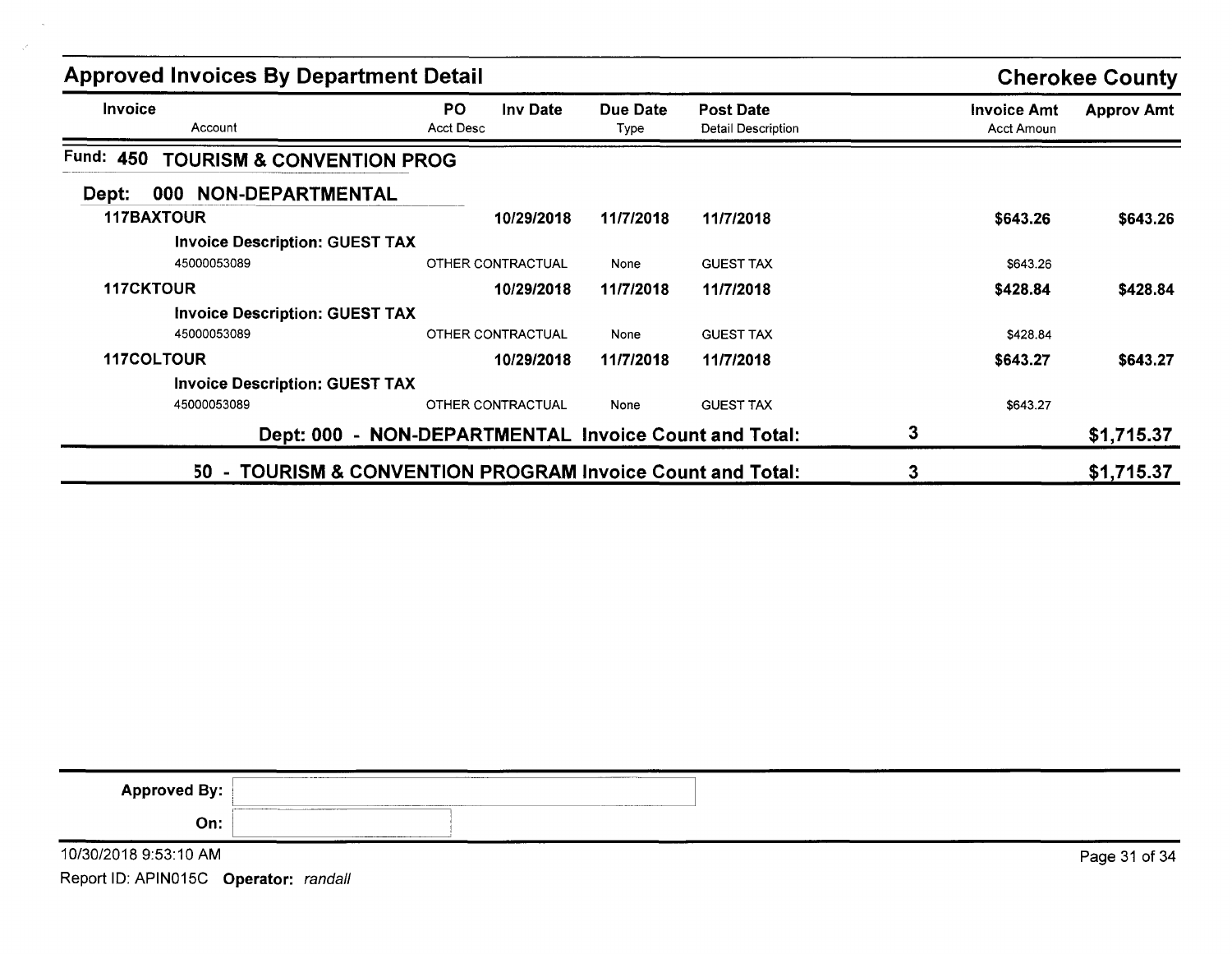| Fund<br>100 COUNTY GENERAL FUN<br>010<br>020<br>030<br>040<br>050<br>060<br>070<br>080<br>090<br>095<br>150<br>190<br>210<br>330<br><b>103 TECHNOLOGY FUND</b><br>000 | <b>Invoice Count by Dept:</b><br>177 |                  |                     | Acct Amoun   |
|-----------------------------------------------------------------------------------------------------------------------------------------------------------------------|--------------------------------------|------------------|---------------------|--------------|
|                                                                                                                                                                       |                                      |                  | <b>Grand Total:</b> | \$491,538.15 |
|                                                                                                                                                                       |                                      |                  | r ja                |              |
|                                                                                                                                                                       | <b>Fund Total</b>                    | <b>Fund Name</b> |                     |              |
|                                                                                                                                                                       | <b>COMMISSIONERS</b>                 | \$2,679.21       |                     |              |
|                                                                                                                                                                       | COUNTY CLERK                         | \$88.86          |                     |              |
|                                                                                                                                                                       | <b>TREASURER</b>                     | \$207.60         |                     |              |
|                                                                                                                                                                       | <b>ATTORNEY</b>                      | \$366.39         |                     |              |
|                                                                                                                                                                       | <b>REGISTER OF DEEDS</b>             | \$86.74          |                     |              |
|                                                                                                                                                                       | SHERIFF & JAIL                       | \$22,670.88      |                     |              |
|                                                                                                                                                                       | <b>DISTRICT COURT</b>                | \$13,649.95      |                     |              |
|                                                                                                                                                                       | <b>COURTHOUSE</b>                    | \$37,021.35      |                     |              |
|                                                                                                                                                                       | <b>EMERGENCY PREPAREDNESS</b>        | \$438.29         |                     |              |
|                                                                                                                                                                       | HUMAN RESOURCE                       | \$1,439.13       |                     |              |
|                                                                                                                                                                       | <b>COMPUTER PROGRAMMING</b>          | \$110.00         |                     |              |
|                                                                                                                                                                       | <b>EMERGENCY 911</b>                 | \$84.72          |                     |              |
|                                                                                                                                                                       | <b>GIS INFO HANDLING SYSTEM</b>      | \$1,812.50       |                     |              |
|                                                                                                                                                                       | DEPT OFFICE SUPPLY                   | \$1,444.79       |                     |              |
|                                                                                                                                                                       |                                      | \$82,100.41      |                     |              |
|                                                                                                                                                                       |                                      |                  |                     |              |
|                                                                                                                                                                       | NON-DEPARTMENTAL                     | \$9.14           |                     |              |
|                                                                                                                                                                       |                                      | \$9.14           |                     |              |
| <b>Approved By:</b>                                                                                                                                                   |                                      |                  |                     |              |
| On:                                                                                                                                                                   |                                      |                  |                     |              |

10/30/20189:53:10 AM

 $\bar{\mathcal{A}}$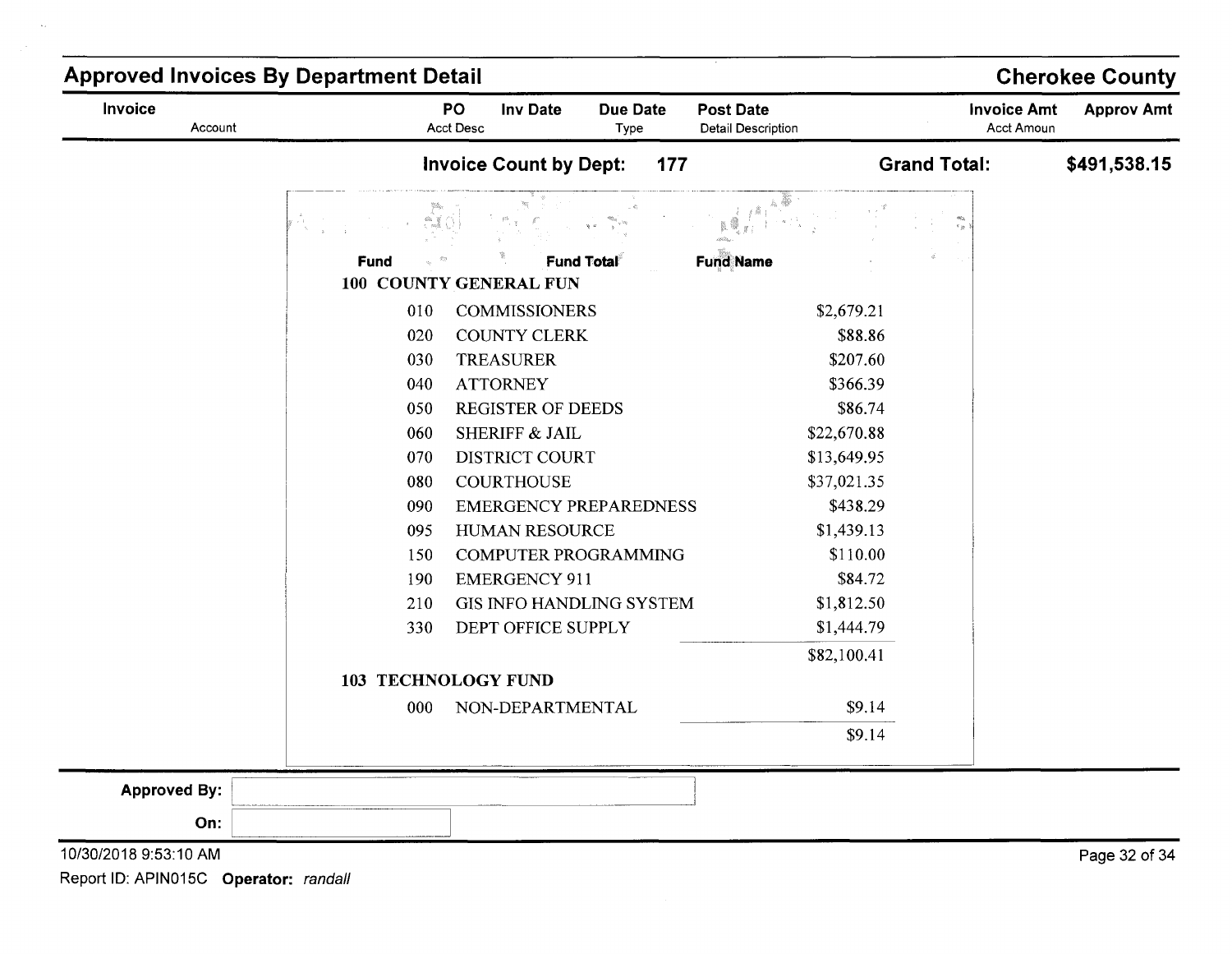| Invoice<br>Account    |                            | PO<br><b>Inv Date</b><br>Acct Desc | <b>Due Date</b><br>Type | <b>Post Date</b><br><b>Detail Description</b> | <b>Invoice Amt</b><br>Acct Amoun | <b>Approv Amt</b> |
|-----------------------|----------------------------|------------------------------------|-------------------------|-----------------------------------------------|----------------------------------|-------------------|
|                       | 110 ROAD AND BRIDGE        |                                    |                         |                                               |                                  |                   |
|                       | 000                        | NON-DEPARTMENTAL                   |                         | \$283,466.23                                  |                                  |                   |
|                       |                            |                                    |                         | \$283,466.23                                  |                                  |                   |
|                       | <b>130 NOXIOUS WEED</b>    |                                    |                         |                                               |                                  |                   |
|                       | 000                        | NON-DEPARTMENTAL                   |                         | \$609.84                                      |                                  |                   |
|                       |                            |                                    |                         | \$609.84                                      |                                  |                   |
|                       | 140 HEALTH                 |                                    |                         |                                               |                                  |                   |
|                       | 000                        | NON-DEPARTMENTAL                   |                         | \$2,264.67                                    |                                  |                   |
|                       |                            |                                    |                         | \$2,264.67                                    |                                  |                   |
|                       | <b>160 DIRECT ELECTION</b> |                                    |                         |                                               |                                  |                   |
|                       | 000                        | NON-DEPARTMENTAL                   |                         | \$1,485.38                                    |                                  |                   |
|                       |                            |                                    |                         | \$1,485.38                                    |                                  |                   |
|                       |                            | <b>190 SPECIAL BRIDGE BUILDI</b>   |                         |                                               |                                  |                   |
|                       | 000                        | NON-DEPARTMENTAL                   |                         | \$66,000.00                                   |                                  |                   |
|                       |                            |                                    |                         | \$66,000.00                                   |                                  |                   |
|                       | 220 AMBULANCE              |                                    |                         |                                               |                                  |                   |
|                       | 000                        | NON-DEPARTMENTAL                   |                         | \$48,231.99                                   |                                  |                   |
|                       |                            | 224 CHEROKEE COUNTY 911            |                         | \$48,231.99                                   |                                  |                   |
|                       | 000                        | NON-DEPARTMENTAL                   |                         | \$1,349.53                                    |                                  |                   |
|                       |                            |                                    |                         | \$1,349.53                                    |                                  |                   |
|                       | <b>230 APPRAISER COSTS</b> |                                    |                         |                                               |                                  |                   |
|                       | 000                        | NON-DEPARTMENTAL                   |                         | \$2,933.06                                    |                                  |                   |
| <b>Approved By:</b>   |                            |                                    |                         |                                               |                                  |                   |
| On:                   |                            |                                    |                         |                                               |                                  |                   |
| 10/30/2018 9:53:10 AM |                            |                                    |                         |                                               |                                  | Page 33 of 34     |

 $\sim$   $\lesssim$